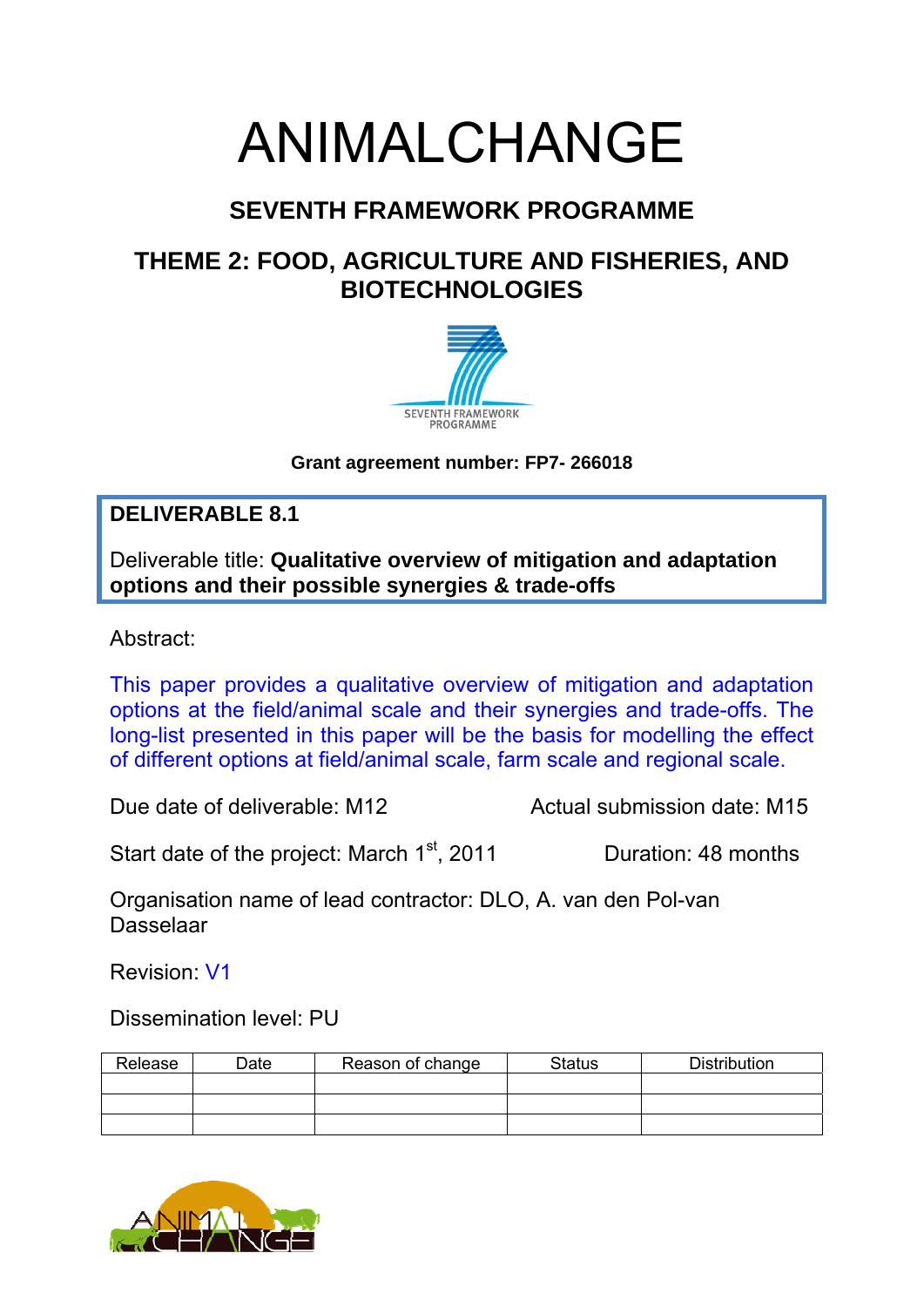## **Table of contents**

| 1.           |        |                                                                    |  |
|--------------|--------|--------------------------------------------------------------------|--|
| 2.           |        |                                                                    |  |
|              | 2.1.   |                                                                    |  |
|              | 2.2.   |                                                                    |  |
|              | 2.3.   |                                                                    |  |
| 3.           |        |                                                                    |  |
|              | 3.1.   |                                                                    |  |
|              | 3.2.   |                                                                    |  |
|              | 3.3.   |                                                                    |  |
|              | 3.4.   |                                                                    |  |
| $\mathbf{4}$ |        | DESCRIPTION OF MITIGATION OPTIONS IN ANIMAL PRODUCTION SYSTEMS 11  |  |
|              | 4.1.   |                                                                    |  |
|              | 4.1.1. |                                                                    |  |
|              | 4.1.2. |                                                                    |  |
|              | 4.2.   |                                                                    |  |
|              | 4.3.   |                                                                    |  |
|              | 4.3.1. |                                                                    |  |
|              | 4.3.2. |                                                                    |  |
|              | 4.3.3. |                                                                    |  |
|              | 4.4.   |                                                                    |  |
|              | 4.4.1. |                                                                    |  |
|              | 442    |                                                                    |  |
| 5.           |        | DESCRIPTION OF ADAPTATION OPTIONS FOR ANIMAL PRODUCTION SYSTEMS 21 |  |
|              | 5.1.   |                                                                    |  |
|              | 5.2.   |                                                                    |  |
|              | 5.3.   |                                                                    |  |
|              | 5.3.1. |                                                                    |  |
|              | 5.3.2. |                                                                    |  |
|              | 5.3.3. |                                                                    |  |
|              | 5.4.   |                                                                    |  |
| 6.           |        |                                                                    |  |
|              |        |                                                                    |  |

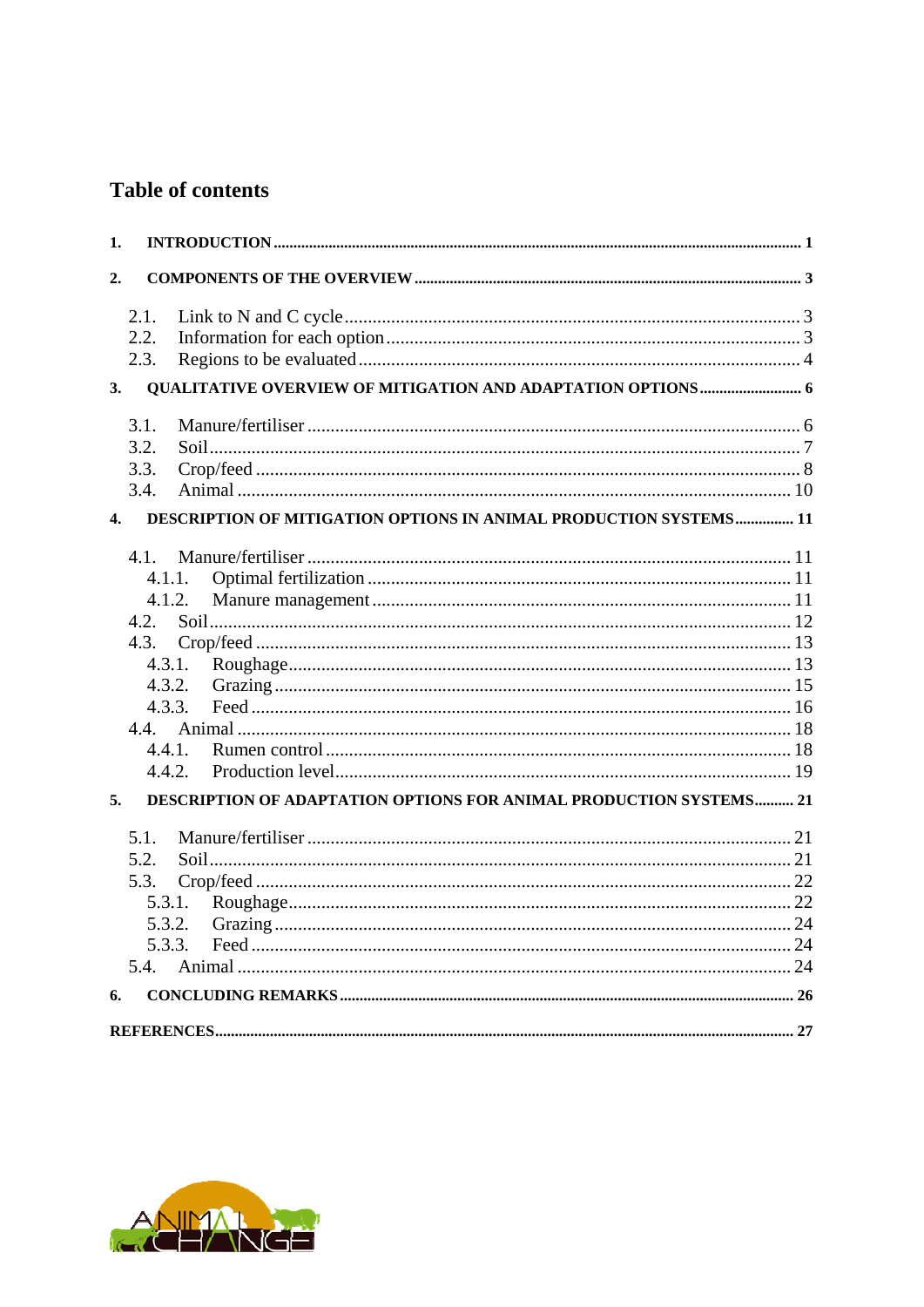# **1. Introduction**

AnimalChange will provide scientific guidance on the integration of adaptation and mitigation objectives and design sustainable development pathways for livestock production in Europe, in Northern and Sub-Saharan Africa and Latin America. Work Package 8 of AnimalChange (integrating adaptation and mitigation options) is targeted at the field and animal scale. In WP8 the implications of mitigation on the potential to adapt to climate change are tested, and the implications of adaptation on the potential to mitigate greenhouse gas emissions are tested.

In this report (Deliverable 8.1), a qualitative overview is given of mitigation and adaptation options and their possible synergies and trade-offs. The report focuses on livestock production systems. Mitigation options are options which reduce the emissions of greenhouse gases  $(CO_2, N_2O$  and  $CH_4$ ) from livestock production systems. Adaptation options describe ways for livestock production systems to adapt to future climatic conditions (global warming, larger climatic variability and increased frequency and severity of droughts and floods). Often mitigation options and adaptation options interact.

Insight in climate change is increasingly important. For example, in arid regions in Africa, people are particularly dependent on the climate for food as only a small percentage of the cultivated area is equipped for irrigation (Bryan *et al.*, 2011). Rainfed agriculture in Europe may also face higher climate-related risks in the future (Trnka *et al.*, 2011) although it will probably remain possible despite climate changes and more variability. Trnka *et al.* (2011) showed however an increasing number of unfavourable years in many climate zones in Europe have to be expected. This is a challenge for crop management and adaptive measures will be needed.

During the last decades the effects of climate change have received a lot of attention. The sources and sinks of greenhouse gas (GHG) emissions have been evaluated. Many mitigation options have been tested experimentally with results published in international overviews (e.g. Smith *et al.*, 2007b; Vergé *et al.*, 2007), in national overviews (e.g. Dalgaard *et al.*, 2011; Newell Price, 2011; Saggar et al., 2008; Schulte, 2011) and in local overviews (e.g. Van den Pol-van Dasselaar *et al.*, 2011). There exists a strong interest in developing novel GHG prediction models (and improving the existing models) to identify mitigation strategies for reducing the overall GHG balance of livestock farms. Similarly, adaptation options have been studied (e.g. Bryan *et al.*, 2011; Olesen *et al.*, 2011; Tingem *et al.* 2009). These are especially important for areas which are most vulnerable to climate change.

The (inter)national overviews and experimental results of individual research projects show numerous interactions between mitigation and adaptation in the context of different environmental and socio-economic conditions. Generally, information on the quantification and comparison of synergies and trade-offs is limited however, and there are only a few papers reporting on them (e.g. Smith and Olesen, 2010). Therefore a project like AnimalChange will greatly improve the available knowledge. Interactions between different levels (field/animal, farm, region and world) will be unravelled and our general understanding of the corresponding processes will be improved. The project AnimalChange is implemented at all levels: from field/animal level to farm level, to regional level, to global level. Within AnimalChange, the links between the different levels are studied both from large to small (global level to field/animal level) and from small to large (field/animal level to global level).

WP8 focusses on the field/animal level. In the first year of the project a list of options will be delivered which can both be used in further work at the field/animal level and at subsequent

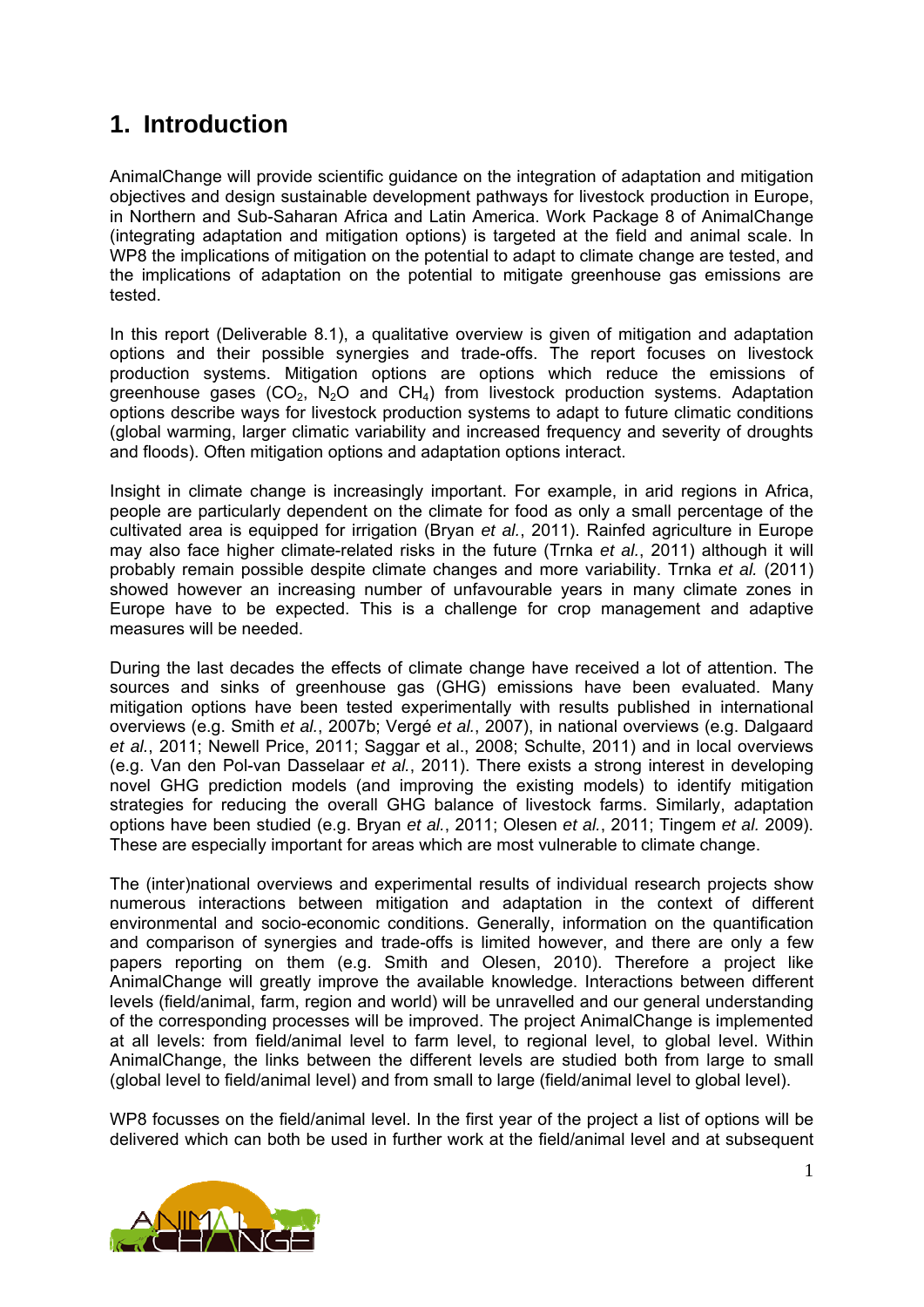levels. The present paper (Deliverable 8.1) provides this list. The overview of mitigation and adaptation options is presented as a matrix. It is based on a review of available literature, expert judgement and additional information provided by the project partners (e.g. recent research which has not yet been published, information from other relevant European funded projects). The breakthrough mitigation options which will be tested in WP6 and the breakthrough adaptation options which will be tested in WP7 are included. The overview is also available as xls-file for use within AnimalChange, which makes it easy to select options based on different criteria and extend the list during the project with further information that becomes available.

Chapter 2 explains the definitions used and the structure chosen for the matrix, while in chapter 3 the content of the matrix is presented. Chapters 4 and 5 provide further details on the different mitigation options and adaptation options, respectively. These two chapters are not meant as a comprehensive review, but as a source of additional information to describe the options presented in the matrix in chapter 3. Finally, chapter 6 provides some concluding remarks.

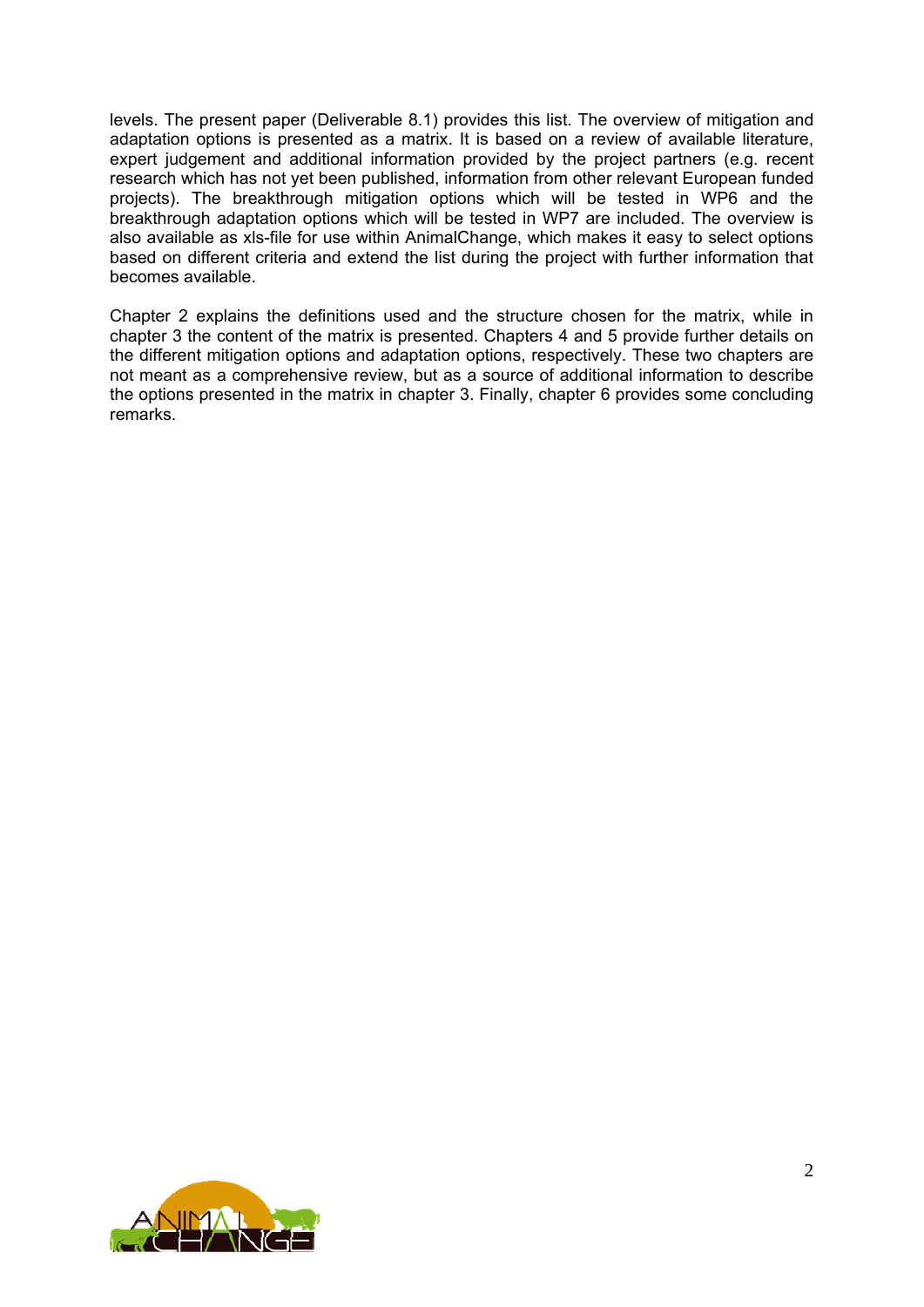# **2. Components of the overview**

## **2.1. Link to N and C cycle**

Options to mitigate greenhouse gas (GHG) emissions from animal production systems are strongly linked to the N and C cycles in those systems. The four key components with their respective main GHG are:

- Manure/fertiliser: mainly  $N_2O$  and  $CH_4$
- Soil: mainly  $CO<sub>2</sub>$  and  $N<sub>2</sub>O$
- Crop/feed: mainly  $N_2O$
- Animal: mainly  $CH<sub>4</sub>$  (as a result of enteric fermentation)

Similarly, options to adapt to climate change can be linked to the four key components above. We therefore distinguish four groups of options in this paper, categorised into the level of manure/fertiliser, soil, crop/feed and animal. Some options have both mitigation potential and adaptation benefits, whereas others will be only effective as either a mitigation option or an adaptation option.

## **2.2. Information for each option**

The tables in Chapter 3 provide a qualitative overview of mitigation and adaptation options. For each option the following information is provided:

Information on the option itself

 Option: this column gives a short description of the option. More details are provided in Chapters 4 and 5.

Mitigation and adaptation

- Effects on mitigation: this column indicates whether an option has a positive effect on mitigation (+).
- Effects on adaptation: this column indicates whether an option has a positive effect on adaptation (+).

Information on mitigation

- Mit.pot. CH<sub>4</sub> (-/+/++): this column describes the CH<sub>4</sub> mitigation potential. There is either a negative CH<sub>4</sub> mitigating potential, i.e. the option increases CH<sub>4</sub> emissions  $(-)$ , a low  $CH_4$  mitigating potential  $(+)$  or a high potential  $(++)$ . Empty cells indicate that there is no  $CH<sub>4</sub>$  mitigating potential.
- Mit.pot. N<sub>2</sub>O (-/+/++): this column describes the N<sub>2</sub>O mitigation potential. There is either a negative N<sub>2</sub>O mitigating potential (-), a low N<sub>2</sub>O mitigating potential (+) or a high potential  $(++)$ . Empty cells indicate that there is no  $N_2O$  mitigating potential.
- Mit.pot.  $CO_2$  (-/+/++): this column describes the  $CO_2$  mitigation potential. There is either a negative potential  $(-)$ , a low CO<sub>2</sub> mitigating potential  $(+)$  or a high potential  $(+)$ . Empty cells indicate that there is no  $CO<sub>2</sub>$  mitigating potential.
- Mitigation variability (variable/robust): this column describes the variability of the mitigation potential. The mitigation potential of some options can be highly variable, i.e. the effect of the option is dependent on the situation. In that case the effect is not robust (var). For options with low variability in mitigation, the effect is robust (rob).
- Importance in mitigation (low/high): this column describes the importance of a particular option for mitigation on a global level. If a particular option has a high mitigation potential, but it can however be applied only in a small number of situations, the importance in mitigation will be low (low). Similarly, the importance in

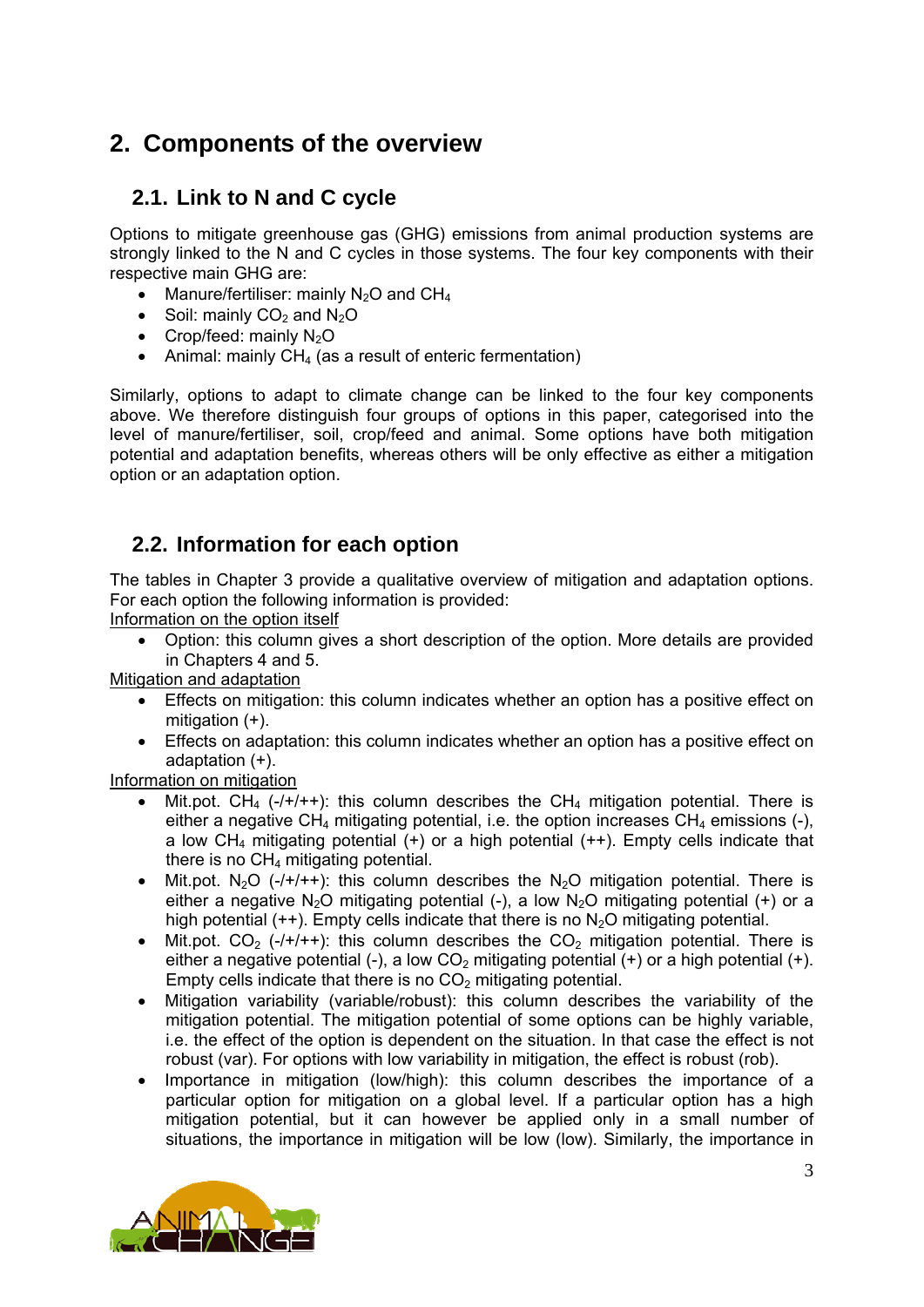mitigation can be high (high). If there is no mitigation potential at all, the importance in mitigation is obviously not present.

Information on adaptation

- Adaptation variability (variable/robust): this column describes the variability of the adaptation benefit. The adaptation option is either dependent on the situation (var) or robust (rob).
- Importance in adaptation (low/high): this column describes the importance of a particular option for adaptation on a global level. If a particular option has major adaptation benefits, but it can however be applied only in a small number of situations, the importance in adaptation will be low (low). Similarly, the importance in adaptation can be high (high). If there are no adaptation benefits, the importance in adaptation is obviously not present.

Information on productivity, costs and whether options will be used in practice. The information on these topics in literature is often limited. Therefore, these columns provide first estimates based on expert judgement. The project AnimalChange will deliver more information on these topics.

- Productivity impacts  $(-/+)$ . An option can either have a negative  $(-)$  impact on productivity, i.e. the option leads to less yield, no impact at all (empty cells) or a positive (+) impact, i.e. the option leads to higher yields.
- Costs (high/low/?/benefit). Many options have corresponding costs. These costs can either be high (high) or low (low). In contrast, some options will lead to additional benefits (ben). Sometimes the costs of an option are not clear (?). In many regions of the world, only low-cost solutions will be accepted.
- Future measure / ready to use. This column provides a first estimate whether an option can be directly used (ready) or needs further research or development (future).
- Applicability by farmers (easy/difficult). This column provides a first estimate how easy (easy) or difficult (dif) it is for farmers to apply a certain option, based on criteria like managerial capacity and technical skills needed. In many regions of the world, only simple solutions will be accepted.
- Acceptability for farmers (poor/good). This column provides a first estimate on the acceptability of the option for farmers, based on criteria like land requirement and cultural barriers. The acceptability will be either poor (poor) or good (good).

Information on other synergies and trade-offs. In the previous columns information on productivity and costs has been given. Here information on additional synergies and tradeoffs will be given, e.g. less nutrient losses or erosion control. Only the most important synergies and trade-offs are described here.

- Other synergies
- Other trade-offs

Information on links with Work Packages of AnimalChange

 Part of AnimalChange. Whenever options are tested in Work Packages of AnimalChange it is indicated here (v). This means that additional information will become available in the course of the project.

## **2.3. Regions to be evaluated**

As a first step in Work Package 8, the regions, production systems and production sites which need to be evaluated in AnimalChange were defined. This inventory (Task 8.1) was carried out as a joint action with representatives of several other WP's (WP2, WP8, WP9, WP10, WP11 and WP12) during a meeting in Lelystad, the Netherlands in June 2011. For the focus areas of AnimalChange (Europe, Africa, South-America) it was decided which

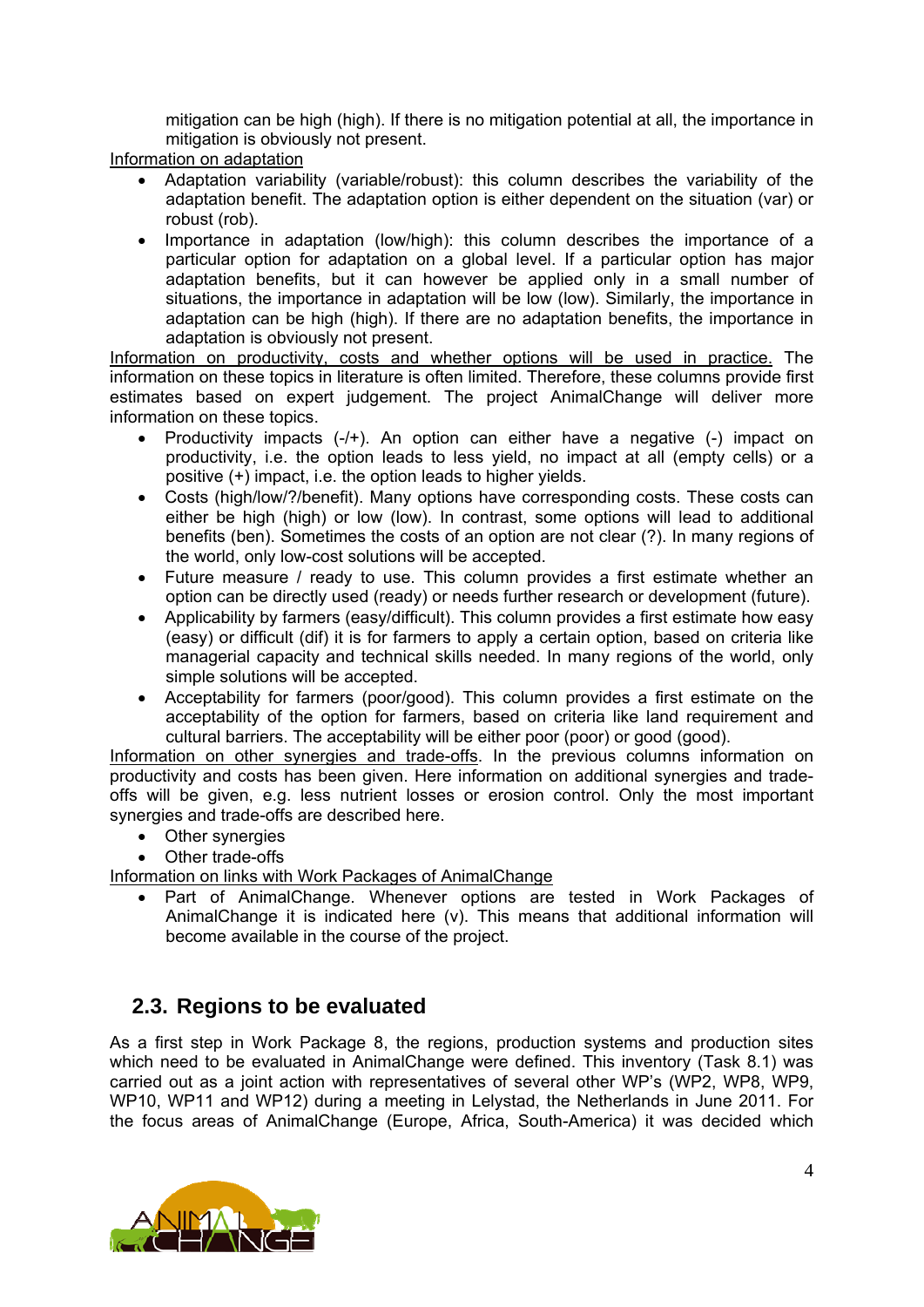regions, production systems and production sites will have to be evaluated. Five different Agro-Ecological zones were distinguished for land-based systems in Europe:

- Maritime
- Continental
- Mountain
- Mediterranean
- Boreal

For Africa and South-America, four Agro-Ecological zones were distinguished:

- Arid (mainly grassland based systems)
- Semi-Arid (mainly grassland based systems)
- Humid (mainly mixed systems)
- Tropical highlands (mainly mixed systems)

Furthermore, the most common landless systems were identified. For Europe, industrial poultry, industrial pigs and industrial beef (feedlots) were considered to be the most prevalent production systems. For Africa and South-America, the main landless systems were considered to be urban dairy, backyard swine in Africa, industrial swine in South America and industrial poultry in both Africa and South America. Farm types in each of the production systems identified in the different regions have been defined in WP9 (Farm scale modelling methodologies for mitigation and adaptation; Hutchings *et al.*, 2012).

It is clear that some options interact with regional conditions, e.g. the score for applicability by farmers will be region-specific. Also, in certain regions and farm systems certain options will be more important than in other regions and farm systems. This will be further subject of study within AnimalChange. The overview in Chapter 3 provides the first general overview. The next step in AnimalChange will be to add region as a new dimension to the evaluation.

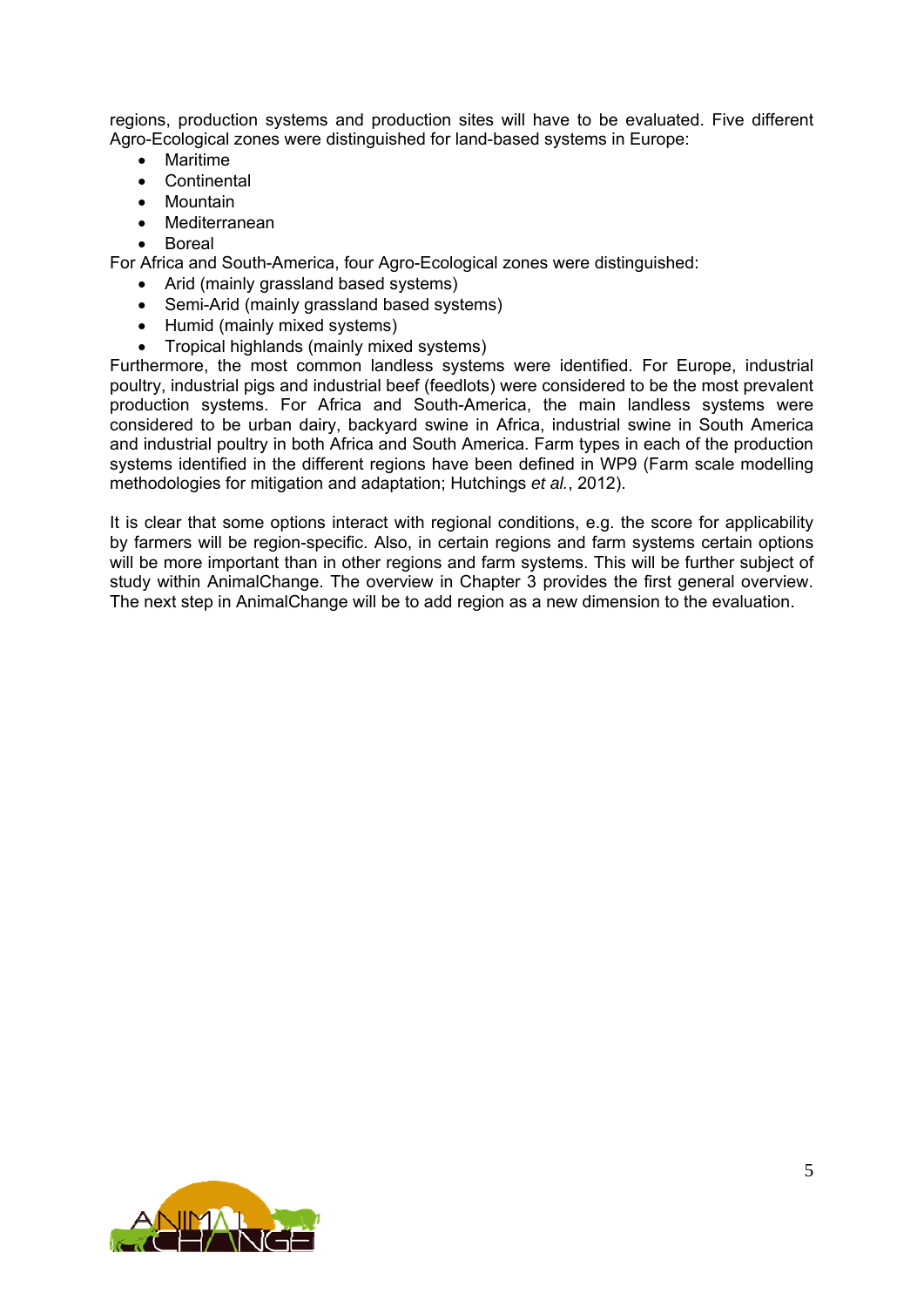## **3. Qualitative overview of mitigation and adaptation options**

This chapter provides a qualitative overview of mitigation and adaptation options in the form of a matrix. Please note that this matrix is not a stand-alone product but connected/linked to the background information provided in the chapters 4 and 5. Chapters 4 and 5 provide some further details of the different mitigation and adaptation options, respectively. They are not meant as a complete review, but as a source of additional information to describe the options of the matrix in chapter 3. The overview presented here will be expanded during the course of the project AnimalChange.

## **3.1. Manure/fertiliser**

Table 1 provides the overview of mitigation and adaptation options related to manure/fertiliser and their possible synergies and trade-offs.

|                                  |           | Eficación militaria (H) | Efictor on adoption (x)  | Mitoon CHATHAM<br>Mit.bot. N20 L.Y | Milhook COLLIN XX |     | I Mission Reading to the Haristoke Trouslay |     | Adaptation for the Main Capital Concernsion<br>Importance in mileston (but Italia) | Importance in adaptation (lower dest)<br>Podchitrich magnetic Little | Costs (high papel of The Resist)<br>Future measure |      |      | Appicability by Kampion Steam Monter<br>Acceptation Manuscript | Otler traces  |   | Battoning Cape |
|----------------------------------|-----------|-------------------------|--------------------------|------------------------------------|-------------------|-----|---------------------------------------------|-----|------------------------------------------------------------------------------------|----------------------------------------------------------------------|----------------------------------------------------|------|------|----------------------------------------------------------------|---------------|---|----------------|
| Opticop                          |           |                         |                          |                                    |                   |     |                                             |     |                                                                                    |                                                                      |                                                    |      |      |                                                                |               |   |                |
| <b>Fertilisation rate</b>        | $+$       |                         | $\overline{\phantom{a}}$ | $^{++}$                            |                   | rob | high                                        | rob | low                                                                                | ben                                                                  | ready                                              | dif  | good | less nutrient losses                                           |               |   |                |
| <b>Fertiliser type</b>           | $\ddot{}$ |                         |                          | $+$                                |                   | var | high                                        |     |                                                                                    | ben                                                                  | ready                                              | dif  | good | less nutrient losses                                           |               |   |                |
| Fertiliser application           | $\ddot{}$ |                         |                          | $+$                                |                   | rob | high                                        |     |                                                                                    | ben                                                                  | ready                                              | dif  | good | less nutrient losses                                           |               |   |                |
| Cover slurry stores/manure heaps | $^{+}$    |                         | $^{++}$                  | $\overline{\phantom{a}}$           | $^{+}$            | rob | low                                         |     |                                                                                    | low                                                                  | ready                                              | easy | good | less odour, less ammonia loss                                  |               |   |                |
| <b>Manure cooling</b>            | $+$       |                         | $+$                      |                                    |                   | rob | low                                         |     |                                                                                    | high                                                                 | future                                             | dif  | poor | less odour, less ammonia loss                                  | energy needed |   |                |
| <b>Manure treatment</b>          | $^{+}$    |                         | $^{++}$                  | $\overline{\phantom{a}}$           | $^{+}$            | rob | high                                        |     |                                                                                    |                                                                      | ready                                              | dif  | good |                                                                |               | v |                |
| <b>Filtering CH4 from barns</b>  | $+$       |                         | $+$                      |                                    |                   | var | low                                         |     |                                                                                    | high                                                                 | future                                             | dif  | poor |                                                                |               |   |                |

**Table 1. Qualitative overview of mitigation and adaption options related to manure/fertiliser and their possible synergies and trade-offs (explanation of columns in chapter 2.2, explanation of rows in chapters 4 and 5).** 



6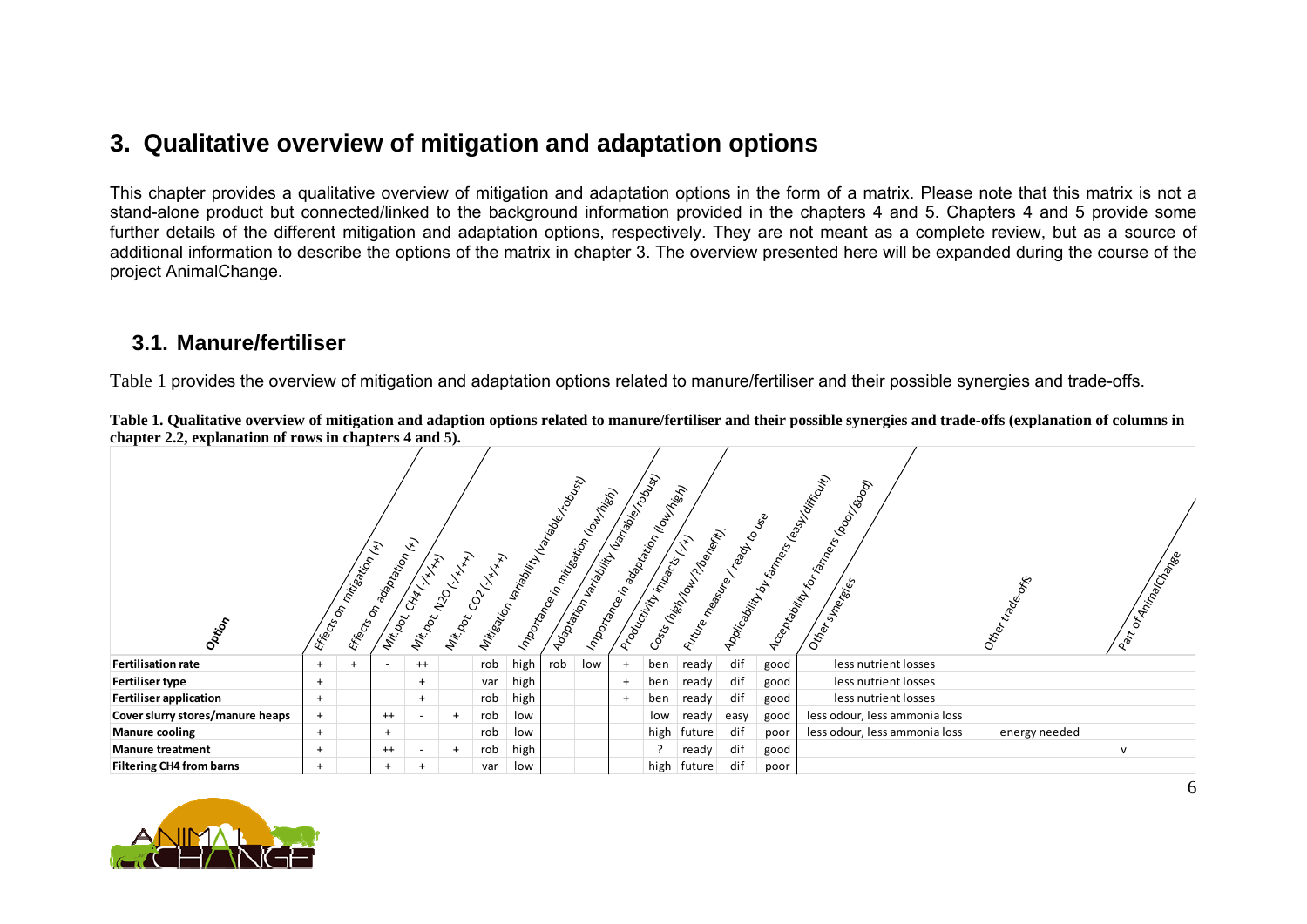## **3.2. Soil**

Table 2 provides the overview of mitigation and adaptation options related to soil.

**Table 2. Qualitative overview of mitigation and adaption options related to soil and their possible synergies and trade-offs (explanation of columns in chapter 2.2, explanation of rows in chapters 4 and 5).** 

| Opticor                         |           | Eficación militaria en la final | Eficts on adaptation (r.y. | Mittoor Chat H.H.        | Mikok Neokyk<br>Mitzook COLLIN XX | witakion language of the right of roughly |      |     | Adaptation fraction of the Marine Road Policies<br>Importance in mitseation (for the littles) |     | Importance in adaptation (lowing<br>Productive Minimage Island | I Kittenheague er ready to vige<br>Costs (high Journal Theorien) |      |      | Applicability by Fames (Read Volting Ult)<br>Acceptally for the Mac Hoop | Other trade ors                                                    | Part of Millian Construction |
|---------------------------------|-----------|---------------------------------|----------------------------|--------------------------|-----------------------------------|-------------------------------------------|------|-----|-----------------------------------------------------------------------------------------------|-----|----------------------------------------------------------------|------------------------------------------------------------------|------|------|--------------------------------------------------------------------------|--------------------------------------------------------------------|------------------------------|
| Reduced/zero-tillage            | $\ddot{}$ | $+$                             |                            | $\overline{\phantom{a}}$ | $^{++}$                           | rob                                       | high | rob | high                                                                                          |     | low                                                            | ready                                                            | dif  | poor | reduced leaching,<br>biodiversity preservation, less<br>soil erosion     | more weeds,<br>compaction,<br>water logging,<br>new farm equipment |                              |
|                                 |           |                                 |                            |                          |                                   |                                           |      |     |                                                                                               |     |                                                                |                                                                  |      |      | less soil erosion,                                                       |                                                                    |                              |
| <b>Prevent soil compaction</b>  | $^{+}$    |                                 |                            | $+$                      |                                   | var                                       | low  |     |                                                                                               | $+$ | low                                                            | ready                                                            | dif  | good | improvement of soil cover                                                |                                                                    |                              |
| Water management                | $+$       | $\pm$                           |                            | $+$                      | $+$                               | var                                       | low  | var | low                                                                                           | $+$ | low                                                            | ready                                                            | dif  | good | increased water use efficiency                                           |                                                                    |                              |
| Irrigation                      |           | $+$                             |                            | $+$                      |                                   | var                                       | low  | var | low                                                                                           | $+$ | low                                                            | ready                                                            | dif  | good |                                                                          | energy needed                                                      |                              |
| <b>Restoring degraded lands</b> | $+$       |                                 |                            | $+$                      | $^{++}$                           | rob                                       | high | rob | high                                                                                          | $+$ | high                                                           | ready                                                            | dif  | poor | prevention of erosion                                                    | energy needed                                                      |                              |
| Pasture reclaiming/recovery     | $+$       |                                 |                            |                          | $^{++}$                           | rob                                       | high |     |                                                                                               |     | low                                                            | ready                                                            | easy | good |                                                                          |                                                                    |                              |
| Incorporation crop residues     |           | $\overline{+}$                  |                            | $\overline{\phantom{a}}$ |                                   | rob                                       | low  | rob | low                                                                                           | $+$ |                                                                | ready                                                            | easy | poor | less erosion                                                             | less animal feed                                                   |                              |

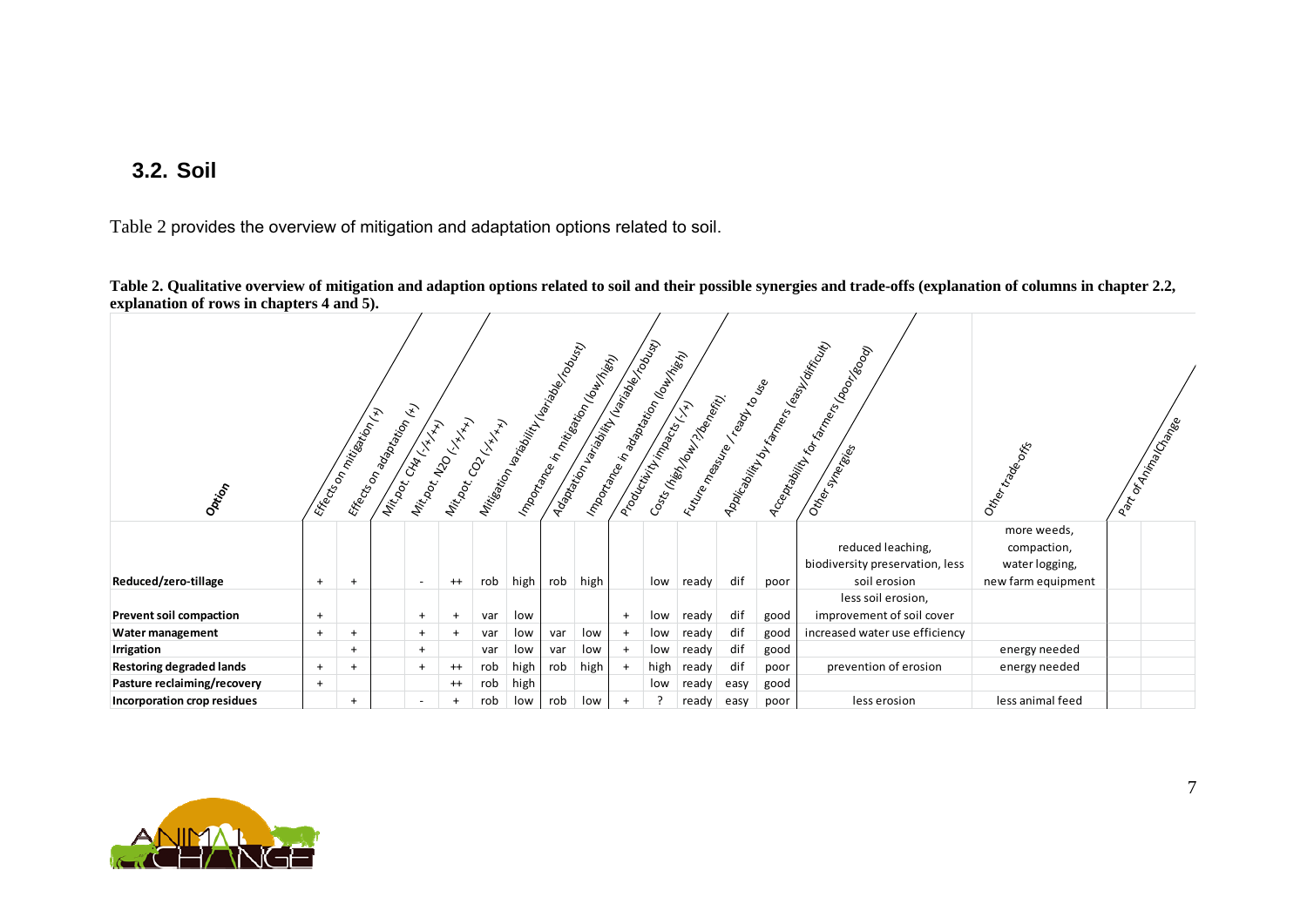# **3.3. Crop/feed**

**Table 3 and** 

Table 4 provide the overview of mitigation and adaptation options related to crop and feed, respectively.

**Table 3. Qualitative overview of mitigation and adaption options related to crop/feed and their possible synergies and trade-offs (explanation of columns in chapter 2.2, explanation of rows in chapters 4 and 5).**

|                             | Adaptation Maritime (Inc. Contact on Maritime )<br>ADDIC-30/iity by Farmer Res Leagues<br>Antisonian language de la réalistique<br>Accoration of the Campion Moople<br>I montarce in adaptation (lowing)<br>I moortanee in mitseation (low triets)<br>I Kittenheerd Read For Manufacture<br>Costs (high four modernit)<br>Industrial Management of Str.<br><b>ERECTOR ROUGHAM</b><br><b>Eficacy millipsing City</b><br>Mitoon Neo Kxxxx<br>Mitook Golf XXXX<br>Mittography Little Hand |           |                          |         |                |     |     |     |      |                          |      |        |      |      |                                                          | Other traped      |              | Part of Animalista Ree |
|-----------------------------|----------------------------------------------------------------------------------------------------------------------------------------------------------------------------------------------------------------------------------------------------------------------------------------------------------------------------------------------------------------------------------------------------------------------------------------------------------------------------------------|-----------|--------------------------|---------|----------------|-----|-----|-----|------|--------------------------|------|--------|------|------|----------------------------------------------------------|-------------------|--------------|------------------------|
| Option                      |                                                                                                                                                                                                                                                                                                                                                                                                                                                                                        |           |                          |         |                |     |     |     |      |                          |      |        |      |      |                                                          |                   |              |                        |
| Crop rotation               | $\ddot{}$                                                                                                                                                                                                                                                                                                                                                                                                                                                                              | $\ddot{}$ | $+$                      | $+$     | $^{++}$        | rob | low | var | low  |                          | low  | ready  | easy | good | maintaining soil fertility, control<br>insects/mite pest | less grazing      | $\mathsf{v}$ |                        |
|                             |                                                                                                                                                                                                                                                                                                                                                                                                                                                                                        |           |                          |         |                |     |     |     |      |                          |      |        |      |      | capture dissolved nitrogen,                              |                   |              |                        |
| <b>Perennial crops</b>      | $\ddot{}$                                                                                                                                                                                                                                                                                                                                                                                                                                                                              |           |                          | $+$     | $\overline{1}$ | rob | low |     |      |                          | low  | ready  | easy | good | outcompete weeds                                         |                   | $\mathsf{v}$ |                        |
| <b>Legumes and mixtures</b> | $\ddot{}$                                                                                                                                                                                                                                                                                                                                                                                                                                                                              |           | $\overline{\phantom{a}}$ | $^{++}$ | $\overline{+}$ | rob | low |     |      | $+$                      | ben  | ready  | easy | good | less N losses                                            |                   | $\mathsf{v}$ |                        |
| New pasture species         | $\ddot{}$                                                                                                                                                                                                                                                                                                                                                                                                                                                                              |           | $+$                      |         |                | var | low |     |      | $+$                      | low  | future | dif  | good |                                                          |                   | $\mathsf{v}$ |                        |
| Improved crop varieties     | $^{+}$                                                                                                                                                                                                                                                                                                                                                                                                                                                                                 |           | $\ddot{}$                | $+$     |                | var | low |     |      | $+$                      | low  | future | dif  | good | less plant diseases                                      |                   |              |                        |
| Novel crops                 | $\ddot{}$                                                                                                                                                                                                                                                                                                                                                                                                                                                                              | $+$       | $\ddot{}$                |         |                | var | low | var | low  |                          | low  | future | dif  | poor |                                                          |                   | $\mathsf{v}$ |                        |
| <b>Cover crops</b>          | $\ddot{}$                                                                                                                                                                                                                                                                                                                                                                                                                                                                              | $+$       |                          | $+$     | $^{++}$        | rob | low | rob | low  | $\ddot{}$                | low  | ready  | easy | poor | erosion control,<br>less nitrate leaching                | water consumption |              |                        |
| <b>Conversion to grass</b>  | $^{+}$                                                                                                                                                                                                                                                                                                                                                                                                                                                                                 |           |                          |         | $^{++}$        | rob | low |     |      |                          | low  | ready  | easy | good | less soil erosion and runoff                             |                   |              |                        |
| Reforestation               | $^{+}$                                                                                                                                                                                                                                                                                                                                                                                                                                                                                 |           |                          |         | $\overline{+}$ | var | low |     |      | $\overline{\phantom{a}}$ | high | ready  | dif  | poor | providing shade and shelter,<br>reducing run-off         |                   |              |                        |
| Optimal forage management   | $+$                                                                                                                                                                                                                                                                                                                                                                                                                                                                                    |           | $+$                      |         | $\overline{+}$ | var | low |     |      | $\ddot{}$                | ben  | ready  | easy | good |                                                          |                   | $\mathsf{v}$ |                        |
| <b>Biodiversity</b>         |                                                                                                                                                                                                                                                                                                                                                                                                                                                                                        | $\ddot{}$ |                          |         |                |     |     | var | high | $\ddot{}$                | low  | ready  | easy | poor | less weeds and diseases                                  |                   |              |                        |
| <b>Plant breeding</b>       |                                                                                                                                                                                                                                                                                                                                                                                                                                                                                        | $\ddot{}$ |                          |         |                |     |     | rob | high | $\ddot{}$                | high | future | easy | good | less plant diseases                                      |                   | $\mathsf{v}$ |                        |
| Use climate forecasting     |                                                                                                                                                                                                                                                                                                                                                                                                                                                                                        | $+$       |                          |         |                |     |     | var | high | $\ddot{}$                | ben  | ready  | easy | good | less nutrient losses                                     |                   |              |                        |
| Different planting dates    |                                                                                                                                                                                                                                                                                                                                                                                                                                                                                        | $+$       |                          |         |                |     |     | var | low  | $+$                      | low  | ready  | easy | good |                                                          |                   |              |                        |

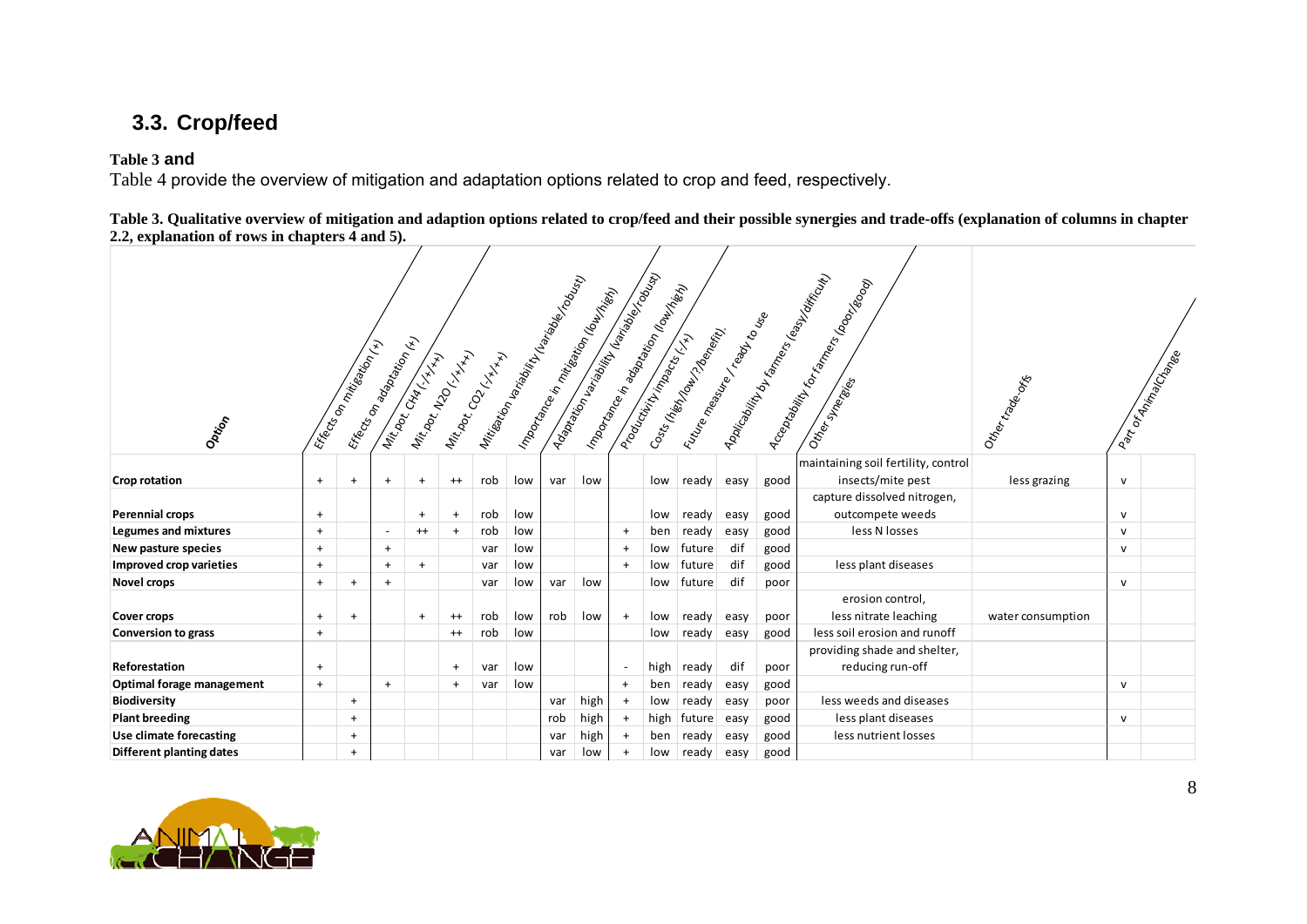|                                   | Adaptation Islam Maritime Reading Contractor<br>Andread Hit by Farmer Read Politicum<br>Integrity reading the right reading the right<br>Accoration of the Campion Mood Hood<br>I montarce in adaptation (lowing)<br>I montaries in mitseation (for the light)<br>I Kittenheerd Read Kollage<br>Costs (high four modernity)<br>Industrial Management of H<br>Efecto on adaptation (x)<br><b>Eficacy millipset delivery.</b><br>Mitoon Neo Kitch<br>Mithops Contract NAM<br>Mittography Charles R. |           |           |     |         |     |      |     |      |           |      |             |      |      |                            | Other traces           |              | Part Of Minimage Ree |
|-----------------------------------|---------------------------------------------------------------------------------------------------------------------------------------------------------------------------------------------------------------------------------------------------------------------------------------------------------------------------------------------------------------------------------------------------------------------------------------------------------------------------------------------------|-----------|-----------|-----|---------|-----|------|-----|------|-----------|------|-------------|------|------|----------------------------|------------------------|--------------|----------------------|
| Option                            |                                                                                                                                                                                                                                                                                                                                                                                                                                                                                                   |           |           |     |         |     |      |     |      |           |      |             |      |      |                            |                        |              |                      |
| <b>Conservation as a buffer</b>   |                                                                                                                                                                                                                                                                                                                                                                                                                                                                                                   | $+$       |           |     |         |     |      | rob | low  |           | low  | ready       | easy | good |                            |                        |              |                      |
| Mixed versus single species grass |                                                                                                                                                                                                                                                                                                                                                                                                                                                                                                   | $+$       |           |     |         |     |      | var | low  | $\ddot{}$ | low  | ready       | easy | good |                            |                        | $\mathsf{v}$ |                      |
|                                   |                                                                                                                                                                                                                                                                                                                                                                                                                                                                                                   |           |           |     |         |     |      |     |      |           |      |             |      |      | reduced erosion,           |                        |              |                      |
| Agroforestry                      |                                                                                                                                                                                                                                                                                                                                                                                                                                                                                                   | $\ddot{}$ |           |     | $^{++}$ | rob | high | rob | low  |           |      | high ready  | dif  | poor | livelihood diversification |                        |              |                      |
|                                   |                                                                                                                                                                                                                                                                                                                                                                                                                                                                                                   |           |           |     |         |     |      |     |      |           |      |             |      |      | increased biodiversity,    |                        |              |                      |
| <b>Optimal grazing</b>            | $^{+}$                                                                                                                                                                                                                                                                                                                                                                                                                                                                                            | $+$       |           |     | $^{+}$  | var | low  | var | high | $+$       | ben  | ready       | dif  | good | less weeds                 |                        | v            |                      |
| Increased feed digestibility      | $^{+}$                                                                                                                                                                                                                                                                                                                                                                                                                                                                                            |           | $^{++}$   |     |         | rob | high |     |      | $+$       | high | ready       | dif  | good |                            |                        |              |                      |
| <b>Feed analysis</b>              | $^{+}$                                                                                                                                                                                                                                                                                                                                                                                                                                                                                            |           | $\ddot{}$ | $+$ |         | rob | low  |     |      |           | high | ready       | easy | good | improved animal health     |                        |              |                      |
| Improving roughage quality        | $^{+}$                                                                                                                                                                                                                                                                                                                                                                                                                                                                                            |           | $\ddot{}$ |     |         | rob | high |     |      | $+$       | low  | ready       | dif  | good |                            |                        |              |                      |
| <b>More concentrates</b>          | $^{+}$                                                                                                                                                                                                                                                                                                                                                                                                                                                                                            |           | $+$       | $+$ |         | rob | high |     |      | $^{+}$    | high | ready       | easy | good |                            |                        |              |                      |
| Improving grass quality           | $^{+}$                                                                                                                                                                                                                                                                                                                                                                                                                                                                                            |           | $+$       |     |         | rob | high |     |      | $+$       | low  | ready       | dif  | good |                            |                        |              |                      |
| Use of silage maize               | $^{+}$                                                                                                                                                                                                                                                                                                                                                                                                                                                                                            |           | $^{++}$   |     |         | rob | low  |     |      |           | low  | ready       | easy | good |                            |                        |              |                      |
| <b>Additives in general</b>       | $^{+}$                                                                                                                                                                                                                                                                                                                                                                                                                                                                                            |           |           |     |         | var | low  |     |      |           |      | high future | easy | poor |                            |                        | $\mathsf{v}$ |                      |
|                                   |                                                                                                                                                                                                                                                                                                                                                                                                                                                                                                   |           |           |     |         |     |      |     |      |           |      |             |      |      |                            | increased N excretion, |              |                      |
| <b>Additive nitrate</b>           | $^{+}$                                                                                                                                                                                                                                                                                                                                                                                                                                                                                            |           | $++$      |     |         | rob | low  |     |      |           |      | high ready  | easy | poor |                            | animal health          | $\mathsf{v}$ |                      |
| Matching supply and demand        | $^{+}$                                                                                                                                                                                                                                                                                                                                                                                                                                                                                            |           | $\ddot{}$ | $+$ |         | rob | high |     |      | $^{+}$    | ben  | ready       | dif  | good |                            |                        |              |                      |
| <b>Supplemental feeding</b>       |                                                                                                                                                                                                                                                                                                                                                                                                                                                                                                   | $+$       | $+$       |     |         | var | low  | rob | high | $+$       | high | ready       | easy | good |                            |                        |              |                      |

**Table 4. Qualitative overview of mitigation and adaption options related to crop/feed and their possible synergies and trade-offs (continued) (explanation of columns in chapter 2.2, explanation of rows in chapters 4 and 5).** 

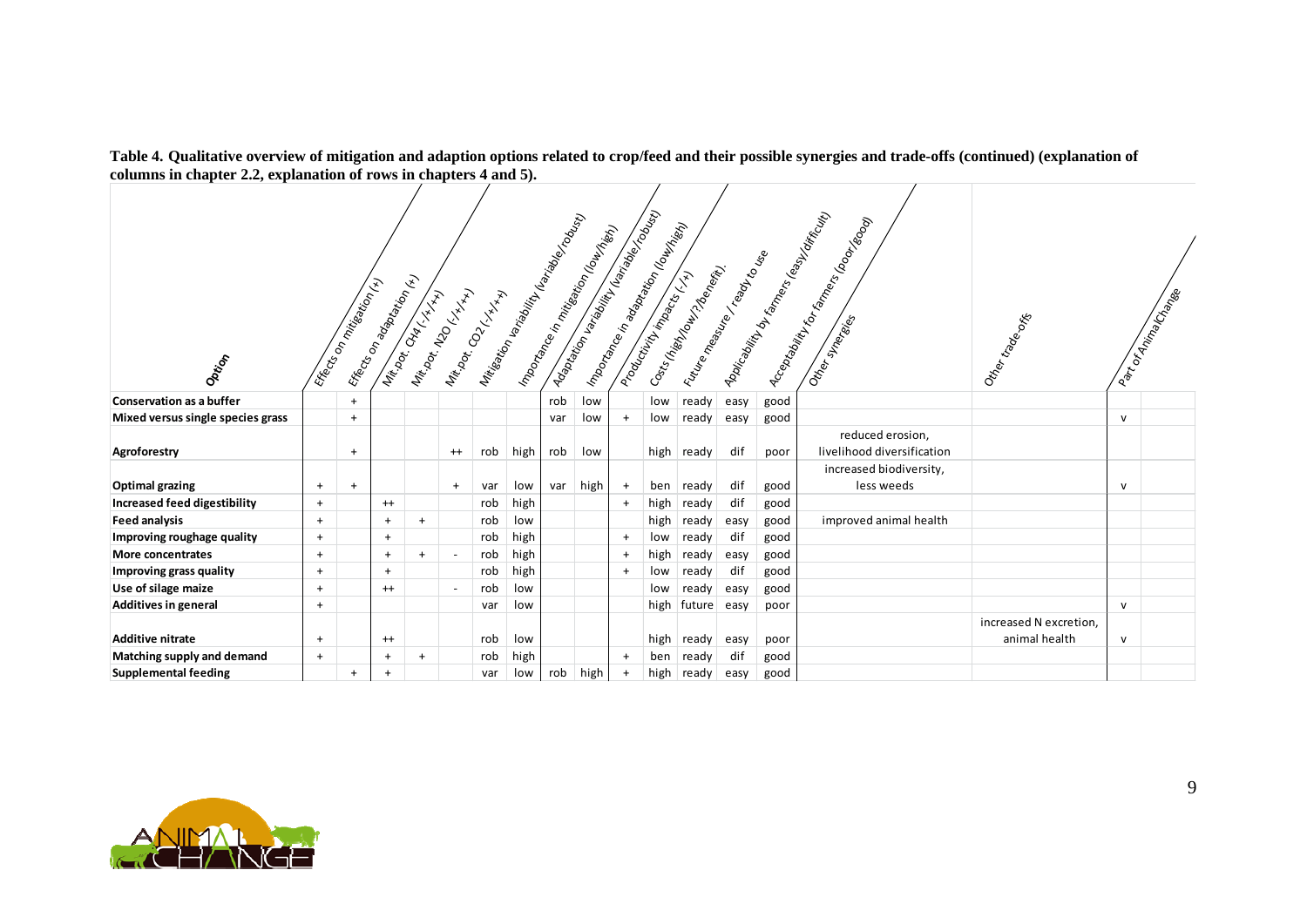## **3.4. Animal**

Table 5 provides the overview of mitigation and adaptation options related to animal.



|                                  |           | <b>Effects</b> on mitigation (r) | Efecto on adoption of the Carpet | Mit.ook. Chat. H.H. N | Mitoring Crystal<br>Mitorcor Kxxxx |     | I Mitsorion landow Mariake robotsy |     | Adaptation Maritime (Inc. Contactor of Maritime Contactor)<br>Importance in mitseation (four filter) |     | Importance in adaptation (lowing)<br>Program Minimage Island | I Kittenheega Keep Keep Kologe<br>Costs (high four thrown) |      |      | A POIF GOVING AT TRANSPORTATION OF THE VALUE<br>Acceptablish for the Manus Road | Other trapes                                                |              | Part Of Animatical Bree |
|----------------------------------|-----------|----------------------------------|----------------------------------|-----------------------|------------------------------------|-----|------------------------------------|-----|------------------------------------------------------------------------------------------------------|-----|--------------------------------------------------------------|------------------------------------------------------------|------|------|---------------------------------------------------------------------------------|-------------------------------------------------------------|--------------|-------------------------|
| Option                           |           |                                  |                                  |                       |                                    |     |                                    |     |                                                                                                      |     |                                                              |                                                            |      |      |                                                                                 |                                                             |              |                         |
| Rumen control via breeding       | $+$       |                                  | $+$                              |                       |                                    | var | low                                |     |                                                                                                      |     |                                                              | high future                                                | dif  | poor |                                                                                 |                                                             | $\mathsf{v}$ |                         |
| Immunological control            | $+$       |                                  | $+$                              |                       |                                    | var | low                                |     |                                                                                                      |     |                                                              | high   future                                              | dif  | poor | improved animal health                                                          |                                                             | $\mathsf{v}$ |                         |
| Less consumption animal products | $\ddot{}$ |                                  | $^{++}$                          | $+$                   |                                    | rob | low                                |     |                                                                                                      |     |                                                              | ready                                                      | easy | poor |                                                                                 |                                                             |              |                         |
| Increased production in general  | $+$       |                                  | $^{++}$                          | $+$                   |                                    | rob | high                               |     |                                                                                                      | $+$ | ben                                                          | future                                                     | dif  | good | less nutrient losses                                                            | higher replacement rate                                     |              |                         |
| Incr prod extensive systems      | $+$       |                                  | $^{++}$                          |                       |                                    | rob | high                               |     |                                                                                                      | $+$ | ben                                                          | ready                                                      | easy | good | less deforestation                                                              |                                                             |              |                         |
| Incr prod intensive systems      | $\ddot{}$ |                                  | $+$                              |                       |                                    | rob | high                               |     |                                                                                                      | $+$ | ben                                                          | future                                                     | dif  | good |                                                                                 |                                                             |              |                         |
| <b>Animal breeding</b>           | $+$       | $+$                              | $+$                              | $+$                   |                                    | var | low                                | var | high                                                                                                 |     | high                                                         | future                                                     | dif  | good | improved animal health                                                          |                                                             | $\mathsf{v}$ |                         |
| Animal management                | $\ddot{}$ |                                  | $+$                              |                       |                                    | var | low                                |     |                                                                                                      |     | ben                                                          | ready                                                      | dif  | good | improved animal health                                                          |                                                             |              |                         |
| <b>Animal manipulation</b>       | $+$       |                                  | $^{+}$                           | $+$                   |                                    | var | low                                |     |                                                                                                      |     |                                                              | high ready                                                 | easy | poor |                                                                                 | not accepted<br>by society                                  |              |                         |
| Replacement rate cattle          | $\ddot{}$ |                                  | $^{++}$                          | $+$                   |                                    | rob | high                               |     |                                                                                                      | $+$ | ben                                                          | future                                                     | dif  | good | less nutrient losses                                                            |                                                             |              |                         |
| <b>Cooling of animals</b>        |           | $+$                              |                                  |                       |                                    |     |                                    | rob | high                                                                                                 |     |                                                              | high ready                                                 | easy | good | animal health and welfare                                                       |                                                             | $\mathsf{v}$ |                         |
| Livestock mobility               |           | $\overline{+}$                   |                                  |                       |                                    |     |                                    | var | high                                                                                                 |     | low                                                          | ready                                                      | dif  | good |                                                                                 | individuation of<br>communal grazing,<br>desire of settling | $\mathsf{v}$ |                         |
| <b>Animal health</b>             |           | $+$                              |                                  |                       |                                    |     |                                    | var | low                                                                                                  |     | low                                                          | future                                                     | dif  | good |                                                                                 |                                                             | $\mathsf{v}$ |                         |

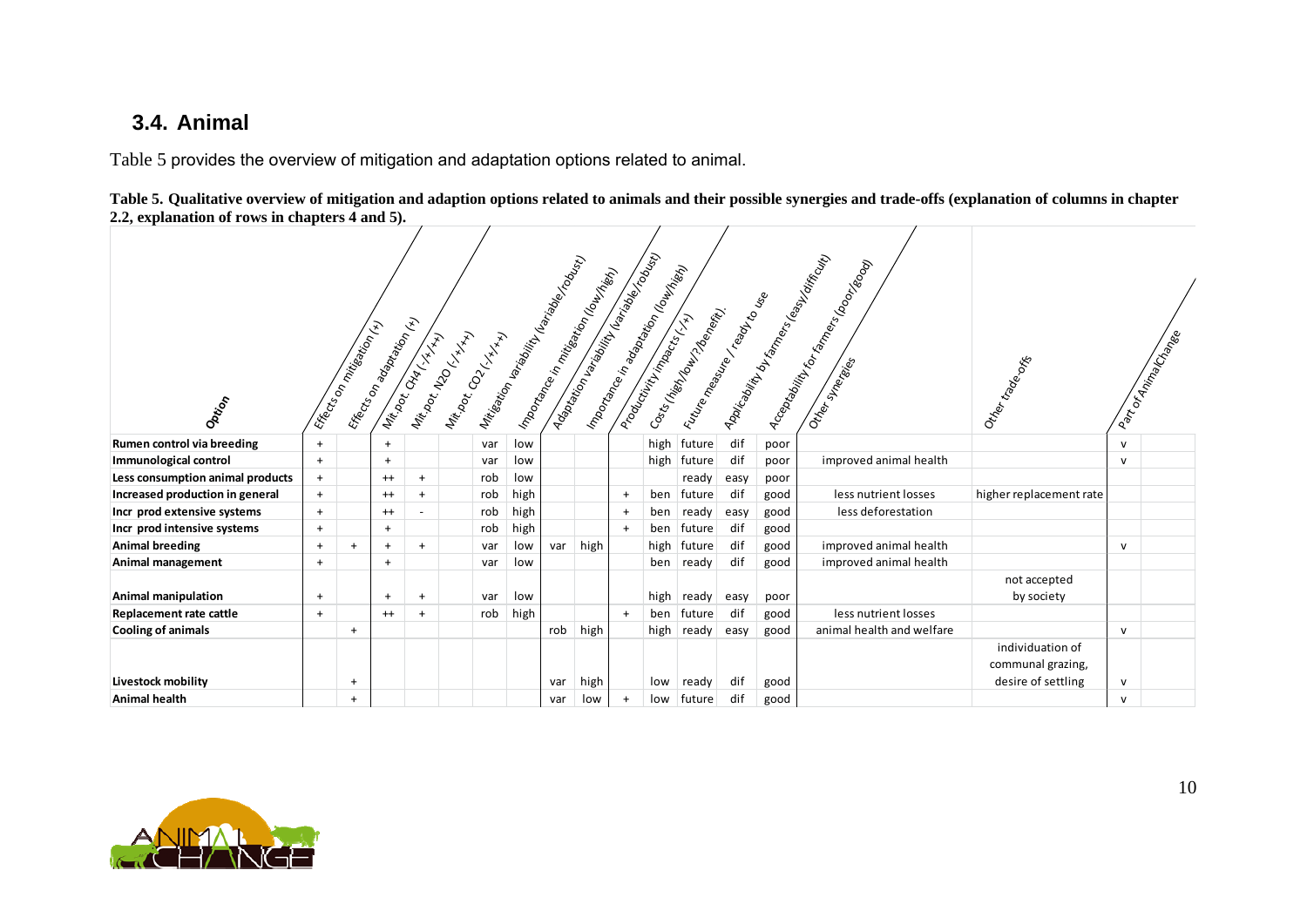# **4. Description of mitigation options in animal production systems**

## **4.1. Manure/fertiliser**

## **4.1.1. Optimal fertilization**

#### Fertilisation rate

In general, N fertilisation leads to  $N<sub>2</sub>O$  emissions and generic fixed coefficients are used for inventory purposes and many other studies directed at mitigation. Based on such coefficient estimates a reduction of fertilisation leads to less  $N<sub>2</sub>O$  emission, especially in intensive production systems. However, regions with a nutrient deficiency will act differently. Whenever there is a deficiency, adding nutrients may lead to a higher N utilisation and a reduction of GHG emissions. Also, measures which lead to an increased N efficiency may lead to less  $N<sub>2</sub>O$  emissions. The efficiency of N utilisation can be improved by adjusting the application rates to local conditions (Schulte *et al*., 2011) and to local fertilisation advices. When application rates or the moment and method of application are suboptimal and improved with improved farming practices, N fertilisation may be reduced without loss in production which will lead to less GHG emissions.

#### Fertiliser type

There are many effects of type of fertiliser on GHG emissions. Peak values in (labile) soil N should be avoided. Controlled release fertilisers may therefore affect a more optimal utilisation of fertiliser and reduce GHG emissions. During wet conditions, using NH<sub>4</sub><sup>+</sup> fertilizer instead of NO<sub>3</sub><sup>-</sup> fertilizer will lead to decreased emissions (Velthof *et al.*, 1996). Also, emissions can be reduced when slurry applications are separated from fertiliser applications by several days. The use of nitrification inhibitors can strongly reduce both  $N<sub>2</sub>O$  emissions and nitrate leaching. Nitrification inhibitors can artificially be added. There are also some inhibitors available, which are produced naturally by plants.

#### Fertiliser application

Optimal fertiliser application will lead to minimal GHG emissions. This includes split fertilisation (avoid high N in soil), precision fertilisation (avoid high-risk areas) and optimal timing (avoid high-risk times). Furthermore, the application technique itself will be of influence, e.g. injection or other techniques to incorporate manure into the soil will lead to less GHG emissions. Manure run-off should be avoided just as fertilisation in wet conditions.

#### **4.1.2. Manure management**

#### Cover slurry stores and manure heaps

Installing covers on slurry stores and covering manure heaps will decrease  $CO<sub>2</sub>$  and  $CH<sub>4</sub>$ emissions (Berg *et al.*, 2006). Since NH<sub>3</sub> emissions will also greatly decrease, a bit more N<sub>2</sub>O emissions can be expected at manure application. However, since the overall N use efficiency increases, covering could also lead to less manufactured fertiliser N inputs. The effect of a natural crust is similar but somewhat smaller.

#### Manure cooling

Cooling manure covered surfaces and cooling of slurry will lead to less  $CH<sub>4</sub>$  emissions because the activity of methanogenic bacteria is reduced under cold temperatures. Cooling

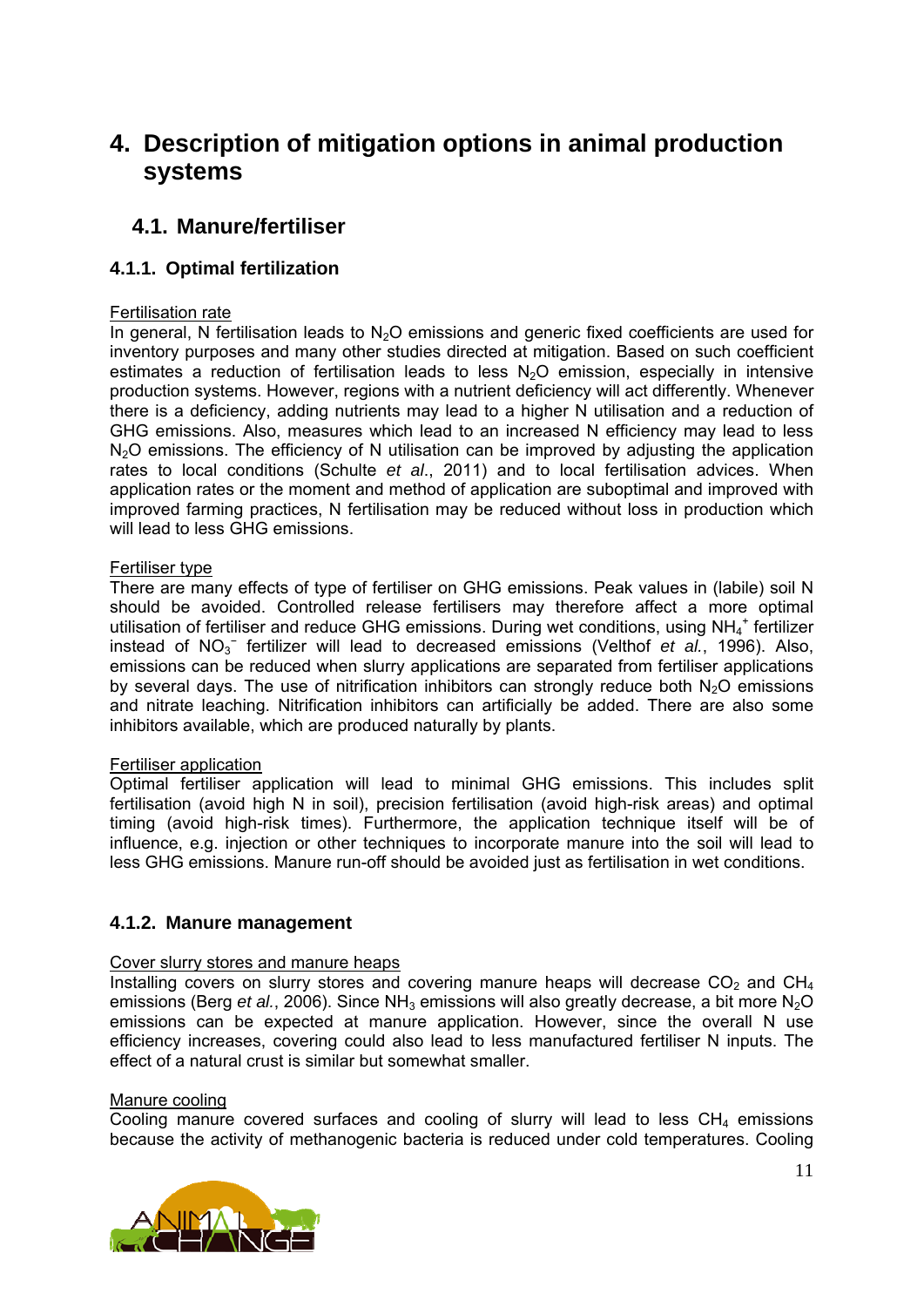elements could also be introduced in slurry channels. This technique is of course only possible in certain regions. Reducing indoor storage in general can also decrease  $CH_4$ emissions (Vergé *et al.*, 2007).

#### Manure treatment

There is a wide range of liquid manure treatment processes available such as anaerobic digestion with capture of biogas, physical and chemical separation technologies, and acidification. These technologies not only lead to energy production and/or more effective nutrient management, but they also reduce the biodegradation of slurry organic matter. Thereby they reduce the potential for GHG emissions during subsequent storage and field application, whereas any solid fractions must be handled to prevent composting (e.g. Wulf *et al.*, 2002; Clemens *et al.*, 2006; Amon *et al.*, 2006a; Amon *et al.*, 2006b). Promising technologies of manure treatment will be tested within WP6 of AnimalChange.

#### Filtering CH<sub>4</sub> from barns

It is technically possible to filter CH<sub>4</sub> from barns (Hilhorst *et al.*, 2001). Air filtering for gaseous emissions, whilst extremely effective, is primarily restricted to forced ventilation systems, usually deployed in pig and poultry systems (Amon *et al.* 2006b). However, dairy barns are mostly naturally ventilated making it very complex to filter  $CH<sub>4</sub>$  from barns.

## **4.2. Soil**

#### Reduced tillage or zero-tillage

Reduced cultivation or zero-tillage may increase C sequestration and mitigate  $CO<sub>2</sub>$  emissions in that way. Furthermore,  $CO<sub>2</sub>$  emissions from use of machineries are also reduced since less power is required. In contrast, it may lead to increased N<sub>2</sub>O emissions (Rees *et al.*, 2005). The overall effect on GHG emissions is expected to be positive. The increased C sequestration under reduced cultivation or zero-tillage is however debatable. SOC in soils under no-till or minimum till is concentrated near the surface, while in tilled soils it is found deeper in the profile, so that the apparent SOC gains from no-till that are based only on nearsurface samples disappear when deeper samples are also included (Van Den Bygaart 2003; Carter, 2005; Dolan *et al.*, 2006). In contrast, Davis *et al.* (2010) found increases in soil C but concluded increases were due to promotion of fallow season volunteer growth.

Reduced tillages should only be applied where soil structural problems have been alleviated. It is probably most effective in water-limited ecosystems (e.g. in South Europe). The effects appear to be limited in Northern and Atlantic regions. The effect of reduced tillage is also seen when increasing the interval between pasture renovation. Vellinga *et al.* (2004) showed that ploughing of intensively managed grassland leads to emissions of  $N_2O$  and  $CO_2$ . However, pasture renovation should not be delayed when the sward is deteriorating.

A trade-off of reduced tillage or zero-tillage is that it may increase weed populations. Locke *et al*. (2002) found a general increase in perennial weeds and grass species and, consequently, proper weed management will generally be essential for the success of conservation tillage systems. Furthermore, the need for new farm equipment may be an economic constraint (Vergé *et al.*, 2007). Also this practice is highly dependent on field area, with smaller fields (and an increased proportion in turning area for machinery) resulting in greater compaction and the need for occasional deep ploughing (negating the effect of the zero till).

#### Prevent soil compaction

The productivity of a soil will increase with optimal soil management. For example compacted soil layers should be loosened to increase productivity. As a result of improved soil aeration, direct N<sub>2</sub>O emissions are likely to be reduced and sink activity should increase.

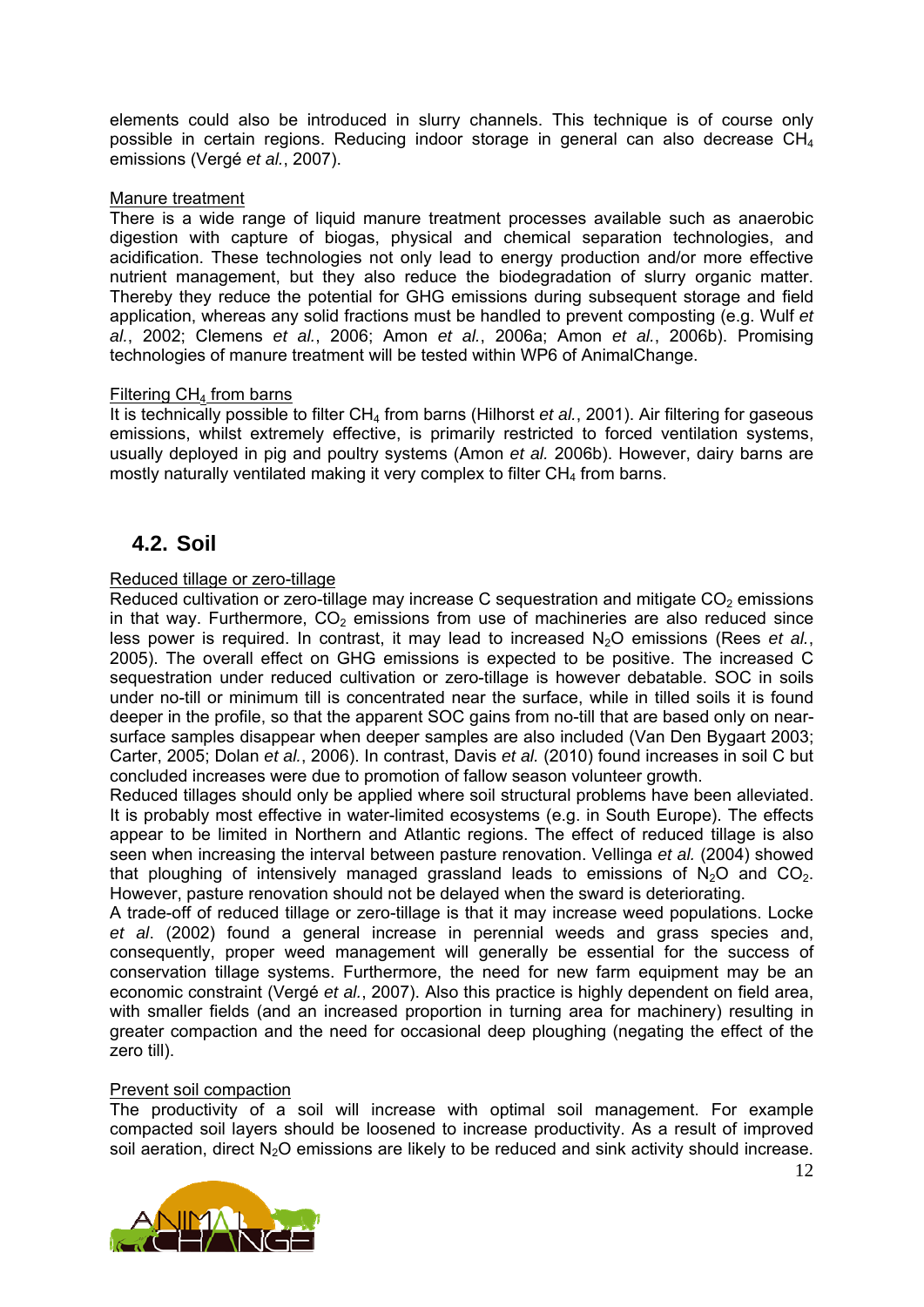Furthermore, soil compaction and soil erosion will be prevented (Drewry *et al.* 2008). Optimal soil management will lead to a higher productivity of the soil, which in turn will lead to less GHG emissions per unit product produced.

#### Water management

Many soils throughout the world do not have optimal water management. This will decrease productivity and increase the amount of GHG emitted per unit of output. Wherever possible, water management should be improved, e.g. by irrigation or drainage. Specific options are available in specific local situations. Drainage of sensitive areas like wetlands should be avoided. For peat soils maintaining a shallower water table will lead to less emission.

#### Restoring degraded lands

Avoiding soil degradation or recovering of farm soil is in many parts of the world one of the best mitigation options. In Brazil, for example, it is estimated that there are 100-188 Mha of degraded soil (Bai *et al.*, 2008). Soils are often degraded due to excessive or improper use, erosion, the loss of organic material, high salt contents or low pH. Soil productivity can be recovered by planting pasture, proper nutrient selection, the application of organic substrates such as some wastes or composts, less tillage (direct planting), keeping farm wastes on the soil and moisture retention.

#### Pasture reclaiming/recovery

Pasture reclaiming or pasture recovery is seen as one of the main components regarding mitigation in countries like Brazil. It will lead to less GHG emissions and a vital agriculture. There are large areas available which could be reclaimed or recovered for pasture.

## **4.3. Crop/feed**

#### **4.3.1. Roughage**

#### Crop rotation

Improved crop/fallow rotation or rotation with legumes will lead to short term losses due to reduced cropping intensity. However, in the medium- to long-term increased soil fertility and yields are expected due to N fixing in soils. Furthermore, the improved soil fertility and water holding capacity will increase resilience to climate change. The mitigation potential is high, particularly for crop rotation with legumes (Bryan *et al.*, 2011). Crop rotation may also lead to an improved grass quality which in turn leads to less  $CH<sub>4</sub>$  emissions from enteric fermentation.

#### Perennial crops

The use of perennial crops reduces the release of carbon consequent to ploughing and can enhance carbon sequestration. Soussana *et al.* (2004) showed that C sequestration rates are higher in long-term grasslands compared to short-term leys in rotation with arable crops. However, there is still significant uncertainty associated with grassland C sinks. WP3 and WP6 of AnimalChange will study carbon sequestration.

#### Legumes and mixtures

Forage based systems utilising perennial legumes (e.g. white clover, red clover and alfalfa) may reduce the need for nitrogen fertilisers and hence could significantly decrease GHG emissions associated with the manufacture and use of artificial nitrogen fertilisers (Schulte *et al.*, 2011). Whether grass-legume mixtures will show less emissions compared to heavily

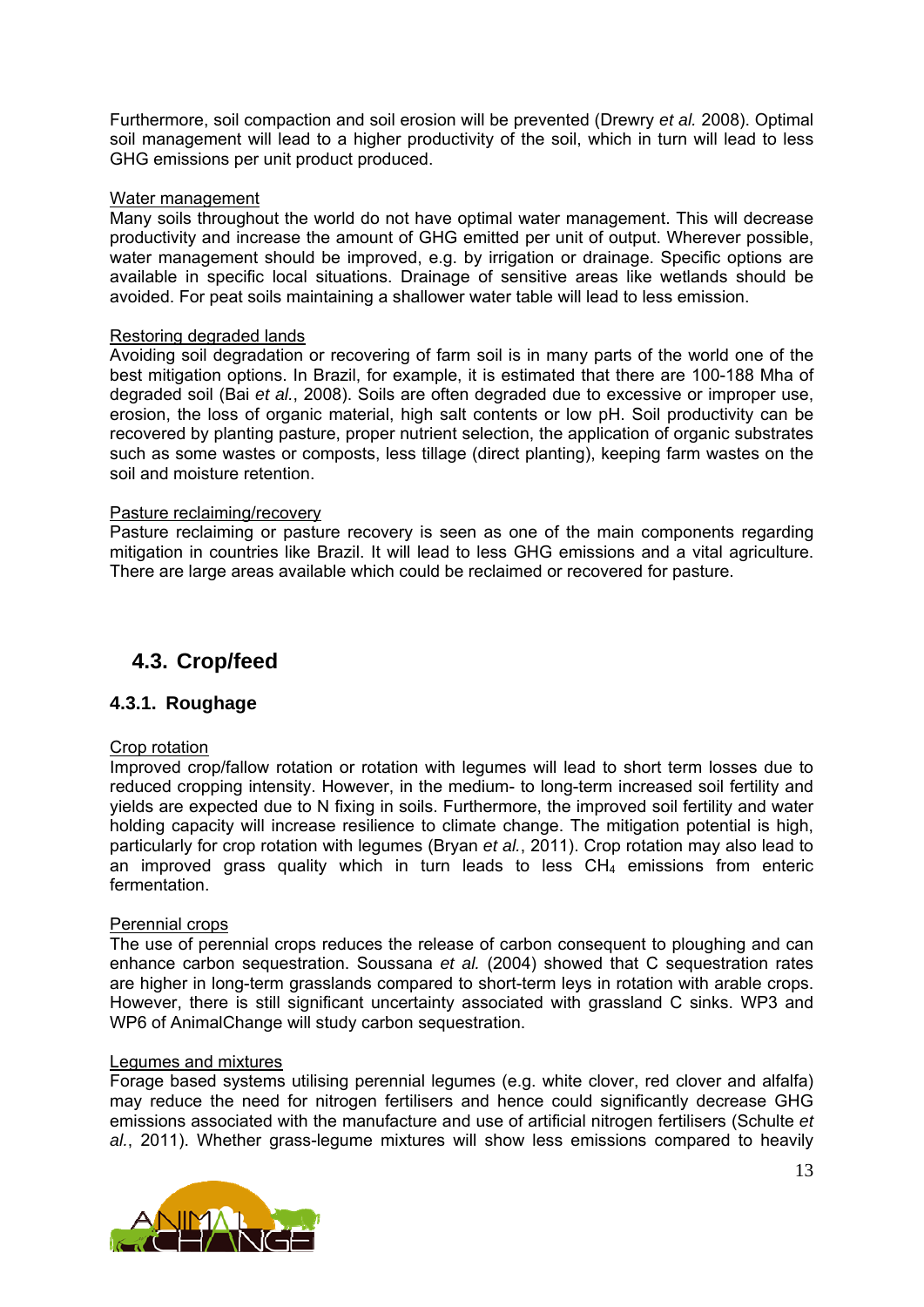fertilised grass swards having the same DM yield will be tested in WP6 of AnimalChange. It is possible that GHG emissions from legume-based pastures will be lower than from Nfertilised pastures with the same productivity, because the former may avoid peaks in the concentration of protein in the herbage associated with fertiliser applications and because the N fixation in legumes tends to decrease as the availability of soil mineral N increases. In that way a buffer mechanism is provided against fluctuations in soil mineral N. Indeed, comparisons between grass-based and grass/clover-based systems in Ireland have shown a 50% decrease in  $N<sub>2</sub>O$  emissions for the grass/clover system without any impact on milk yields (Li *et al.*, 2011). Also both N utilisation and total yields in grass-legume mixtures have been shown to be optimised relative to monocultures (Kirwan *et al.*, 2007; Nyfeler *et al.*, 2009; Nyfeler *et al.*, 2011). This is due to a higher degree of niche occupation within these ecosystems, resulting in transgressive overyielding and greater N utilisation between grass and legumes throughout the growing season.

#### New pasture species/high sugar grasses

Introduction of new pasture species may be an option to mitigate GHG emissions. For example, high sugar grasses are claimed to increase the efficiency of nitrogen in the rumen, which will lead to a reduced N and C excretion from the animal. However, the role of high sugar grasses in decreasing  $CH_4$  and  $N_2O$  emissions is still under debate, and observed effects on  $CH_4$  are confounded with effects on feed intake, energy value and animal productivity. It will be studied in WP6 of AnimalChange.

#### Improved crop varieties

Plant breeding may lead to varieties with improved nitrogen use efficiency, which will lead to less  $N_2O$  emission. Another example is where plant breeding leads to less  $CH_4$  emissions, e.g. silage maize with more starch or higher oil content, or grass varieties with a high digestibility despite a lower N fertilisation to mitigate  $N<sub>2</sub>O$ . The role of plant breeding in mitigation is expected to be small because the effect of local growing conditions on crop characteristics is far higher than the effects of breeding. In contrast, a much bigger effect and higher importance is expected for plant breeding in adaptation.

#### Novel crops

Different plant materials in different parts of the world (including local shrubs, herbs and grasses) may contain a wide range of plant secondary compounds capable of manipulating rumen fermentation. Thus far, only a few compounds have been identified that show a significant effect on GHG emissions. However, many believe in the potential strength of these resources. Novel crops and plants from tropical animal production will be studied in WP6 of AnimalChange. More in particular, there will be a screening of local saponins and tannin-rich plant material from Africa and South America for their effect on  $CH<sub>4</sub>$  production and protein degradation. The study will also include monogastrics. Growing pigs will be fed protein mainly from locally produced Faba beans, lupines, sunflowers or rape seed.

#### Cover crops

Bare soil should be avoided to prevent GHG emissions. In situations of annual forage crops, e.g. silage maize, the establishment of cover crops in autumn/winter is a good option to limit the amount of soil N being available for GHG emissions. The cover crop will use the available soil N in autumn and winter, thus reducing nitrate leaching and indirect  $N_2O$ emissions. In addition, the reduction of winter fallow by either cover cropping or the planting of winter crops will reduce soil C loss from the ecosystem (Ceschia *et al.*, 2010).

#### Conversion to grass

Conversion of cropland to either pasture or unharvested perennial vegetation will lead to a decrease in soil C losses and possibly N2O emissions (Rees *et al.*, 2005, Newell Price *et al.*,

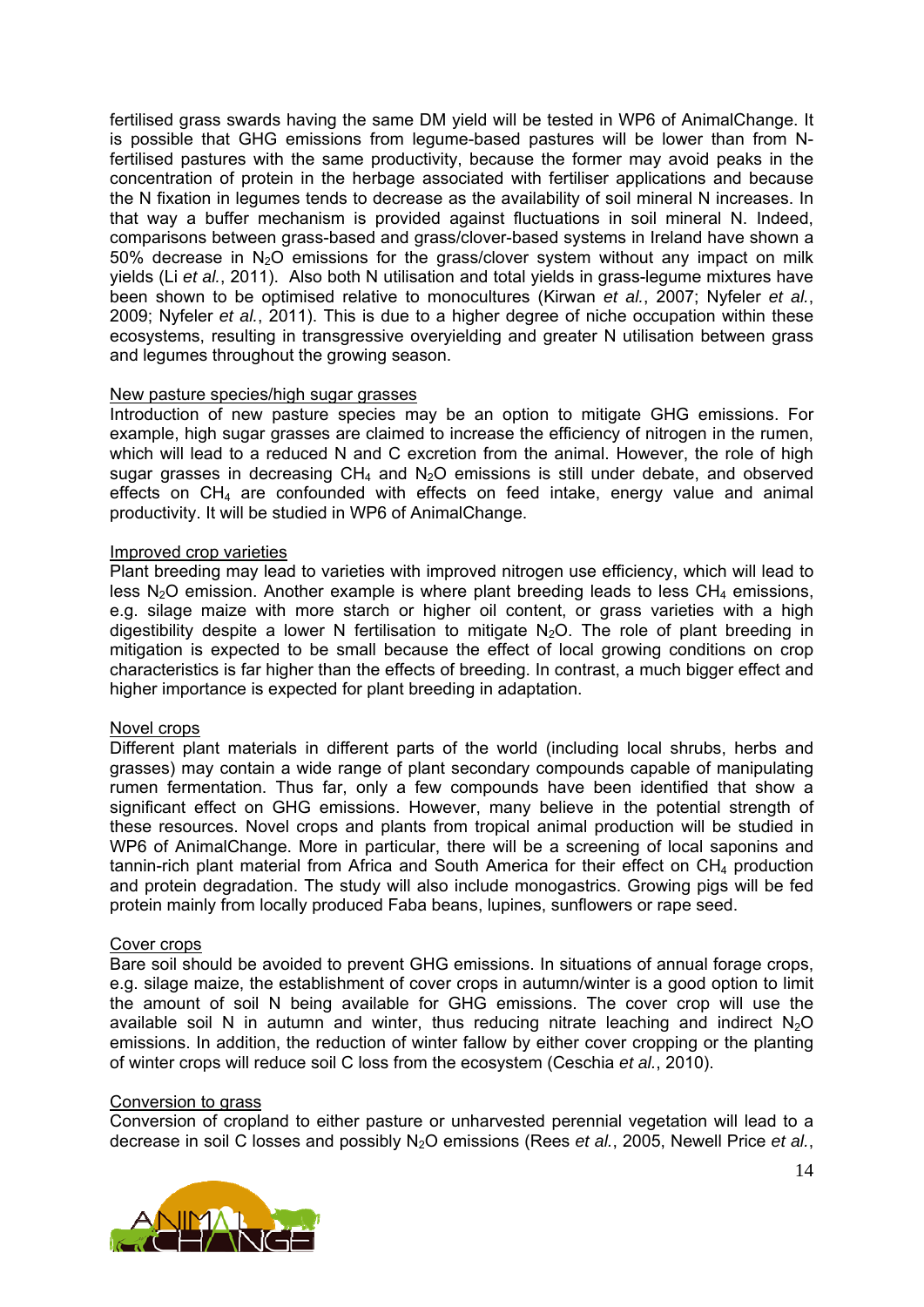2011; Eagle *et al.*, 2012). This is also true for extending the perennial phase of crop rotations and reducing bare fallow. The effect of conversion to grassland is primarily caused by an increased soil carbon storage that follows on from enhanced aggregate stabilisation. The organic C content of grassland is higher due to lack of disturbance, greater return of plant residues, high root biomass, manure application and the return of dung during grazing. In the long term, a new soil carbon equilibrium will be reached. There are, however, also indications that the projected increasing frequency of drought and heat wave events may turn grasslands into C sources, contributing to positive carbon-climate feedbacks (Ciais *et al*., 2005; Soussana *et al*., 2007). Converting cropland to grassland may lead to crop production elsewhere in the world and a merely displacement of the emissions. Therefore, this option is most feasible on marginal croplands.

#### Reforestation

Deforestation for livestock production is seen as a major source of GHG emissions (Cohn *et al.*, 2011). Reforestation will in general counteract the effect and reduce national GHG emissions. It is not necessarily true, however, that the effect equals the original deforestation effect. The local circumstances (like management practices, market and regulatory context) will affect the net influence on agricultural extent and forest cover. Also in countries with expanding agricultural area, reforestation may cause leakages to further deforestation and it may cause systemic overall loss of C. Also the loss of biodiversity is rarely compensated.

#### Optimal forage management

When conditions for roughage, e.g. pH, cutting and grazing regime, are kept at an optimum for plant growth and forage can grow efficiently, this will generally lead to less GHG emissions per unit output and increased carbon sequestration. There is however significant uncertainty associated with C sink activity (Gottschalk *et al.*, 2007). C source/sink strength has previously been shown to be dependent on climate, soil type, land-use and/or land management practices. Initial results in temperate grasslands show that by reducing the intensity of herbage utilisation through grazing and cutting and by maintaining adequate nutrients status (N and P), soil carbon sequestration rates can be increased (Soussana *et al.*, 2007). WP6 of AnimalChange will investigate the duration of carbon storage, since there are questions with respect to the carbon stocks in the soil. Carbon stocks in labile soil organic carbon pools will be released faster than carbon stocks in resistant soil organic carbon pools.

#### **4.3.2. Grazing**

#### Optimal grazing

Annual forage productivity is often greater in grazed grasslands than in ungrazed grasslands or, in contrast, than in overgrazed grasslands. Also, in most cases, grassland with appropriately managed grazing stores more soil C than ungrazed natural grassland (Eagle *et al.*, 2012). Grazing can result in higher soil C than ungrazed grass due to more rapid turnover of shoot material and also due to changes in species composition (Rees *et al.*, 2005). Grazing leads to more  $N_2O$  emissions (especially from urine patches) and less  $CH_4$ emissions than zero-grazing. The  $CH<sub>4</sub>$  reduction is related to less manure storage. There are different views on the overall effect of grazing on total GHG emissions. Some promote extending the grazing season (e.g. Schulte *et al.*, 2011), while others claim that restricted grazing is the optimal situation (Van den Pol-van Dasselaar et al., 2008). A precise delineation of conditions and effects on GHG emission seems required to make such a distinction. Optimal grazing also includes reduction in field stocking rates when soils are wet and adapting the length of the grazing period to the forage available. Smith *et al.* (2008) conclude that the influence of grazing intensity is not well established and that this depends

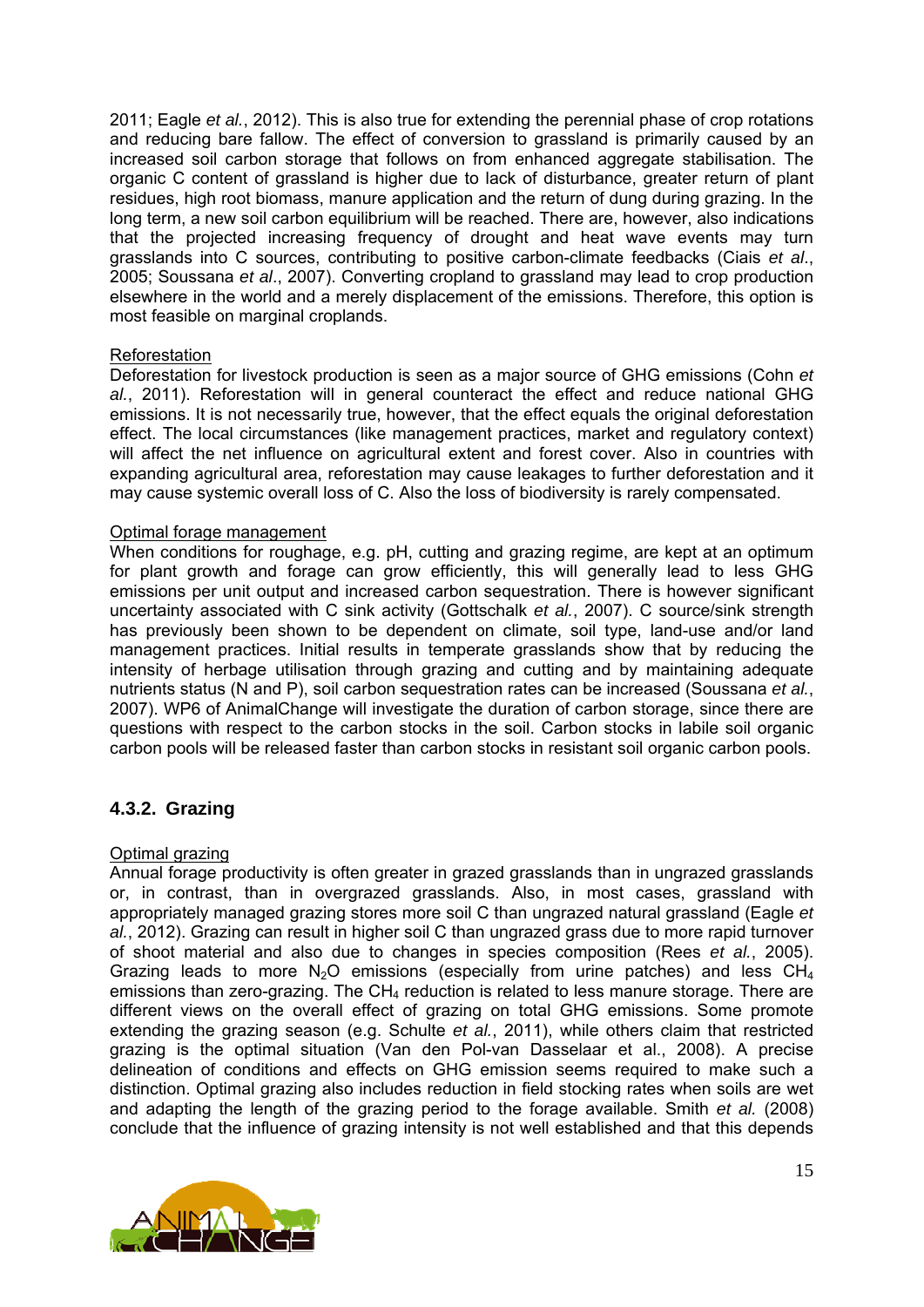on the many types of grazing practices employed and the diversity of plant species, soils and climates involved.

#### **4.3.3. Feed**

#### Increased feed digestibility

The majority of CH4 emissions from livestock production result from enteric fermentation. Increasing the feed digestibility is in many parts of the world the best mitigation measure, especially in developing countries (Vergé *et al.*, 2007). Also in intensive systems feed digestibility remains a main determinant of ruminant productivity and  $CH<sub>4</sub>$  emission.

#### Feed analysis

Knowing that  $CH<sub>4</sub>$  emissions can be influenced by adapting the dietary composition and feeding strategy, a precise analysis of the different components of feed will help in optimizing the ration not only with respect to energy value and ruminant productivity, but also with respect to  $CH<sub>4</sub>$  emission.

In general,  $CH<sub>4</sub>$  emissions are lowest with diets low in sugar, high in starch, high in protein and high in fat. An increase of the sugar content of the diet is, according to the stoichiometry of rumen fermentation derived for the rumen, thought to deliver relatively more  $CH<sub>4</sub>$ . Compared to starch as an alternative rapidly fermentable carbohydrate, sugars are almost completely fermented in the rumen and do not bypass to the intestine. Per unit weight, sugars therefore deliver more  $CH<sub>4</sub>$  than starch, whereas they deliver similar amounts of energy to the ruminant. Eliminating sugars from the diet may limit  $CH<sub>4</sub>$  emission in the rumen. Depending on the starch source fed, starch is partly resistant against degradation in the rumen whereas the resistant starch is almost fully digestible and becomes digested well in the intestine, contributing to the energy requirements of the ruminant. The more resistant the starch source against rumen degradation, the less  $CH<sub>4</sub>$  is formed. Maize starch hence delivers less CH4 than cereal grain starches which are almost fully degraded in the rumen.

Low protein diets limit N-excretion. At the same time protein degraded in the rumen and fermented by micro-organisms delivers relatively less  $CH<sub>4</sub>$  compared to all carbohydrates. This means that high-protein diets may be emitting low amounts of CH4.

Fat is not fermented in the rumen and as such delivers no  $CH<sub>4</sub>$ . Fat is digested in the intestine however and delivers per unit weight more than three times as much energy to the ruminant. There are limits in increasing the proportion of fat in the diet; negative effects on fibre degradation should be prevented.

For a precise evaluation of the effects of feed organic matter on  $CH<sub>4</sub>$ , an analysis is required of all carbohydrates degraded in the rumen (sugars, starch, fibre), of protein degraded in the rumen, and of fat nondegraded in the rumen. Evaluation of the effect on  $CH_4$  per unit animal product requires an analysis of 1) the amounts of these substrates degraded in the rumen and leading to  $CH_4$  production, 2) the amounts bypassing the rumen (including microbial matter) and becoming digested in the small intestine, and 3) substrates becoming degraded in the large intestine leading to an additional 10% of  $CH<sub>4</sub>$  (Bannink et al., 2011).

#### Improving roughage quality

The quality of the different roughages and the type of roughage affects  $CH<sub>4</sub>$  emissions. Fermentation of sugars and cell walls lead to more  $CH<sub>4</sub>$  than fermentation of starch and proteins. Fermentation products like organic acid and fat lead to little or no CH4. Sugars provide in most conditions even more CH4 than cell walls (Bannink *et al.*, 2010). Where starch (maize) and protein (sova) are not degradable in the rumen, they will not produce  $CH<sub>4</sub>$ . When degraded in the intestines of dairy cattle, they will provide energy for milk production.

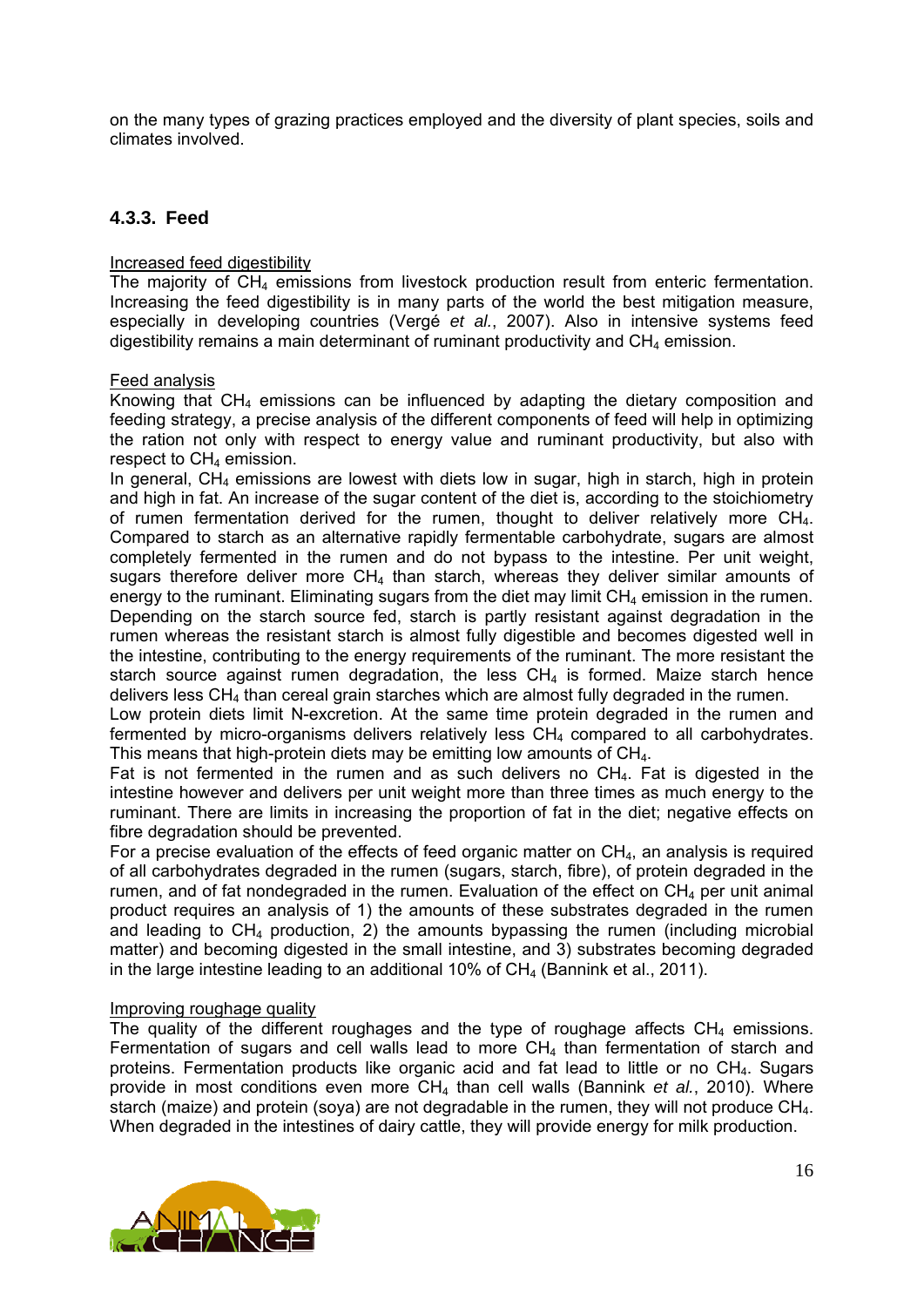#### More concentrates in the ration

Concentrates generally lead to less  $CH<sub>4</sub>$  emissions in comparison with roughage. This is especially true for concentrates with a high content of starch, protein or fat. However, the amount of concentrates should not be too high to avoid rumen acidosis, and a reduced digestibility and utilization of the diet by the ruminant.

#### Improving grass quality

Improving grass quality leads to a higher roughage intake by ruminants, an altered chemical composition (more protein, less cell walls, more degradable cell walls and protein), an improved total digestibility of the components and hence a higher feeding value, leading in turn to a higher animal production (Valk *et al*., 2000). Model simulations demonstrated that an improved grass quality leads to less CH<sub>4</sub> emission (Bannink *et al.*, 2010). Grass quality can be improved by management, in particular by a more optimal application of fertiliser and manure, and by a more optimal cutting regime and conservation measures. A higher grass quality as a result of a higher N fertilisation and early cutting at low yields leads to less CH4 emission. In contrast, a lower grass quality as a result of less N fertilisation (with the aim to reduce N<sub>2</sub>O emission) or mowing at a higher dry matter yield per ha leads to a higher CH<sub>4</sub> emission (Bannink *et al.*, 2010) counterbalancing the sparing effect on N<sub>2</sub>O emission. Furthermore, grass quality can be improved by inoculation, chemical treatment and/or mechanical treatment when harvesting and ensiling.

#### Use of silage maize

Silage maize is a fodder which results in relatively low enteric  $CH_4$  emissions due to the high starch content (Tamminga *et al.*, 2007). Increasing the percentage of maize in the ration leads to less N and P excretion and less CH<sub>4</sub> emissions. Vellinga *et al.* (2011) estimated that the mitigation of methane emissions can be offset by land use change. In particular, soil organic carbon (SOC) loss associated with maize production when compared with either pasture or a broad range of other tillage systems is high, ranging from  $4 - 6$  t C ha<sup>-1</sup> yr<sup>-1</sup> (Ceschia *et al.*, 2010). Although such effects may partly off-set the reduction in CH<sub>4</sub> emission achieved on the short term, the long term effects remain beneficial.

#### Additives in general

Feed additives have been tested to manipulate the rumen microbial population in order to mitigate enteric methane. These additives are substances which, directly or indirectly, decelerate the activity of methanogens in the rumen or reduce the amount of hydrogen produced as a substrate for methanogens. Various additives have been tested, e.g. ionophores, propionate precursors, hexose partitioning, probiotics like yeast products, alternative hydrogen acceptors like unsaturated fatty acids, halogenated methane analogues, organic acids, naturally occurring plant compounds like essential oils and saponins, certain enzymes, acetogens, directly fed microbes like acetogens and methane oxidisers, antimethanogens, defaunating agents and immunogenic approaches to eliminate methanogens. However, the effect of the additives is highly variable. Often mainly temporary effects are shown instead of persistency, which could qualify them as not robust. Several compounds could act as a hydrogen sink in the rumen and successfully reduce  $CH<sub>4</sub>$ according to the theoretical mode of action. This indeed has been demonstrated for nitrate and sulphate (Van Zijderveld *et al*., 2010). Also for monensin (used in the United States and Canada but not allowed in Europe) a reducing effect on  $CH<sub>4</sub>$  has been demonstrated. Recently, Ellis *et al*. (2012) showed that this can for a large part be attributed to a changed fermentation profile in the rumen, a change towards more propionate production and hence less hydrogen production. Also for some organic acids like fumarate it has been postulated that it would serve as a precursor for propionate production and would serve as a sink of hydrogen. In vivo trials do not demonstrate a clear reduction of  $CH<sub>4</sub>$  however despite the

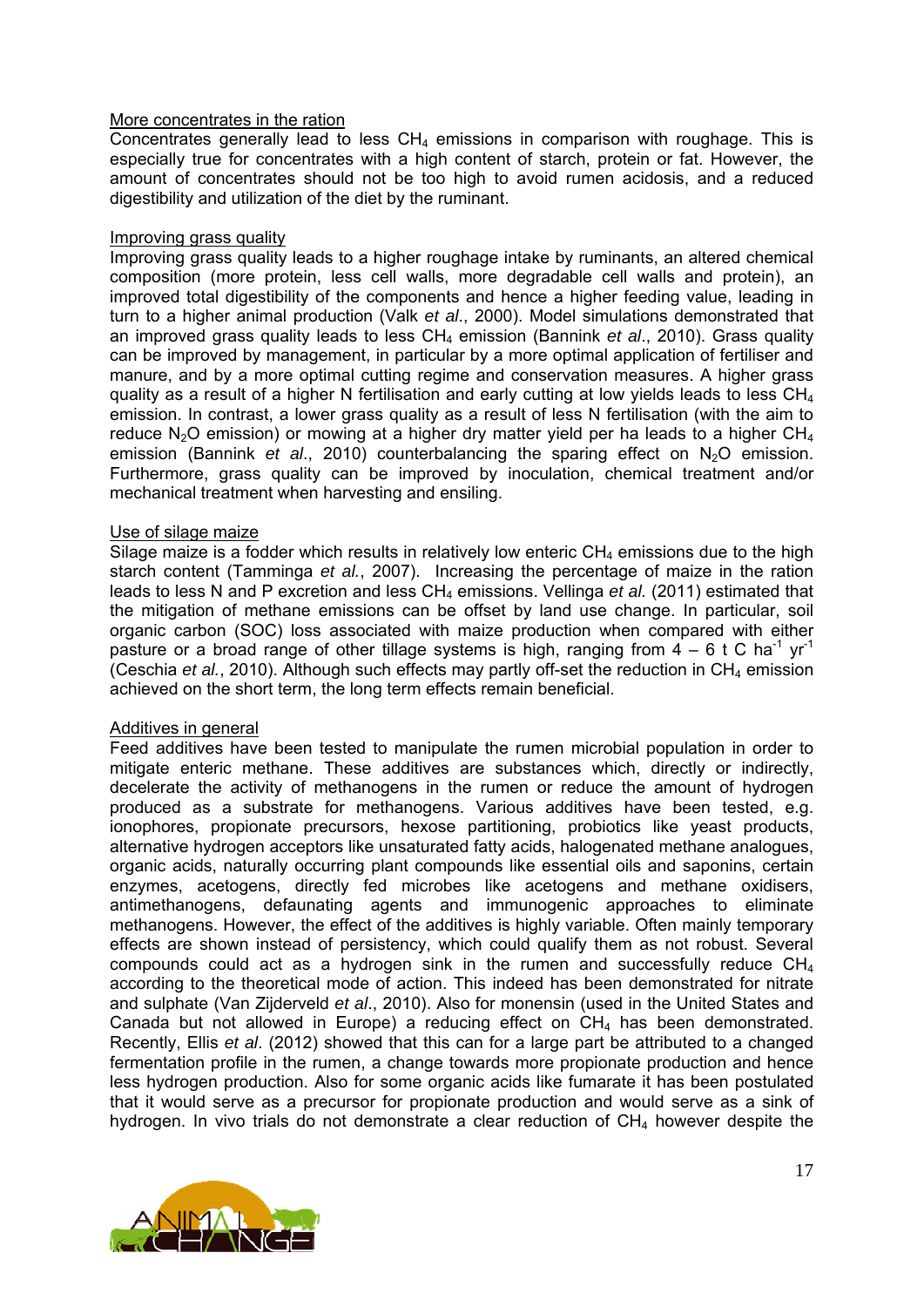promising effects found in vitro. Further research will be carried out in WP6 of AnimalChange which may lead to promising new options.

#### Additive nitrate

Recently it was shown that adding nitrate to the ration invariably leads to strongly reduced CH4 emissions (Van Zijderveld et al., 2010). Nitrate becomes reduced to nitrite and subsequently ammonium, extracting hydrogen from the rumen environment which can no longer be used as a substrate by methanogens. A disadvantage of adding nitrate is that the N excretion increases, especially in rations with high protein contents. On the other hand, adding nitrate to rations with a very low protein content may lead to an improved digestibility of the whole ration and an improved feed efficiency. Nitrate addition may be applied as an alternative to urea addition which is already practised under many production conditions. A further notable limitation to the use of nitrate is the fact that with high dosage the intermediate nitrite may accumulate and become absorbed into blood where it has a toxic effect.

#### Matching supply and demand

Phase feeding, e.g. feeding animals in groups on the basis of their individual feed requirements, will lead to better balanced rations for the animals, an improved retention of feed N in animal protein and lower N excretion and manure being produced. The latter leads to lower losses of  $N_2O$  and  $CH_4$ . Matching the supply of protein in animal feed and the demand of the animals for this protein will lead to less N losses, including  $N<sub>2</sub>O$  emissions.

## **4.4. Animal**

#### **4.4.1. Rumen control**

#### Rumen control via breeding

Within the rumen, microbial activity drives methane production. This microbial activity also strongly affects the extent of degradation of dietary protein, the conversion of plant N into microbial protein which can be digested by the ruminant as a host, and the extent of N digestion and the partition of N excretion with urine (digested unretained N) and faeces (undigested N). There is a large variation in rumen function and microbial activity with variation in dietary composition and diet characteristics. The microbial population in the rumen, including rumen bacteria and methanogens, determine to a large extent the effects of different rations on enteric  $CH_4$  emissions and rumen N metabolism and subsequent N retention into animal product and N-excretion, the latter affecting animal-related  $N_2O$ emissions. There may be a genetic compound in rumen function and the amount of CH<sub>4</sub> produced, but selection via breeding is up to know an uncertain option and its efficacy is difficult to verify. In WP6 of AnimalChange the variability in ruminant livestock is studied using rumen microbial profiling data (microbial studies, animal measurements) for causal relationships and predictors.

#### Immunological control

Immunisation of the animal is an option to control the rumen microbiota. Immunisation could be performed with rumen methanogens, or with antigens derived from such microbes, as a manner to decrease  $CH<sub>4</sub>$  emissions from ruminant livestock. A similar approach might be applicable to control the microbes in the rumen responsible for protein degradation and ultimately  $N_2O$  emissions from the excreta. Vaccines have been proven successful recently

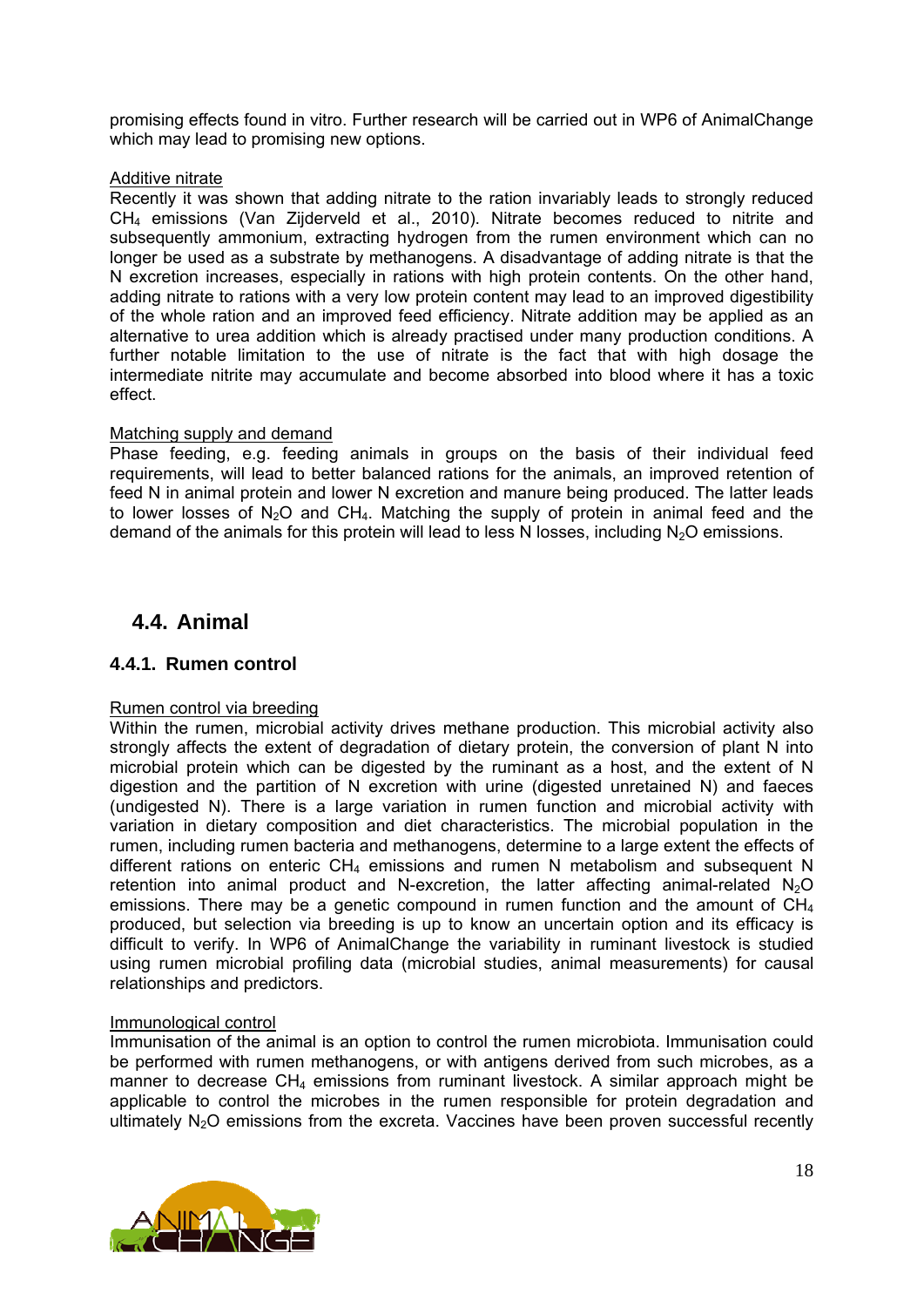in controlled experiments performed by New Zealand researchers. Their usefulness for European ruminants will be tested in WP6 of AnimalChange.

#### **4.4.2. Production level**

#### Less consumption of animal products

If the global consumption of animal products would decrease, this would lead to a reduction in the number of animals and a corresponding reduction of GHG emissions (FAO, 2006; Stehfest *et al.*, 2009). Less animals or restructuring of the herd size is also mentioned in some national studies as an effective mitigation option (e.g. Schulte *et al.*, 2011). However, this option is seen as unrealistic as world food demand is expected to increase because of continued population growth (Tubiello *et al*., 2007). Less animals in a particular area will probably lead to more animals in another area (replacement). Extensification would mean, other things being equal, that a reduction in production in one area would result in increased production elsewhere. Furthermore, in many parts of the world where production of human edible crops is not feasible, ruminants serve as a constant and secure supply of a high-value protein source. Ruminants cannot easily be replaced by other agricultural methods in such regions. Therefore, inventories on effects of a reduction of global consumption of animal products need to take into account the regional differences, potentials and limits for various alternative agricultural systems.

#### Increased animal production in general

Intensification of production is likely to lead to higher levels of GHG emissions both per animal and per unit area, however likely not per unit of animal output. The impact of rising global food demands mean that intensification is in principle an important mitigating measure to be considered. An increased productivity of animals may be a good option to mitigate greenhouse gas emissions. As a result of an increased productivity,  $CH<sub>4</sub>$  emission per unit of milk production produced decreases (Chadwick *et al.*, 2007). Further advantages are that increased production will in general lead to more efficiency and a higher profit. A prerequisite is that animals remain robust. The ultimate goal is a "sustainable intensification" (Garnett, 2011), where yields are improved without damaging ecosystems, animal integrity and consumers concerns. This concept may raise some environmental and ethical concerns however, such as the loss of biodiversity with further intensification (Garnett, 2011).

#### Increased production in extensive systems

The effect of an increased production in extensive animal production systems could be large (e.g. Van den Pol-van Dasselaar et al., 2011). For example, if a unit of beef in Brazil is produced using the semi-intensive technologies available in Brazil, it is most likely that these emissions will be measurably less than the emissions from typical extensive production. If forage land is in fact spared, questions do arise, however, about the soil carbon that could be lost in the conversion from pasture to cropland (Fargione *et al.*, 2008). More intensive cattle rearing as a result of improvement of pasture management is seen as one of the main mitigation options for Brazil. This would require enhanced productivity through genetic screening of the types of pastures used, fire management and irrigation, as well as improved pasture nutrition, which in turn requires more precise fertilizer use. It may also lead to less deforestation.

#### Increased production in intensive systems

The effect of an increased production in intensive animal production systems will be relatively less than that in extensive systems, but still significant (Vergé *et al.*, 2007).

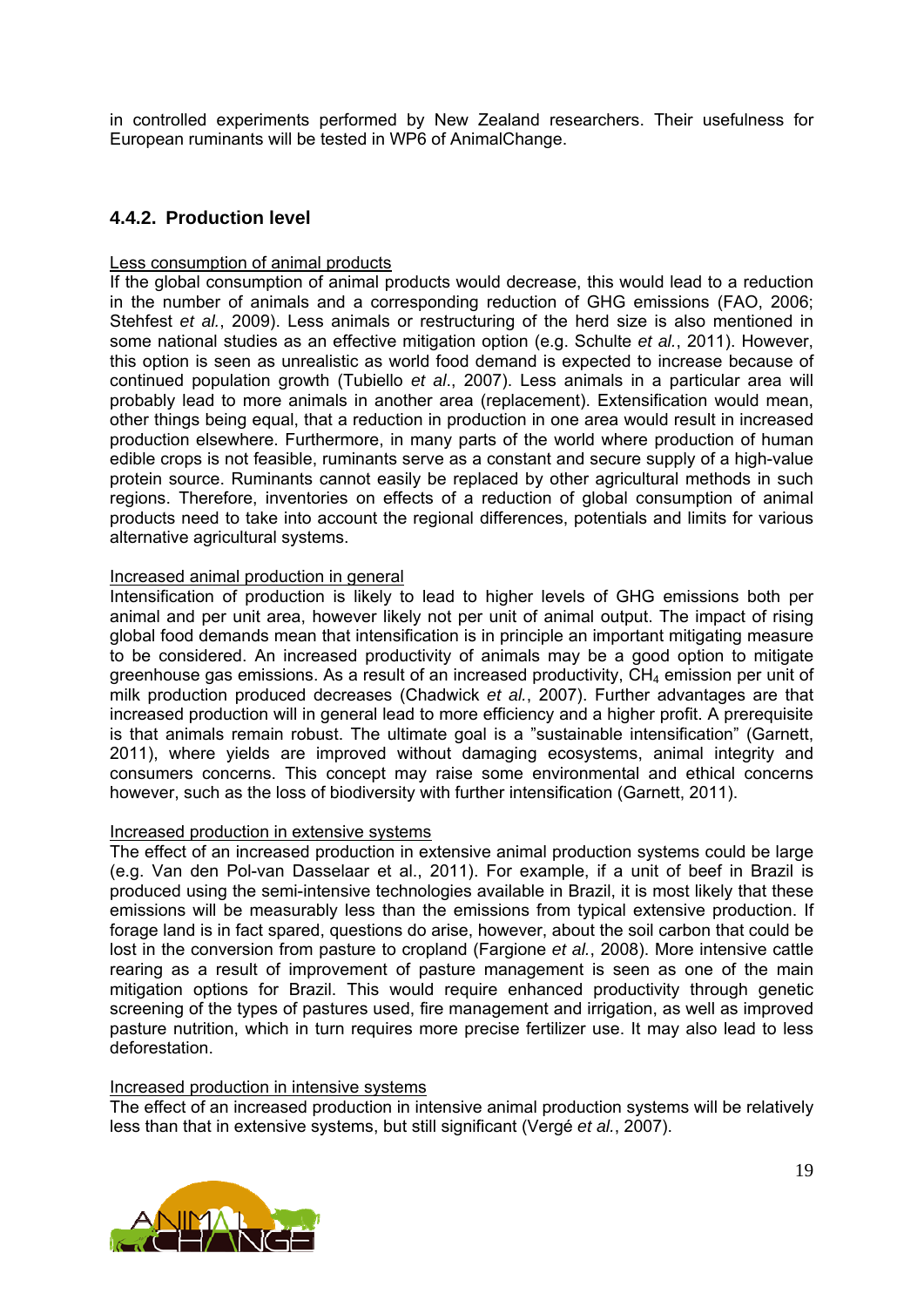#### Animal breeding

Genetic improvement may have impact on GHG emissions by increasing production efficiency and thus decreasing emissions per unit product. Animal breeding can lead to less GHG emissions and a higher productivity by selection for a higher feed intake, a higher feed conversion efficiency and a higher productivity. Also selection for animals with lower emissions per unit of dietary intake, given a certain genetic merit for feed intake, feed efficiency and production, may lead to a lower  $CH<sub>4</sub>$  emission. The former type of breeding would be more a continuation of the on-going process of genetic improvement that already has been taken place during the last decades in intensive systems. The latter is momentarily under investigation and it is still uncertain how much reduction in  $CH<sub>4</sub>$  can be achieved by selecting for individuals which perform comparable to others but demonstrate low  $CH<sub>4</sub>$ production in the rumen. Improvement of the genetic merit of animals is an option for the medium to long-term (Schulte et al., 2011).

#### Animal management

Production can also be increased by day-to-day animal management, e.g. by direct dietary interventions through both changing dietary inputs and the use of dietary supplements. Measures like reducing beef finishing times are also a good option (Schulte *et al.*, 2011). Other possibilities to decrease GHG emissions while maintaining or increasing farm profitability are e.g. increased milking frequency, maintaining high animal health using good agricultural practices and responsible use of antibiotics.

#### Animal manipulation

Planned selection of male/female at insemination (embryo and sperm sexing) may be an option to avoid  $CH<sub>4</sub>$  emissions from bull calves. With planned selection the number of animals may decrease. There are also other options for animal manipulation available, including steroids and bovine somatotropin (BST). The latter are however not legal in many parts of the world.

#### Replacement rate of cattle / longevity of cattle

Good agricultural practices may lead to a decrease in replacement rates of cattle. This means that less calves are needed for a certain production. This will lead to less  $CH<sub>4</sub>$ emissions of the total herd while maintaining herd production. This could also be achieved by an increased fertility of animals which will lead to a reduced number of followers required (Chadwick et al., 2007). Increasing the longevity of cattle is an attractive option for farmers, since it will increase the profitability of the farm.

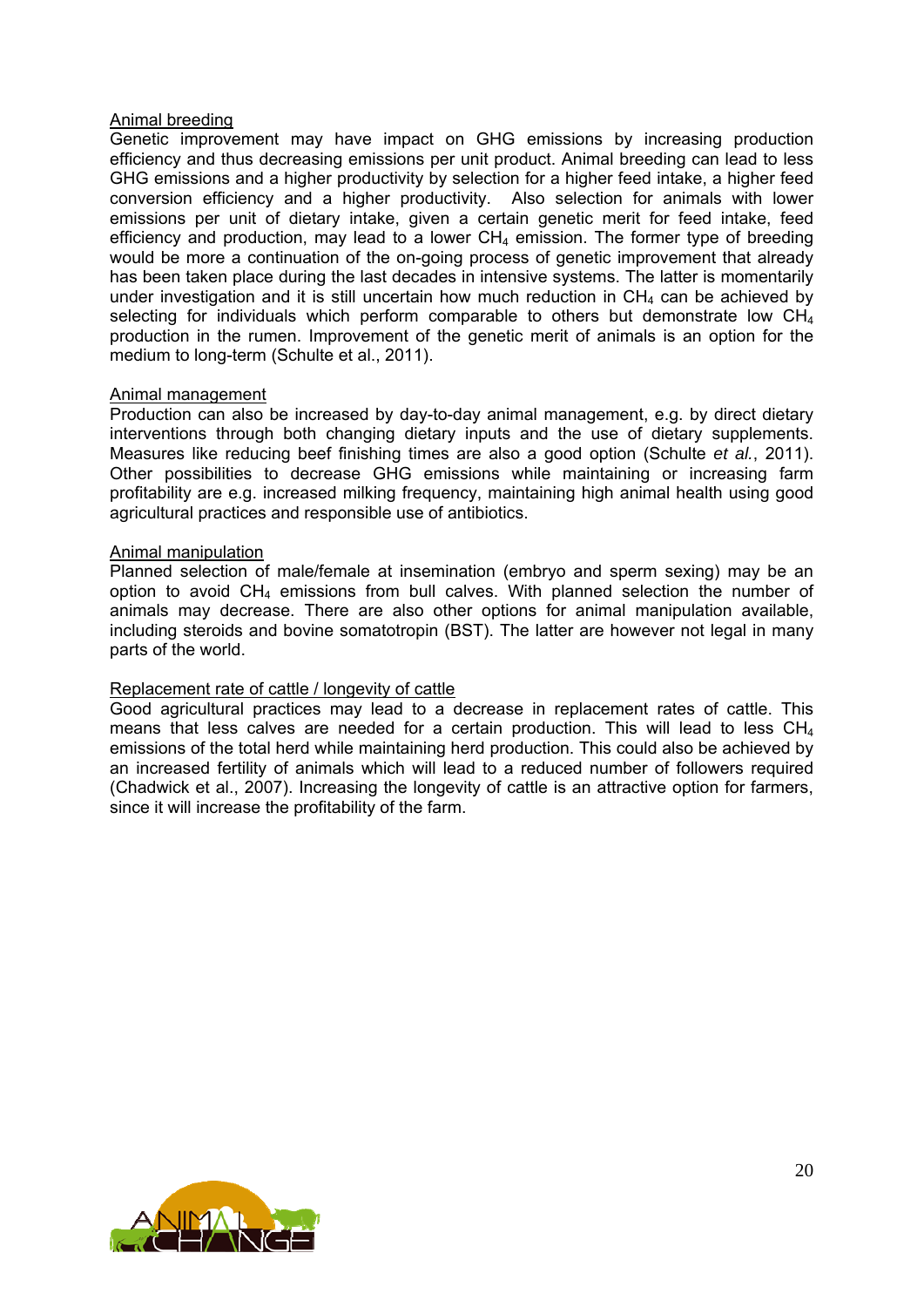# **5. Description of adaptation options for animal production systems**

## **5.1. Manure/fertiliser**

#### Fertilisation rate

Appropriate use of fertilisers and manure will lead to productive fields. An improved productivity increases resilience to climate change (Bryan *et al.*, 2011). Appropriate fertilizer/manure use also has a high mitigation potential, both in situations of over fertilization (where the amount should be reduced) as in situations where fertiliser is underutilized such as for example in Sub Saharan Africa.

## **5.2. Soil**

#### Reduced/zero tillage

Reduced/zero tillage will lead to increased yields over the long term due to greater water holding capacity of soils, particularly in areas prone to persistent drought. In the short term however there will be limited effects due to trade-offs in terms of weed management and potential waterlogging. Reduced/zero tillage may lead to increased resilience to climate change due to improved soil fertility and water holding capacity. With respect to mitigation, there is mitigation potential through reduced soil carbon losses (Bryan *et al.*, 2011).

#### Crop residues

Incorporation of crop residues will lead to higher yields due to improved soil fertility and water retention in soils. The improved soil fertility and water holding capacity will increase the resilience to climate change. However there is also a trade-off since the crop residues can no longer be used as animal feed. Incorporation of crop residues is also a mitigation option since it will lead to increased soil carbon sequestration (Bryan *et al.*, 2011). N<sub>2</sub>O emissions will however increase slightly.

#### Irrigation

In situations where irrigation is possible, it will lead to higher yield and less variability in yield (Bryan *et al.*, 2011) and thus increase the resilience to climate change. In that way it also contributes to mitigation per unit product produced. When irrigation is needed and water is scarce, irrigation during the night will lead to higher water use efficiency than irrigation during the day. In situations where irrigation is energy intensive more  $CO<sub>2</sub>$  emissions may occur which may counteract the positive mitigation potential as described above.

#### Water management

Other water management options, like terraces, mulching, ditches and grass strips can be used to conserve soil water and in that way act as adaptation options. They will reduce the yield variability due to better soil quality and rainwater management and lead to increased yields due to reduced runoff and soil erosion and due to an increased soil moisture content. The improved productivity will lead to positive mitigation benefits as well (Bryan *et al.*, 2011).

#### Restoring degraded lands

Degraded lands are an enormous threat for the world. These lands are needed to feed the growing world population. Restoring degraded lands via re-vegetation, applying nutrient

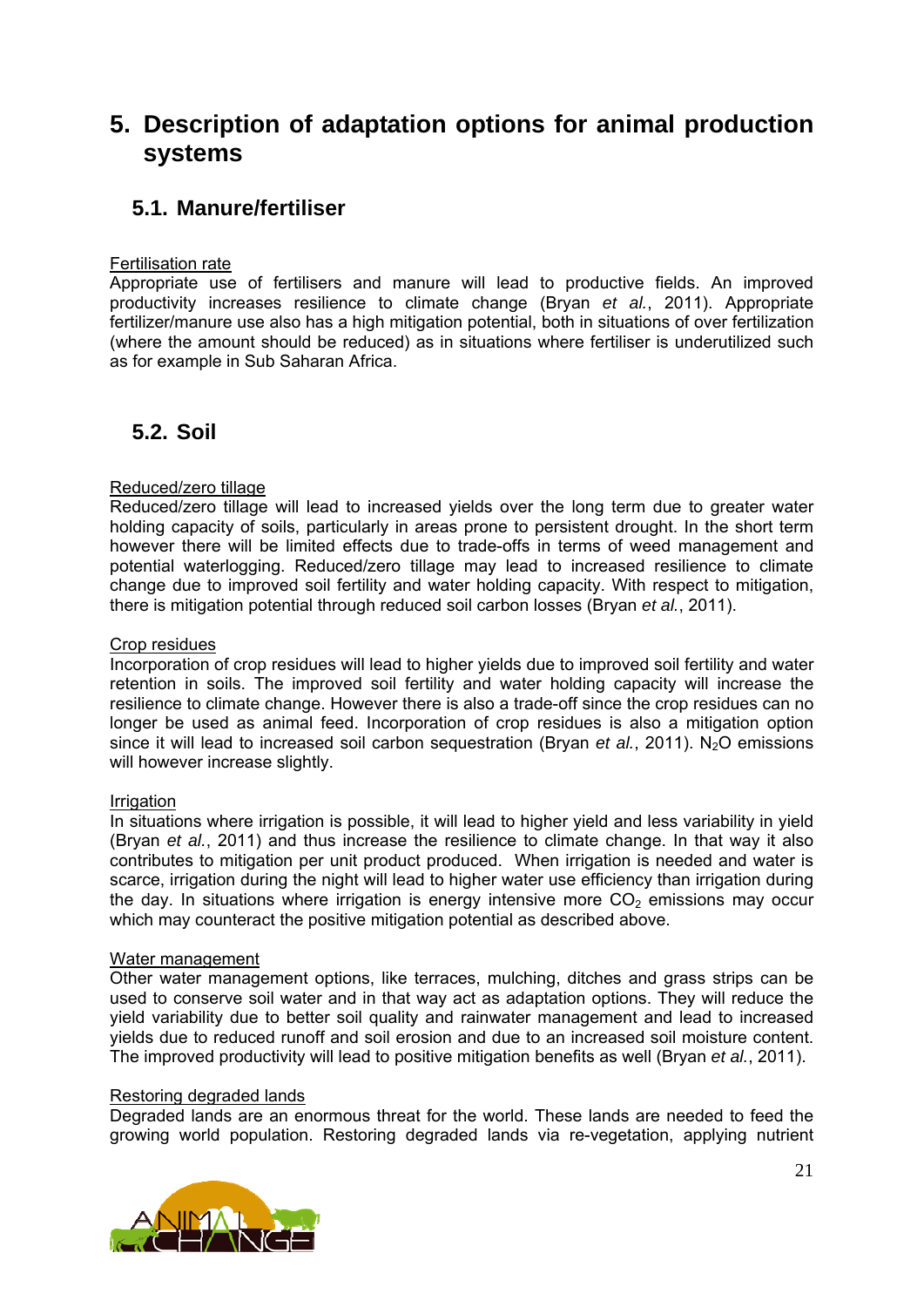amendments and proper soil management will have both adaptation and mitigation benefits via yield improvement and reduced variability in yields (Bryan *et al.*, 2011).

## **5.3. Crop/feed**

#### **5.3.1. Roughage**

#### **Biodiversity**

Biodiversity is an important tool as this regional wealth can be at the origin of new crop varieties better adapted to regional conditions. Introduction of greater diversity into pastures (i.e. forage mixtures) will not only improve biodiversity but increase N-use efficiency and productivity due to transgressive overyielding as well (Kirwan *et al.*, 2007). Di Falco *et al.* (2010) found that increasing the number of crop variety increases production. Plant genetic resources contain traits that will allow crops to cope with climate change, pests and diseases, as well as to increase crop yields to feed the growing human population (Vergé *et al.*, 2007). According to Letourneau *et al.* (2011) biodiversity leads to a reduction in crop damage and an enhancement of natural enemies of herbivores.

#### Plant breeding

Plant breeding can lead to improved crop varieties and/or types (e.g. early maturing, drought resistant varieties or crop types) which are resilient against drought or disease. These will increase crop yields and reduce yield variability (Bryan *et al.*, 2011). In WP7 of AnimalChange the adaptation potential of new species and new cultivars that are able to cope with the increased heat and drought stresses (e.g. by increased summer dormancy to prevent damage by summer drought) will be tested. Also, pastures degraded by severe droughts could be resown or oversown with new species and new cultivars that are able to cope with increased heat and drought stresses. This will be evaluated in WP7 of AnimalChange.

#### Use climate forecasting to reduce production risk

Climate and weather forecasting can be used in farm management, e.g. timing of field operations, to reduce the production risk.

#### Different planting dates

Changing planting dates will reduce the likelihood of crop failure (Tingem *et al.*, 2008). This adaptation option will maintain production under changing rainfall patterns, such as changes in the timing of rains or erratic rainfall patterns (Bryan *et al.*, 2011). No effect on mitigation potential is expected.

#### Conservation as a buffer

An increase in seasonal variation in roughage feed supply as a result of a changing climate can be counteracted by conserving surplus production during another part of the year. In this way seasonal variations in roughage feed supply are buffered by conservation methods. Conserved roughage could either originate on-farm or be bought on the market.

#### Cover crops

The use of cover crops will increase yields due to erosion control and reduced nutrient leaching. The improved soil fertility and water holding capacity will increase resilience to climate change. Furthermore, there is a high mitigation potential through increased soil carbon sequestration (Bryan *et al.*, 2011).

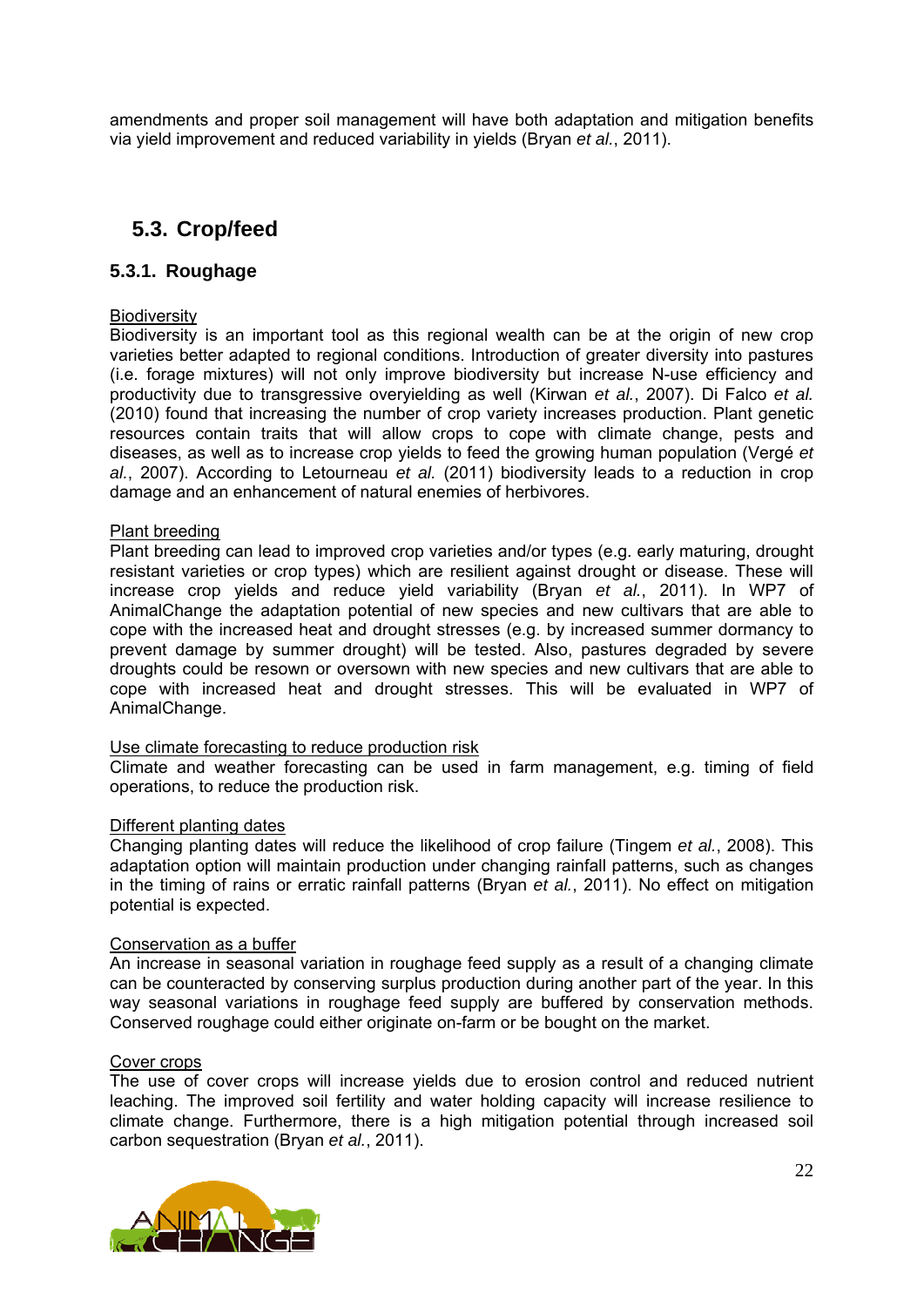#### Mixed versus single species grassland

Mixed swards in general, and especially mixed swards with legumes, offer an important option for adaptation to expected climatic change. Grass-legume swards have important yield advantages compared to monocultures of either grasses or legumes (Kirwan *et al.*, 2007; Lüscher *et al.*, 2008; Nyfeler *et al.*, 2009). Moreover, legumes species are welladapted to future conditions that reflect global climatic change, since they have higher temperature optima than grasses and strong positive responses to elevated  $CO<sub>2</sub>$ concentrations (Lüscher *et al.*, 2004; Soussana and Lüscher, 2007). The optimal proportion of the different species is not clear yet. WP 7 of AnimalChange will test the effects of legume proportions. It will analyse stability of yield and resistance to weed invasion of monocultures and of mixed grass-legume swards when grown over the whole range of European climatic conditions from the Mediterranean to the Arctic. Furthermore, it will determine the optimal legume proportion in grass legume swards and test the stability of yield under drought stress and the resilience of yield after drought stress.

#### Crop rotation

Improved crop/fallow rotation or rotation with legumes will lead to short term losses due to reduced cropping intensity. However, in the medium-term to long-term increased soil fertility and yields are expected due to N fixing in soils. Furthermore, the improved soil fertility and water holding capacity will increase the resilience to climate change. Finally, there is a high mitigation potential, particularly for crop rotation with legumes (Bryan *et al.*, 2011). There is a potential trade-off due to less grazing in mixed crop-livestock systems. In WP7 the applicability of intercropping using adapted forage legume species will be tested under African conditions.

#### Novel crops

Climate changes together with breed selection have made it possible to produce legumes such as Faba bean, lupine, soy bean and sunflower in Northern Europe. Dietary manipulation using different upcoming protein sources can be an adaptation option which may also lead to reduced GHG emissions. Here the genetic resources and biodiversity are optimally used. The genetic variation in seasonality of growth among diversity gradients of populations and cultivars in several continents provides a natural resource to adapt grassland vegetation to climate change. For example, Mediterranean populations/cultivars are characterised by summer dormancy and/or winter growth potential, in contrast to currently grown Mid-European types, which show larger winter dormancy. Another possibility is to choose for crops which are less vulnerable to plant diseases and weeds. The possibilities of these natural genetic resources will be evaluated in WP7 of AnimalChange. This option is not only valuable for pasture based animal production. Recently, Eriksen *et al.* (2009) observed that the composition of pig diets can influence the  $CH<sub>4</sub>$  emission during manure storage.

#### **Agroforestry**

Agroforestry and silvopastoral systems (a combination of tree and crops) will lead to increased resilience to climate change due to improved soil conditions and water management, reducing evapotranspiration and allowing for better water control and a higher water holding capacity of the soil. It also has a mitigation potential through increased soil carbon sequestration. Finally, agroforestry may lead to greater yields on adjacent cropland due to improved rainwater management and reduced erosion (Vergé *et al.*, 2007; Bryan *et al.*, 2011).

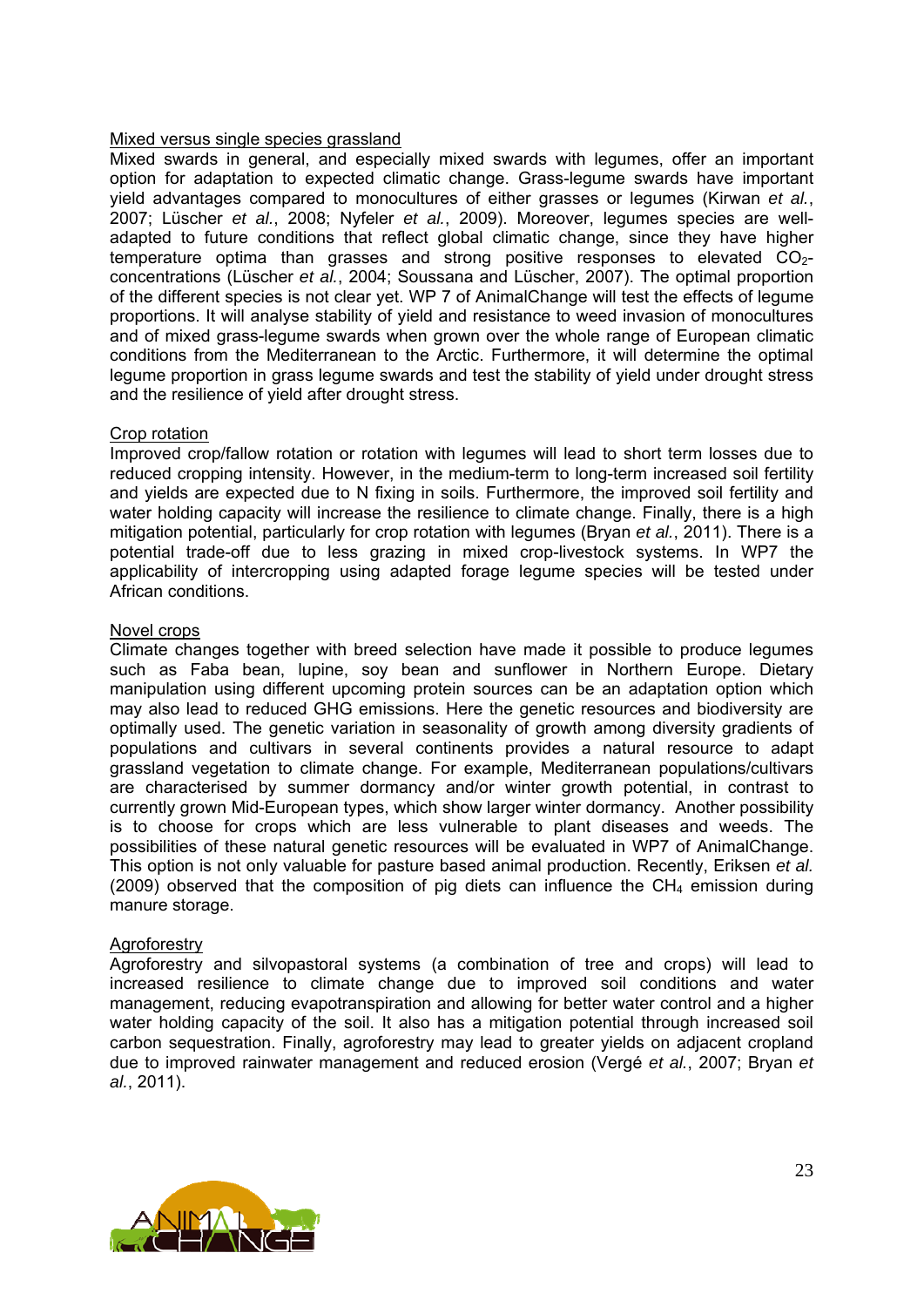## **5.3.2. Grazing**

Optimal grazing

Optimal grazing is not only a mitigation option, but also an adaptation option. Improved grazing and cutting management will avoid vegetation degradation and weed invasion. As such it will protect against repeated exposure to heat waves and droughts and against soil erosion from flash flooding. Overgrazing should be avoided and the number of animals should be adapted to the productive capacity of the land available.

As a result of climate change, changes in the seasonality and intensity of grazing and mowing should occur to adapt to these changing climatic conditions. In periods of summer droughts, forage stocks should be available in summer. Winter grazing might also be an adaptation option. In some periods the stocking density should be adjusted.

In WP7 of AnimalChange the following hypothesis will be tested: light grazing and infrequent cutting will increase resilience to severe droughts, compared to heavy grazing and frequent cutting by allowing for a greater rooting depth and by creating a favourable microclimate in the canopy that may reduce the heat stress and protect plant meristems from desiccation and mortality. Also the ability to overtop and shadow weed species which often occurs during periods of drought stress will increase.

#### **5.3.3. Feed**

#### Supplemental feeding

In situations with a loss in forage quality and quantity, supplemental feeding should be provided. This adaptation option will lead to changes in the balance of feed sources in livestock rations (e.g. more cereals in the ration). Furthermore, supplementation will increase costs and might lead to less profit for the farmer. Supplemental feeding could also come from buffer grazing areas which are used to cope with a possible drought.

## **5.4. Animal**

#### Animal breeding

Heat tolerant breeds are needed. The introduction of more heat tolerant breeds could replace native bred livestock. Since climate is expected to be more variable, the animals should also be robust. A first step would be to identify and strengthen local breeds that have adapted to local climatic stress and feed sources. A second step would be to improve local genetics through cross-breeding with heat and disease tolerant breeds. Especially breeds which are resistant to novel diseases in a certain area are needed. Improved breeds should lead to increased productivity per animal for the resources available (Bryan *et al.*, 2011).

#### Cooling of animals

In situations of heat and heat stress, cooling of animals is desirable. Cooling can best be done in confinement where the livestock is concentrated in relatively small areas. But providing shadow via a simple shelter or roof also contributes to reducing the effects of excess heat. The ventilation in buildings could be improved and additional equipment could be installed in buildings and/or outdoor areas like cooling pads, fans systems and water sprayers. In situations of heat stress, it is important to ensure adequate access to water to aid the thermoregulation of the animals. In WP7 of AnimalChange several options to reduce the effects of excess heat in pig production systems will be evaluated:

• reduce building ambient temperature (fan, evaporative cooling system)

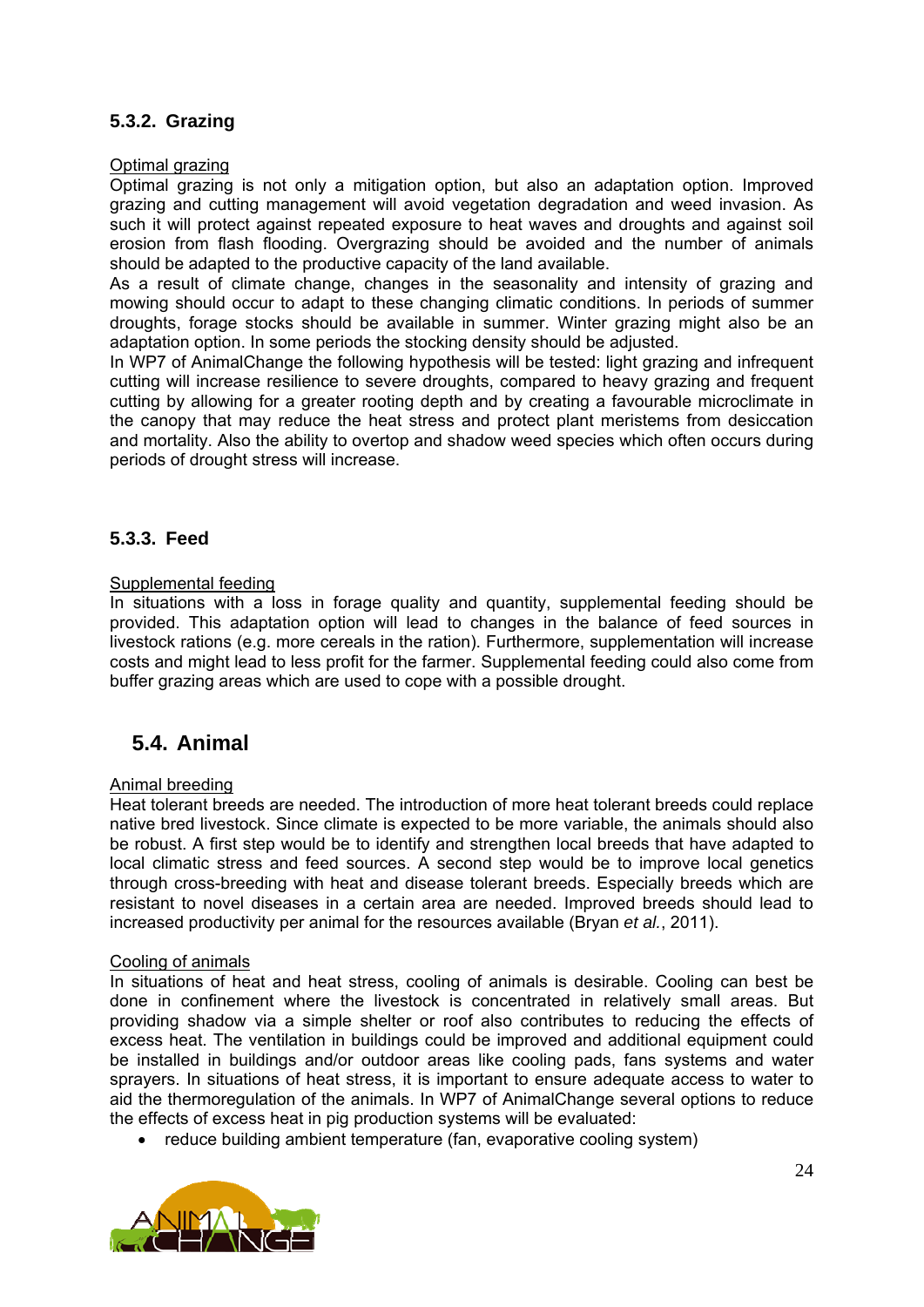- facilitate the animal heat loss (drip cooling, floor cooling, snout cooling)
- adapt feeding strategy (low heat increment diets, energy supplementation)

#### Livestock mobility

Livestock mobility is an important adaptation factor. Herds move from extreme dry situations or extreme wet situations (e.g. waterlogged fields) to more favourable areas. These strategies are inherent to many agro-pastoral systems in some of the most vulnerable regions like the Mediterranean and Sub-Saharan Africa. Mobility remains the most important adaptation to spatial and temporal variations in rainfall for the extensive pastoralist, and in drought years many communities make use of fall-back grazing areas unused in ''normal'' dry seasons because of distance, land tenure constraints, animal disease problems, or conflicts. However, encroachment on and individuation of communal grazing lands and the desire to settle to access human services and food aid have severely limited pastoral mobility (Morton *et al.*, 2007). Research in livestock mobility is part of WP10 of AnimalChange.

#### Manage animal health

Under global warming, gastro-intestinal parasites will be amplified. The parasite species already present at the North will be favoured and at the same time the species currently present at the South (like Haemonchus sp., very pathogenic) will probably extend more to the North (Wall and Morgan, 2009). The options to reduce the disease implications of hot weather are not clear yet. WP7 of AnimalChange will study the adaptation of animal husbandry to improve animal health under climate change. More in particular, WP7 will study three options of integrated control policies of gastro-intestinal parasites (helminths) for production of small ruminants at pasture:

- Reducing the population of helminths by mixed grazing of small ruminants with cattle, favourable to the dilution of helminths in pastures and the reduction of their impact.
- Use the anthelmintic properties of local plant resources to reduce parasitism effect (impact on the parasite and the host), with a focus on some plant having a feeding interest (source of proteins) or an interest for the reduction of  $CH<sub>4</sub>$  production (rich in saponins, condensed tannins).
- Evaluate the use of vermicompost (organic soil conditioner from livestock or vegetable wastes) containing earthworms, which could contribute to limit the population of helminths at pasture, while providing nutrients to soil.

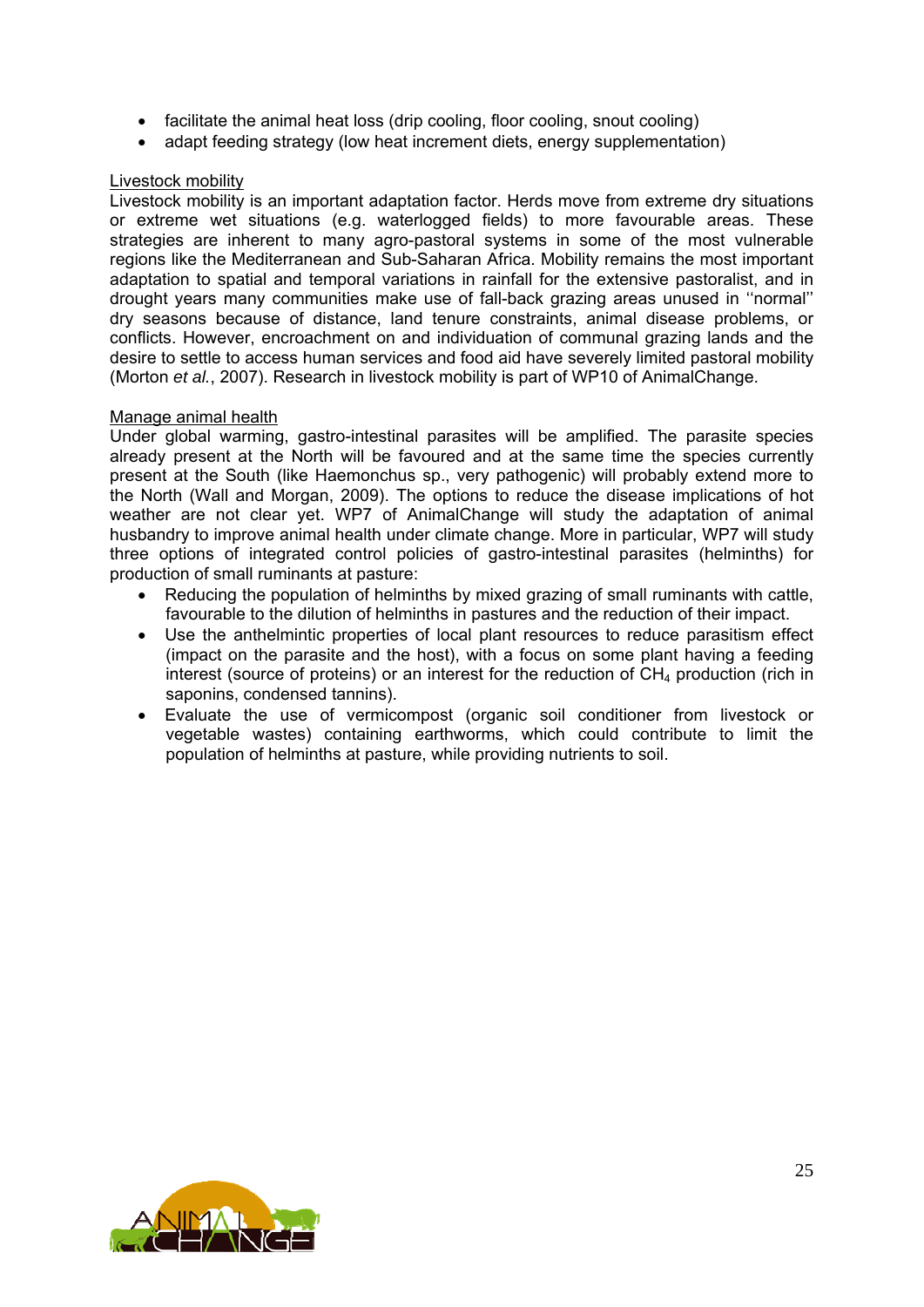# **6. Concluding remarks**

This report focuses on options at the field and the animal scale. It is important to have a clear understanding of the possible options at that scale, since it is the scale where farmers make their day-to-day decisions. However, it is also important not to forget the regional and global effects, since decisions at the scale of field and animal will affect the global scale as well. For example, the impact of rising food demands means, other things being equal, that a reduction in food production in a certain region would result in increased food production elsewhere. This can result in net increase in global GHG emissions, if the countries expanding food production were unable to produce food with low emissions intensity (Schulte *et al.*, 2011).

There are many synergies and trade-offs among food production, adaptation and mitigation. Recently the term "climate-smart agriculture" has been introduced (FAO, 2010). This term describes a type of agriculture which "seeks to maximize benefits and minimize negative trade-offs across the multiple objectives that agriculture is being called on to address: food security, development, climate change adaptation, and mitigation. Key elements include increasing productivity and the resilience of agricultural systems, reducing GHG emissions or enhancing sequestration, and managing interfaces with other land uses" (Meridian Institute, 2011).

Climate change may reduce the efficacy of mitigation strategies. It may lead to lower yields due to elevated temperatures and fluctuations in water availability. The interactions between food production, adaptation and mitigation are complex and often dependent on the local situation. Furthermore, there are many constraints to implementation of options in agriculture (e.g. Smith *et al.*, 2007a; Smith and Olesen, 2010). Mitigation and adaptation options need therefore to be tailored to specific contexts. Furthermore, in many countries, especially in Africa, the impact of agriculture on climate is an issue far less important than addressing famine (Vergé *et al.*, 2007).

Within AnimalChange the effects of mitigation and adaptation options will be further studied and quantified for a range of systems and regions. Since it is nearly impossible to study all available options, choices have to be made. Moran *et al.* (2011) suggested for the project AnimalChange three basic criteria to be used to guide research on mitigation and adaptation measures:

- Technical effectiveness (which helps to define the measures that actually work in a variety of farm environments)
- Economic efficiency (preferably cost-beneficial)
- Equity (of the impacts of measures)

In the end, the most promising options will be those options which have a positive impact on the three issues mitigation, adaptation and profitability.

This is the challenge for the project AnimalChange: to deliver a consolidated overview of tested mitigation and adaptation options, including breakthrough options researched in AnimalChange, with their applicability range in terms of farming systems and agro-ecological zones and net effects on productivity and GHG emissions. The qualitative overview of mitigation and adaptation options and their possible synergies and trade-offs presented in this report contributes to this challenge.

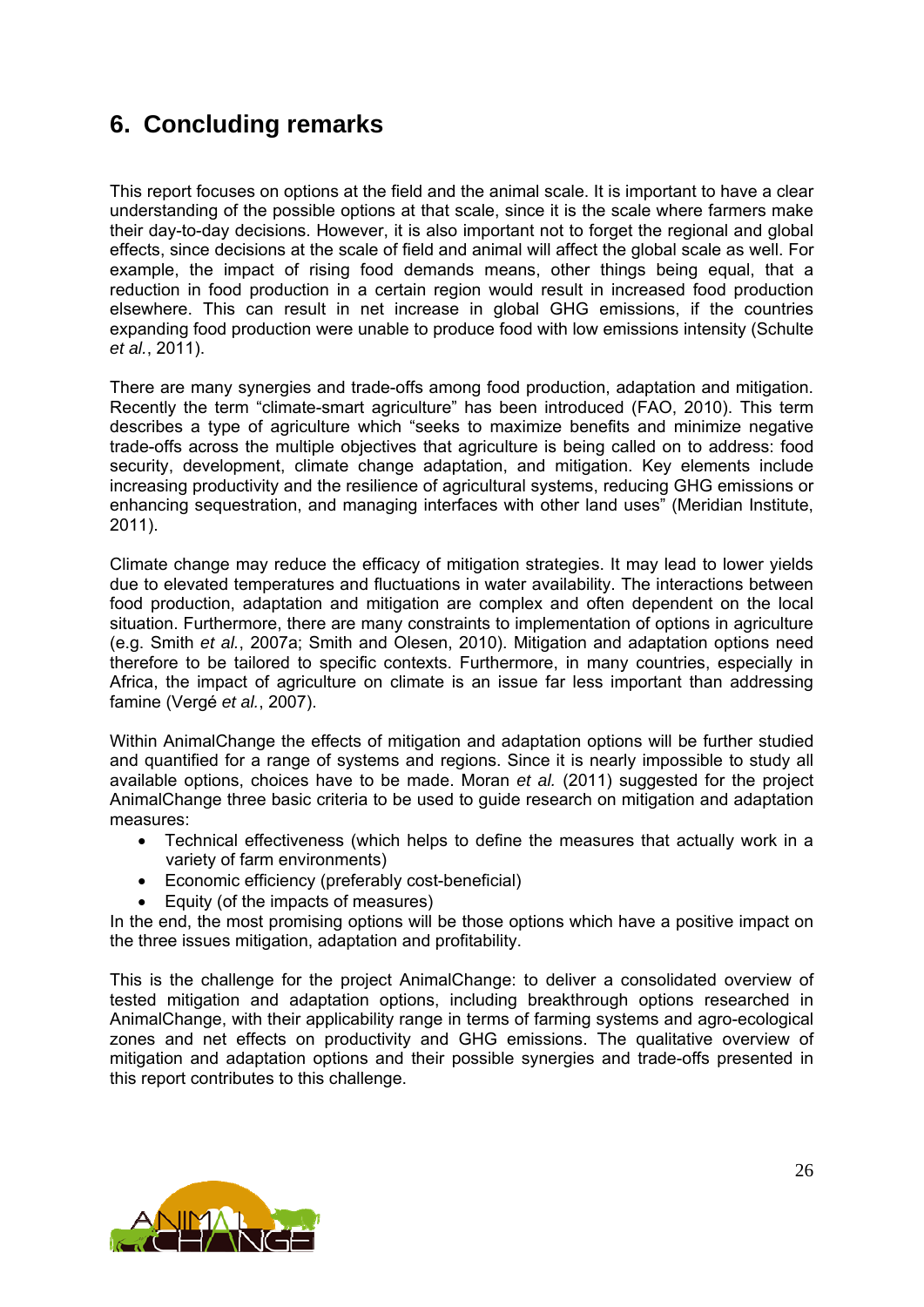# **References**

Amon, B., V. Kryvoruchko., T. Amon and S. Zechmeister-Boltenstern (2006a). Methane, nitrous oxide and ammonia emissions during storage and after application of dairy cattle slurry and influence of slurry treatment. *Agriculture, Ecosystems & Environment* 112: 153- 162.

Amon, B., V. Kryvoruchko, G. Moitzi and T. Amon (2006b). Greenhouse gas and ammonia emission abatement by slurry treatment. *International Congress Series* 1293: 295-298.

Bai Z.G., D.L. Dent, L. Olsson and M.E. Schaepman (2008). *Global assessment of land degradation and improvement 1: identification by remote sensing*. Report 2008/01, FAO/ISRIC – Rome/Wageningen.

Bannink, A, M.C.J. Smits, E. Kebreab, J.A.N. Mills, J.L. Ellis, A. Klop, J. France and J. Dijkstra (2010). Simulating the effects of grassland management and grass ensiling on methane emission from lactating cows. *Journal of Agricultural Science* 148:55-72.

Berg,W., R.Brunsch and I.Pazsiczki (2006). Greenhouse gas emissions from covered slurry compared with uncovered during storage. *Agriculture, Ecosystems & Environment* 112:129- 134.

Bryan, E., C. Ringler, B. Okaba, J. Koo, M. Herrero and S. Silvestri (2011). *Agricultural Land Management: Capturing Synergies between Climate Change Adaptation, Greenhouse Gas Mitigation and Agricultural Productivity – Insights from Kenya*. Report to the World Bank. Report 3b of the project "Adaptation of Smallholder Agriculture to Climate Change in Kenya", 116 p.

Carter, M.R. (2005). Long-term tillage effects on cool-season soybean in rotation with barley, soil properties, and carbon and nitrogen storage for fine sandy loams in the humid climate of Atlantic Canada. *Soil & Tillage Research* 81:109-120.

Ceschia, E., P. Béziat, J.F. Dejoux, M. Aubinet, Ch. Bernhofer, B. Bodson, N. Buchmann, A. Carrara, P. Cellier, P. Di Tommasi, J.A. Elbers, W. Eugster, T. Grünwald, C.M.J. Jacobs, W.W.P. Jans, M. Jones, W. Kutsch, G. Lanigan, E. Magliulo and O. Marloie (2010). Management effects on net ecosystem carbon and GHG budgets at European crop sites *Agriculture, Ecosystems & Environment* 139: 363-383.

Chadwick, D.R., A. del Prado, J.A.N. Mills, L.A. Crompton, U. Dragosits, D. Scholefield and J.C. Newbold (2007). *The implications of farm-scale methane mitigation measures for longterm national methane emissions*. Final Report to Defra on project CC0270, 27 p.

Ciais, P., M. Reichstein, N. Viovy, A. Granier, J. Ogee, V. Allard, M. Aubinet, N. Buchmann, C. Bernhofer, A. Carrara, F. Chevallier, N. de Noblet, A.-D. Friend, P. Friedlingstein, T. Grünwald, B. Heinesch, P. Keronen, A. Knohl, G. Krinner, D. Loustau, G. Manca, G. Matteucci, F. Miglietta, J.-M. Ourcival, D. Papale, K. Pilegaard, S. Rambal, G. Seufert, J.-F. Soussana, M.-J. Sanz, E.-D. Schulze, T. Vesala and R. Valentini (2005). Europe-wide reduction in primary productivity caused by the heat and drought in 2003. *Nature* 33: 437– 529.

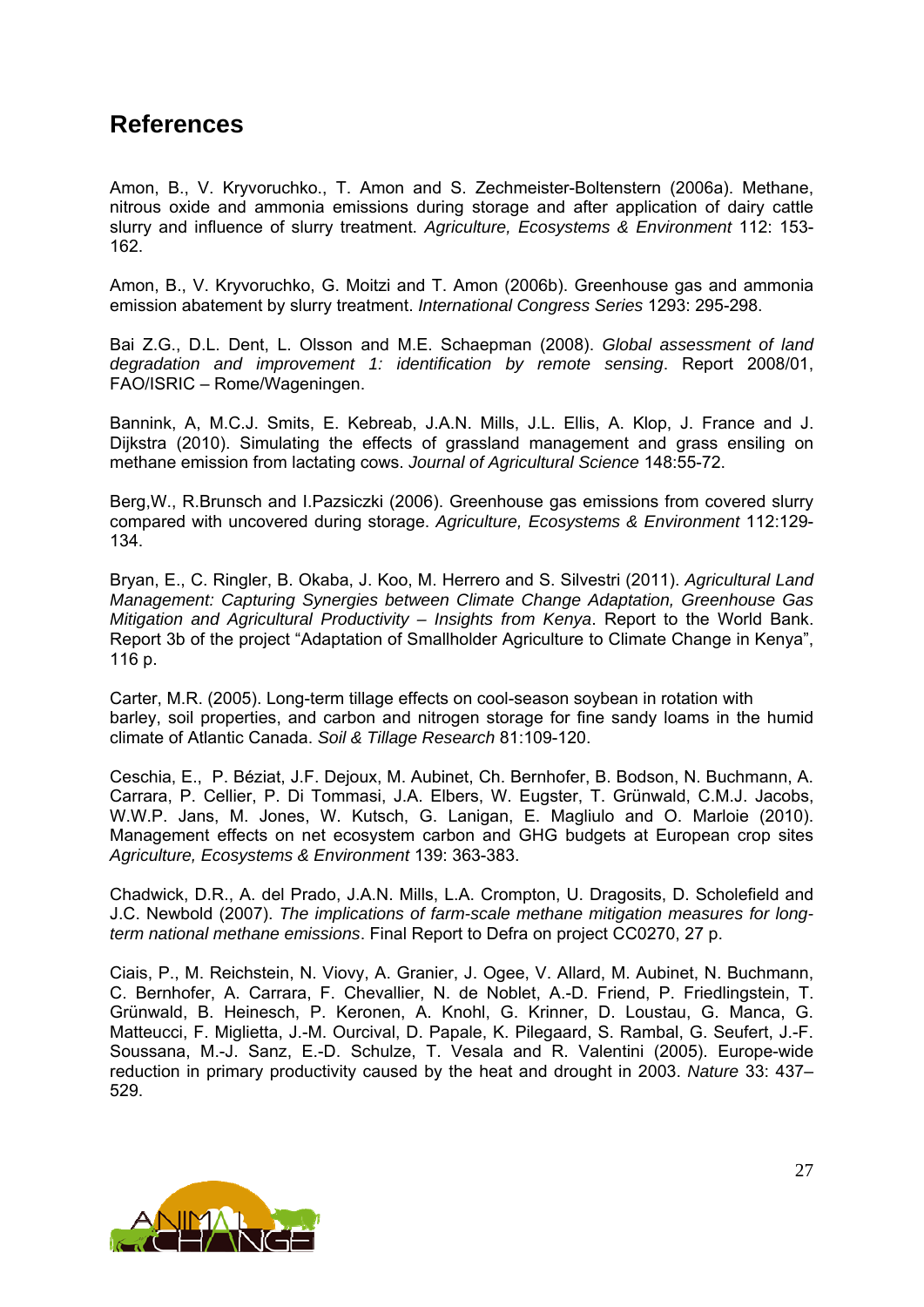Clemens,J., M.Trimborn, P.Weiland, and B. Amon (2006). Mitigation of greenhouse gas emissions by anaerobic digestion of cattle slurry. *Agriculture, Ecosystems & Environment* 112:171-177.

Cohn, A., M. Bowman, D. Zilberman and K. O'Neill (2011). *The Viability of Cattle Ranching intensification in Brazil as a Strategy to Spare Land and Mitigate Greenhouse Gas Emissions*. CCAFS Working Paper no. 11. CGIAR Research Program on Climate Change, Agriculture and Food Security (CCAFS). Copenhagen, Denmark. Available online at: www.ccafs.cgiar.org

Dalgaard T., J.E. Olesen, S.O. Petersen, B.M. Petersen, U. Jorgensen, T. Kristensen, N.J. Hutchings, S. Gyldenkaerne and J.E. Hermansen (2011). Developments in greenhouse gas emissions and net energy use in Danish Agriculture – How to achieve substantial  $CO<sub>2</sub>$ reductions? *Environmental Pollution* 159: 3193-3203.

Davis, P.A., J. Clifton Browne, M. Saunders, G. Lanigan, E. Wright, T. Fortune, J. Burke, J. Connolly, M.B. Jones and B.A. Osborne (2010). Assessing the effects of agricultural management practices on carbon fluxes: spatial variation and the need for replicated estimates of net ecosystem exchange. *Agriculture & Forest Meteorology* 150: 564-574.

Di Falco, S., M. Bezabih and M. Yesuf (2010). Seeds for livelihood: Crop biodiversity and food production in Ethiopia. *Ecological Economics* 69 (8): 1695–1702.

Dolan, M.S., C.E. Clapp, R.R. Allmaras, J.M. Baker and J.A.E. Molina (2006). Soil organic nitrogen in a Minnesota soil as related to tillage, residue, and nitrogen management. *Soil & Tillage Research* 89: 221-231.

Drewry, J.J., K.C. Cameron and G.D. Buchan (2008). Pasture yield and soil physical property responses to soil compaction from treading and grazing - a review. *Australian Journal of Agricultural Research* 46: 237-236.

Eagle, A.J., L.P. Olander, L.R. Henry, K. Haugen-Kozyra, N. Millar and G.P. Robertson (2012). *Greenhouse gas mitigation potential of agricultural land management in the United States. A synthesis of literature*. Report NI R 10-04, Third Edition. Durham, NC: Nicholas Institute for Environmental Policy Solutions, Duke University, 76 p.

Ellis, J.L., J. Dijkstra, A. Bannink, E. Kebreab, S.E. Hook, S. Archibeque and France (2012). Quantifying the effect of monensin dose on the rumen volatile fatty acid profile in high-grain fed beef cattle. *Journal of Animal Science*, in press.

FAO (2006). *Livestock's long shadow, environmental issues and options*. Food and Agriculture Organization, Rome.

FAO (2010). *"Climate Smart" Agriculture: Policies, practices and financing for food security, adaptation and mitigation*. Food and Agriculture Organization, Rome.

Garnett, T. (2011). Where are the best opportunities for reducing greenhouse gas emissions in the food system (including the food chain)? *Food Policy* 36: S23-S32.

Gottschalk P., M. Wattenbach, A. Neftel, J. Fuhrer, M. Jones, G. Lanigan G, P. Davis, C. Campbell, J.-F. Soussana and P. Smith (2007). The role of measurement uncertainties for the simulation of grassland net ecosystem exchange (NEE) in Europe. *Agriculture, Ecosystems & Environment* 121: 175 – 185.

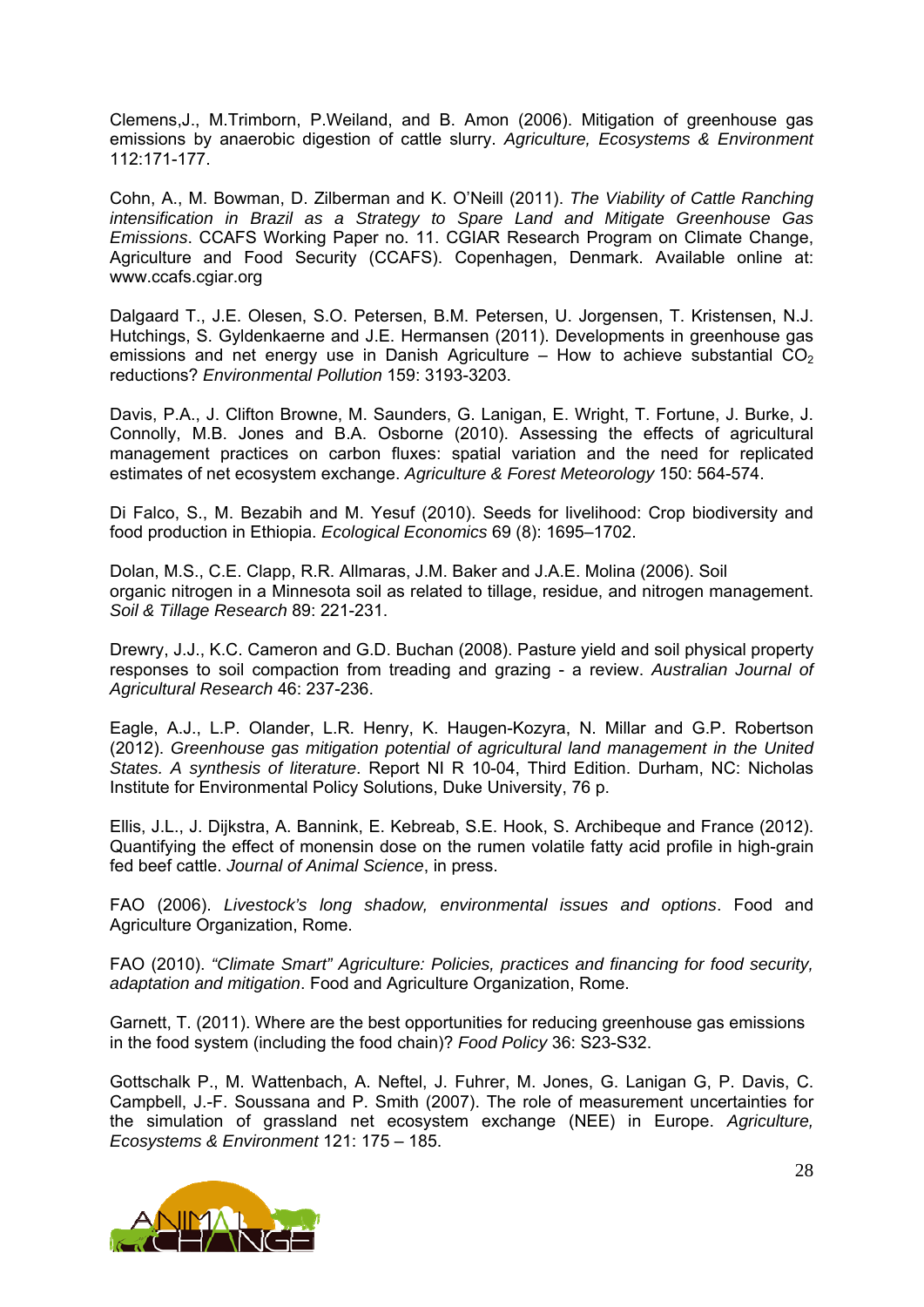Hilhorst, M.A., H.C. Willers, C.M. Groenestein and G.J. Monteny (2001). *Effective strategies to reduce methane from livestock*. ASAE Paper 01-4070.

Hutchings, N., P. Faverdin, R. Martin and A. van den Pol-van Dasselaar (2012). *Development of a modelling strategy*. Deliverable 9.1 of AnimalChange.

Kirwan, L., A. Lüscher, M.T. Sebastia, J.A. Finn, R.P. Collins, C. Porqueddu, A. Helgadottir, O.H. Baadshaug, C. Brophy, C. Coran, S. Dalmannsdottir, I. Delgado, A. Elgersma, M. Fothergill, B.E. Frankow-Lindberg, P. Golinski, P. Grieu, A.M. Gustavsson, M. Hoglind, O. Huguenin-Elie, C. Iliadis, M. Jorgensen, Z. Kadziuliene, T. Karyotis, T. Lunnan, M. Malengier, S. Maltoni, V. Meyer, D. Nyfeler, P. Nykanen-Kurki, J. Parente, H.J. Smit, U. Thumm and J. Connolly (2007). Evenness drives consistent diversity effects in intensive grassland systems across 28 European sites. *Journal of Ecology* 95:530-539.

Letourneau, D.K., I. Armbrecht, B. Salguero Rivera, J.M. Lerma, E. Jiménez Carmona, M.C. Daza, S. Escobar, V. Galindo, C. Gutiérrez, S. Duque López, J. López Mejía, A.M. Acosta Rangel, J. Herrera Rangel, L. Rivera, C.A. Saavedra, A.M. Torres and A.R. Trujillo (2011). Does plant diversity benefit agroecosystems? A synthetic review. *Ecological Applications* 21:  $9 - 21$ .

Li, D., G. Lanigan and J. Humphreys (2011). Measured and simulated  $N<sub>2</sub>O$  emissions from ryegrass and ryegrass/clover swards in a Moist Temperate Climate. *Plos-One* 6(10): e26176. doi 10.1371/journal.pone.0026176.

Locke, M.A., K.N. Reddy and R.M. Zablotowicz (2002). Weed management in conservation crop production systems. *Weed Biology & Management* 2: 123-132.

Lüscher, A., M. Daepp, H. Blum, U.A. Hartwig and J. Nösberger (2004). Fertile temperate grassland under elevated atmospheric  $CO<sub>2</sub> -$  role of feed-back mechanisms and availability of growth resources. *European Journal of Agronomy* 21: 379-398.

Lüscher, A., J.A. Finn, J. Connolly, M.T. Sebastia, R. Collins, M. Fothergill, C. Porqueddu, C. Brophy, O. Huguenin-Elie, L. Kirwan, D. Nyfeler and A. Helgadottir (2008). Benefits of sward diversity for agricultural grasslands. *Biodiversity* 9: 29-32.

Meridian Institute (2011). *Agriculture and Climate Change Policy Brief: Main Issues for the UNFCCC and Beyond*. Edited by Donna Lee. Adapted from "Agriculture and Climate Change: A Scoping Report" by B. Campbell, W. Mann, R. Meléndez-Ortiz, C. Streck, T. Tennigkeit and S. Vermeulen. Available at www.climate-agriculture.org.

Moran D., A. Wreford, E. Wall, K. Topp, B. Rees and A. Barnes (2011). *An overview of mitigation and adaptation methods & institutes*. Deliverable 11.1 of AnimalChange, 39 p.

Morton J.F. (2007). The impact of climate change on smallholder and subsistence agriculture*. PNAS* 104: 19680-19685.

Newell Price, J.P., D. Harris, M. Taylor, J.R. Williams, S.G. Anthony, D. Duethmann, R.D. Gooday, E.I. Lord, B.J. Chambers, D.R. Chadwick and T.H. Misselbrook (2011). *An inventory of mitigation methods and guide to their effects on diffuse water pollution, greenhouse gas emissions and ammonia emissions from agriculture*. Prepared as part of Defra project WQ0106.

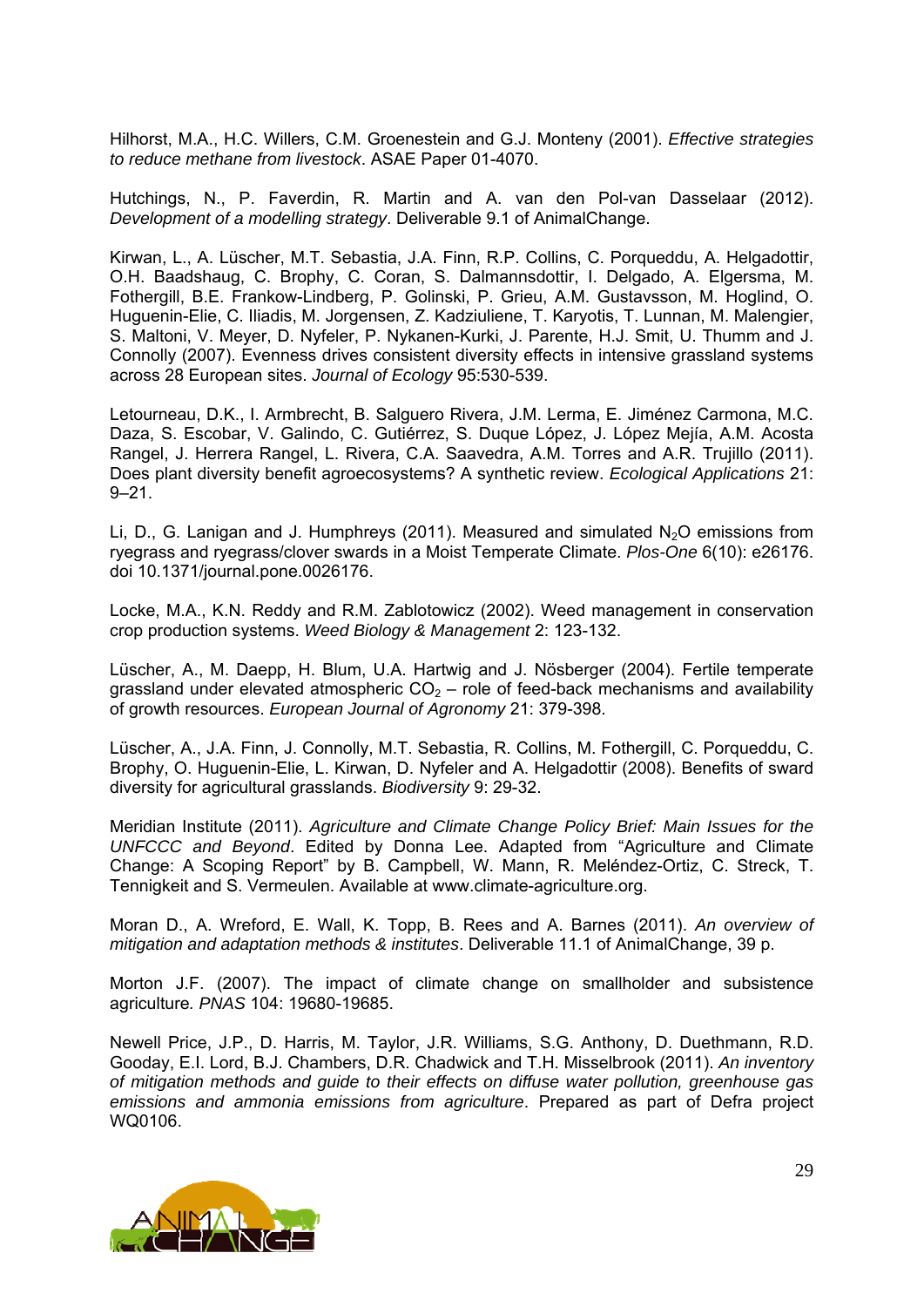Nyfeler, D., O. Huguenin-Elie, M. Suter, E. Frossard, J. Connolly and A. Lüscher (2009). Transgressive overyielding in fertile agricultural grassland across a broad range of species proportions and nitrogen fertilisation. *Journal of Applied Ecology* 46: 683-691.

Nyfeler, D., O. Huguenin-Elie, M. Suter, E. Frossard and A. Lüscher (2011). Grass–legume mixtures can yield more nitrogen than legume pure stands due to mutual stimulation of nitrogen uptake from symbiotic and non-symbiotic sources. *Agriculture, Ecosystems & Environment* 140: 155-163.

Olesen, J.E., M. Trnka, K.C. Kersenbaum, A.O. Skjelvag, B. Seguin, P. Peltonen-Sainio, F. Rossi, J. Kozyra and F. Micale (2011). Impacts and adaptation of European crop production systems to climate change. *European Journal of Agronomy* 34: 96-112.

Rees, R.M., I.J. Bingham, J.A. Baddeley and C.A. Watson (2005). The role of plants and land management in sequestering soil carbon in temperate arable and grassland ecosystems. *Geoderma* 128: 130-154.

Saggar, S., K.R. Tate, D.L. Giltrap and J. Singh (2008). Soil-atmosphere exchange of nitrous oxide and methane in New Zealand terrestrial ecosystems and their mitigation options: a review. *Plant Soil* 309: 25-42.

Schulte, R.P.O., G. Lanigan and M. Gibson (Ed) (2011). *Irish agriculture, greenhouse gas emissions and climate change: opportunities, obstacles and proposed solutions*. Teagasc, 92 pp.

Smith, P. and J.E. Olesen (2010). Synergies between the mitigation of, and adaptation to, climate change in agriculture. *Journal of Agricultural Science* 148: 543-552.

Smith, P., D. Martino, Z. Cai, D. Gwary, H. Janzen, P. Kumar, B. McCarl, S. Ogle, F. O'Mara, C. Rice, B. Scholes, O. Sirotenko, M. Howden, T. McAllister, G. Pan, V. Romanenkov, U. Schneider and S. Towprayoon (2007a). Policy and technological constraints to implementation of greenhouse gas mitigation options in agriculture. *Agriculture, Ecosystems & Environment* 118: 6-28.

Smith, P., D. Martino, Z. Cai, D. Gwary, H. Janzen, P. Kumar, B. McCarl, S. Ogle, F. O'Mara, C. Rice, B. Scholes and O. Sirotenko (2007b). *Agriculture. In Climate Change 2007: Mitigation.* Contribution of Working Group III to the Fourth Assessment Report of the Intergovernmental Panel on Climate Change (B. Metz, O.R. Davidson, P.R. Bosch, R. Dave, L.A. Meyer (eds)), Cambridge University Press, Cambridge, United Kingdom and New York, NY, USA.

Smith, P. D. Martino, Z. Cai., D. Gwary, H. Janzen, P. Kumar, B. McCarl, S. Ogle, F. O'Mara, C. Rice, B. Scholes, O. Sirotenko, M. Howden, T. McAllister, G. Pan, V. Romanenkov, U. Schneider, S. Towprayoon, M. Wattenbach and J. Smith (2008). Greenhouse gas mitigation in agriculture. *Phil. Trans. R. Soc. B* 363: 789-813.

Soussana, J.F. and A. Lüscher (2007). Temperate grasslands and global atmospheric change: a review. *Grass and Forage Science* 62:127-134.

Soussana, J.F., P. Loiseau, N. Vuichard, E. Ceschia, J. Balesdent, T. Chevallier and D. Arrouays (2004). Carbon cycling and sequestration opportunities in temperate grasslands, *Soil Use Manage* 20: 219–230.

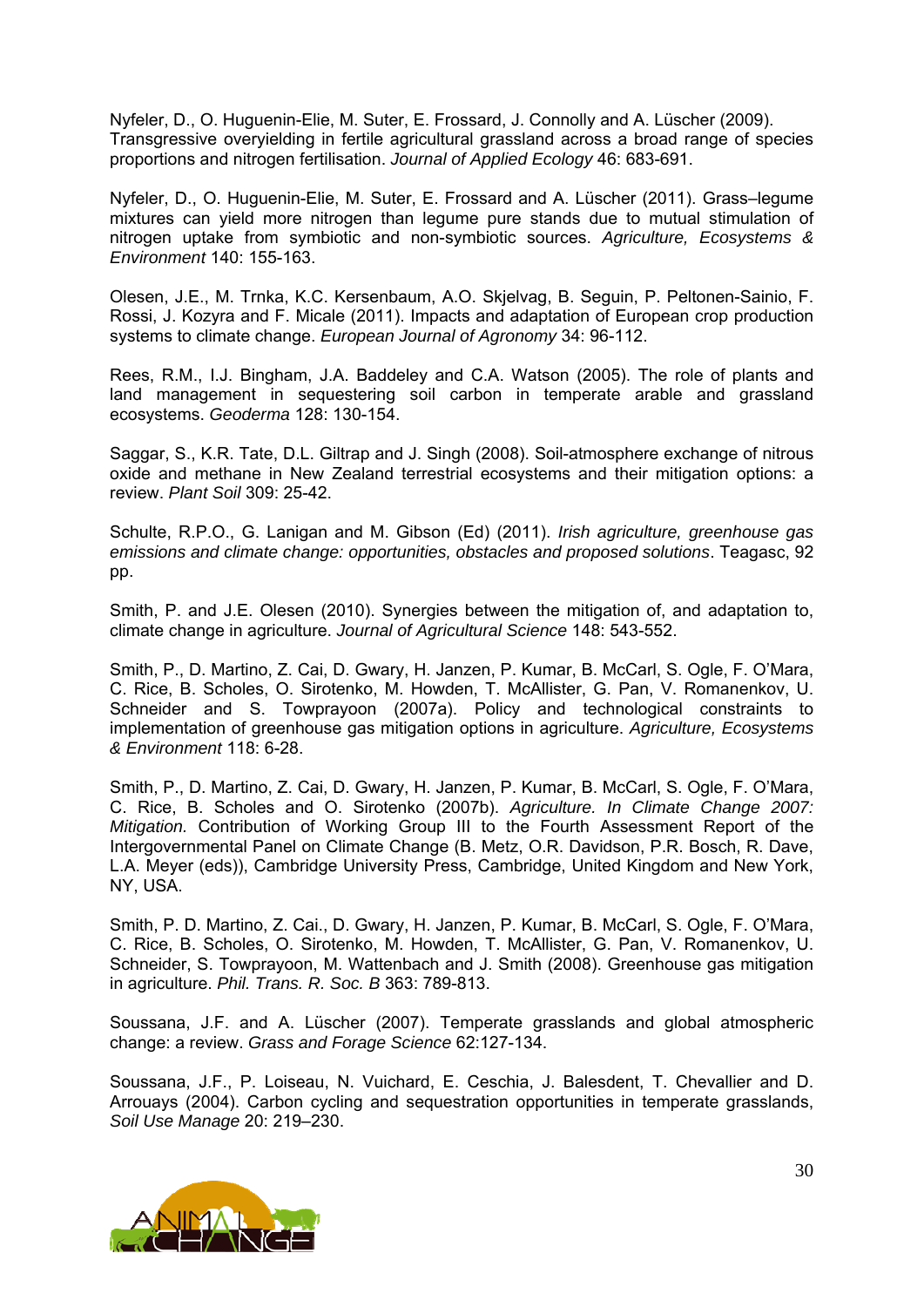Soussana, J.F., V. Allard, K. Pilegaard, P. Ambus, C. Amman, C. Campbell, E. Ceschia, J. Clifton-Brown, S. Czobel, R. Domingues, C. Flechard, J. Fuhrer, A. Hensen, L. Horvath, M. Jones, G. Kasper, C. Martin, Z. Nagy, A. Neftel and A. Raschi (2007). Full accounting of the greenhouse gas (CO2, N2O, CH4) budget of nine European grassland sites. *Agriculture, Ecosystems & Environment* 121: 121-134.

Stehfest, E., L. Bouwman, D.P. van Vuuren, M.G.J. den Elzen, B. Eickhout and P. Kabat (2009). Climate benefits of changing diet. *Climatic Change* 95: 83-102.

Tamminga, S., A. Bannink, J. Dijkstra and R. Zom (2007). *Feeding strategies to reduce methane loss from cattle*. ASG report 34. Lelystad.

Tingem, M., M. Rivington, G. Bellocchi, S. Azam-Ali and J. Colls (2008). Comparative assessment of crop cultivar and sowing dates as adaptation choice for crop production in response to climate change in Cameroon. *The African Journal of Plant Science and Biotechnology* 1: 10-17.

Tingem, M., M. Rivington and G. Bellocchi (2009). Adaptation assessments for crop production in response to climate change in Cameroon. *Agron. Sustain. Dev*. 29: 247-256.

Trnka M., J.E. Olesen, K.C. Kersebaum, A.O. Skjelvag, J. Eitzinger, B. Seguin, P. Peltonen-Sainio, R. Rötter, A. Iglesias, S. Orlandini, M. Dubrovský, P. Hlavinka, J. Balek, H. Eckersten, E. Cloppet, P. Calanca, A. Gobin, V. Vucetic, P. Nejedlik, S. Kumar, B. Lalic, A. Mestre, F. Rossi, J. Kozyra, V. Alexandrov, D. Semerádová and Z. Zalud (2011). Agroclimatic conditions in Europe under climate change. *Global Change Biology* 17: 2298- 2318.

Tubiello, F.N., J.-F. Soussana and S.M. Howden (2007). Crop and pasture response to climate change. *Proc. Natl. Acad. Sci. USA* 104: 19686–19690.

Valk, H., I.E. Leusink-Kappers and A.M. van Vuuren (2000). Effect of reducing nitrogen fertilizer on grassland on grass intake, digestibility and milk production of dairy cows. *Livestock Production Science* 63: 27-38.

Van Den Bygaart, A.J., E.G. Gregorich and D.A. Angers (2003). Influence of agricultural management on soil organic carbon: a compendium and assessment of Canadian studies. *Canadian Journal of Soil Science* 83: 363-380.

Van den Pol-van Dasselaar, A., Th.V. Vellinga, A. Johansen and E. Kennedy (2008). To graze or not to graze, that's the question. *Grassland Science in Europe* 13: 706-716.

Van den Pol-van Dasselaar A., P. Menezes Santos and M.A. Alvares Balsalobre (2011). *Greenhouse gas emissions from grassland based dairy production systems in Brazil and the Netherlands*. II International Symposium on Agricultural and Agroindustrial Waste Management. http://www.sbera.org.br/2sigera/obras/t108.pdf.

Van den Pol-van Dasselaar, A., J.J.H. van den Akker, A. Bannink, C.L. van Beek, H.J.C. van Dooren, M.H.A. de Haan, I.E. Hoving, P.J. Kuikman, F. Lenssinck and N. Verdoes (2011). *Exploring the possibilities of a GHG toolbox for the dairy sector in the peat land areas.* Lelystad, Wageningen UR Livestock Research, 46 p. (in Dutch)